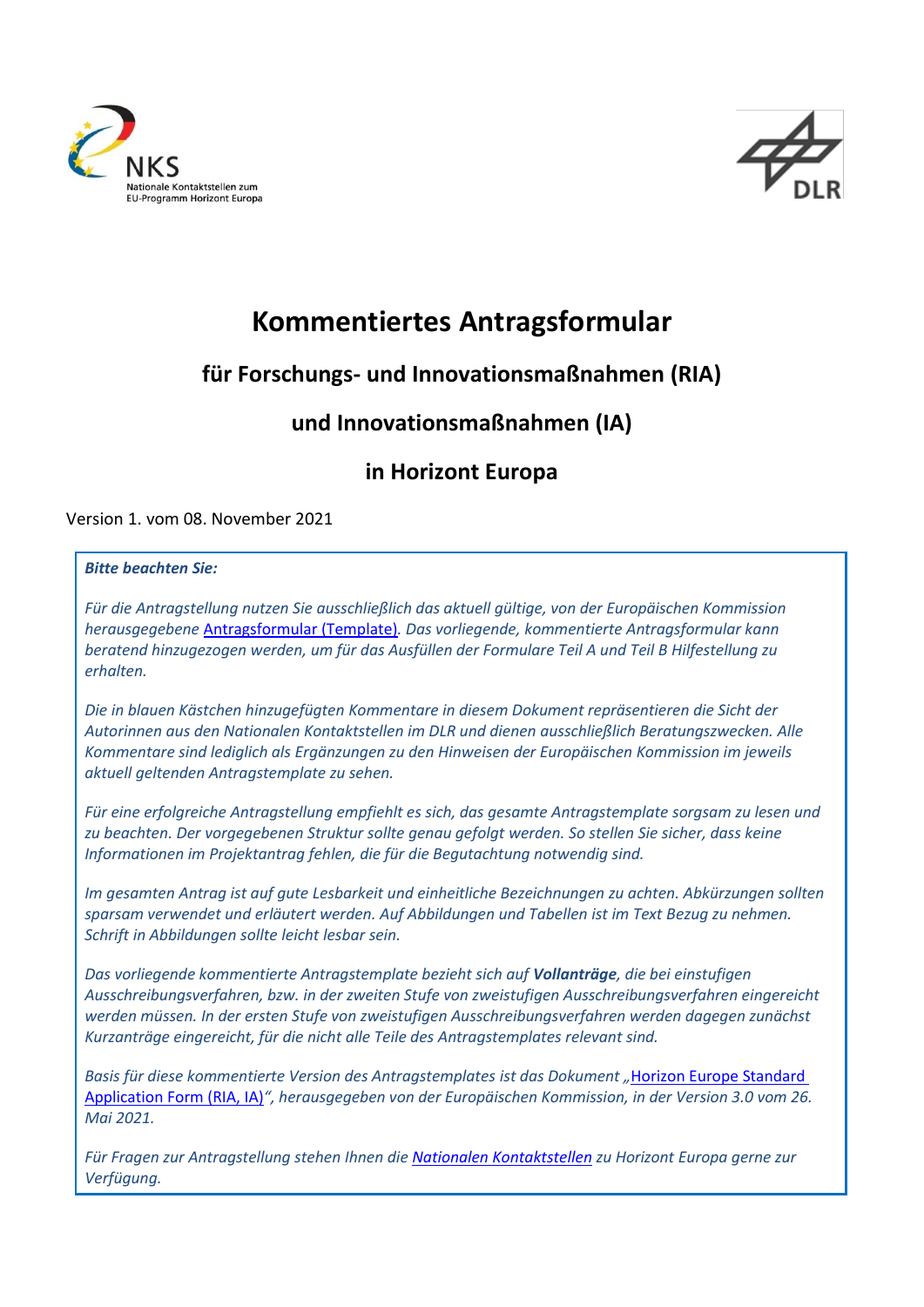



# Horizon Europe Programme

# Standard Application Form (HE RIA, IA)

Application form (Part A) Project proposal – Technical description (Part B)

> Version 3.0 26 May 2021

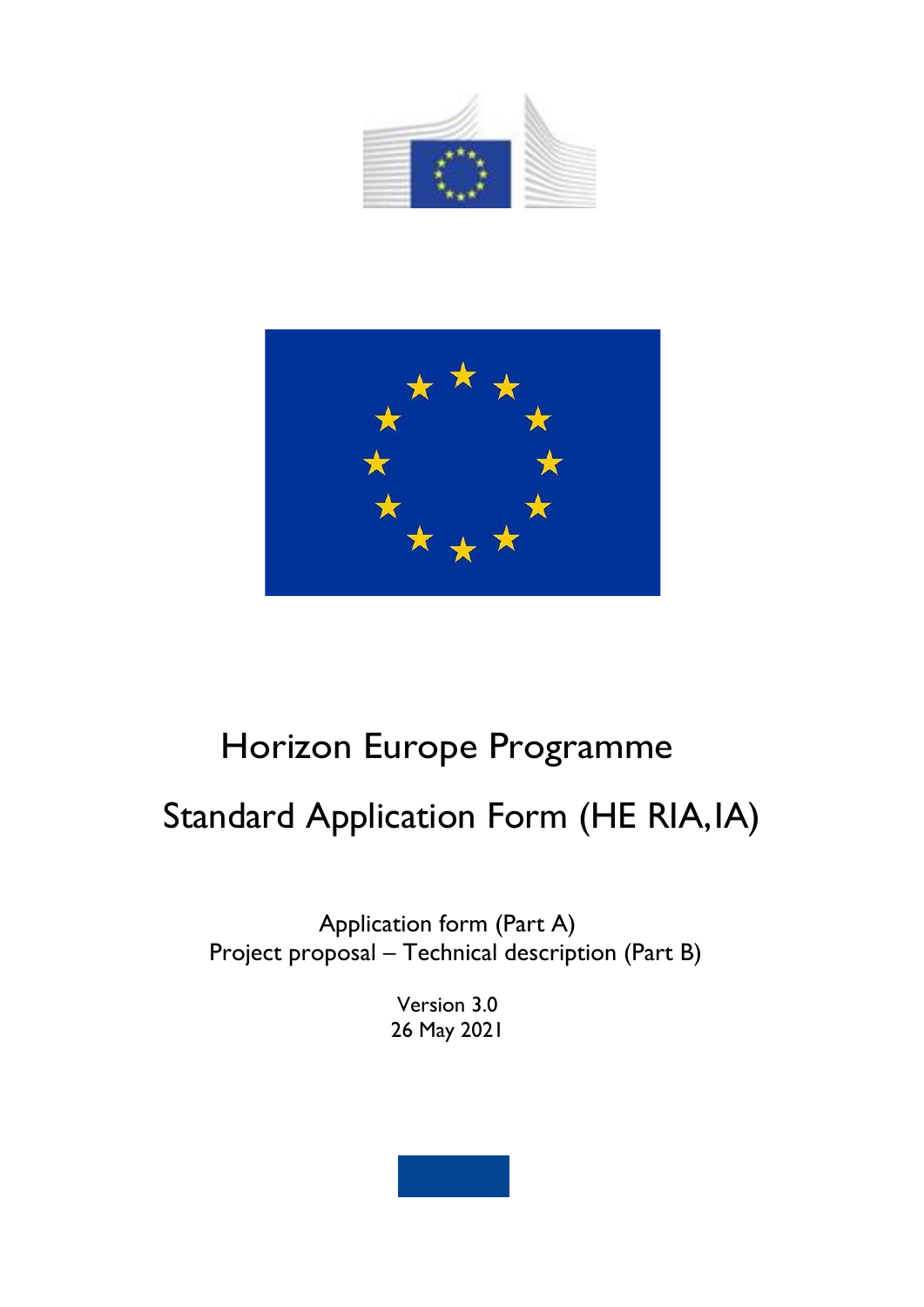Application form (Part A)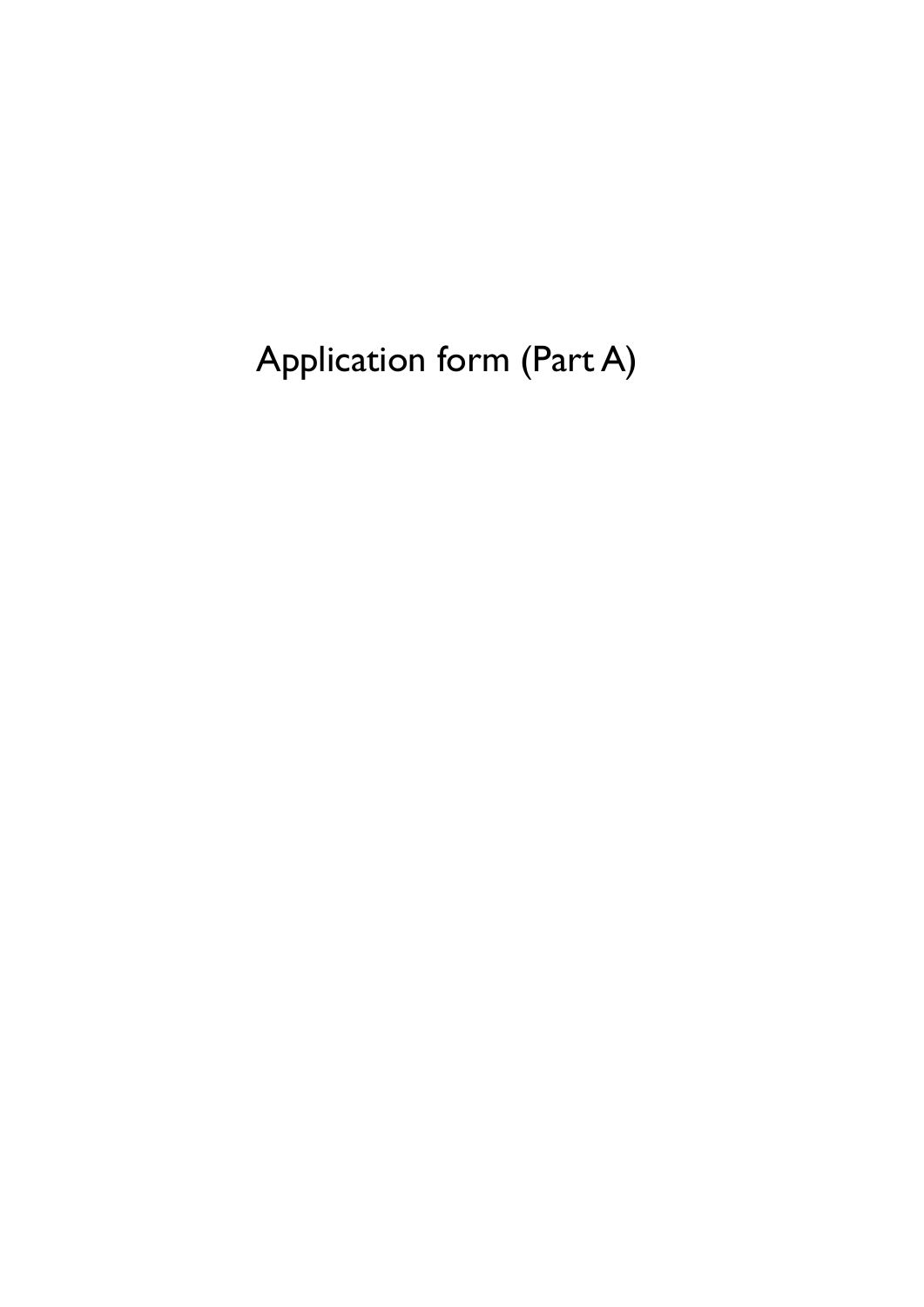*Proposal ID* **XXXXXXXXX** *Acronym* **XXXXXXX**

#### **Structure of the Proposal**

The proposal contains two parts:

- **Part A** of the proposal **is generated by the IT system. It is based on the information entered by the participants through the submission system in the Funding & Tenders Portal.** The participants can update the information in the submission system at any time before final submission.
- Part B of the proposal is the narrative part that includes three sections that each correspond to an evaluation criterion. Part B needs to be uploaded as a PDF document following the templates downloaded by the applicants in the submission system for the specific call or topic. The templates for a specific call may slightly differ from the example provided in this document.

The electronic submission system is an online wizard that guides you step-by-step through the preparation of your proposal. The submission process consists of 6 steps:

- Step 1: Logging in the Portal

- Step 6: Submit the proposal

- Step 2: Select the call, topic and type of action in the Portal
- Step 3: Create a draft proposal: Title, acronym, summary, main organisation and contact details
- Step 4: Manage your parties and contact details: add your partner organisations and contact details.
- Step 5: Edit and complete web forms for proposal part A and upload proposal part B
- ➢ **Instructions and footnotes in green will not appear in the text generated by the IT system.**
- ➢ **For options** *[***in square brackets***]***: the option that applies will be automatically shown in the IT system (Part A) or included in the template of Part B offered by the IT system or you must select the appropriate value from a predefined list.**
- ➢ **For fields in [grey in square brackets] (even if they are part of an option as specified in the previous item): enter the appropriate data in the IT system.**
- ➢ **Data in coloured fields will be prefilled by the IT tool.**

| <b>HISTORY OF CHANGES</b> |                            |                                |  |  |  |  |
|---------------------------|----------------------------|--------------------------------|--|--|--|--|
| <b>Version</b>            | <b>Publication</b><br>date | <b>Changes</b>                 |  |  |  |  |
| 1.0                       | 10.03.2021                 | Initial version<br>٠           |  |  |  |  |
| 1.1                       | 19.04.2021                 | Formatting and alighnment<br>٠ |  |  |  |  |

*Für die Bearbeitung des A-Teils gibt es seitens der EU-Kommission sehr hilfreiche Dokumente:*

- *[Online Manual auf dem "Funding & Tenders Portal" der EU](https://webgate.ec.europa.eu/funding-tenders-opportunities/display/OM/Online+Manual): allgemeine Handreichung mit Erklärungen zu zentralen Schritten der Antragstellung und Begriffserläuterungen*
- *IT [How-to:](https://webgate.ec.europa.eu/funding-tenders-opportunities/display/IT/IT+How+to) bebilderte Schritt-für-Schritt-Anleitung durch den Prozess der Antragstellung und des Projektmanagements*

Version of template used **Page 5 of 31** Page 5 of 31 Last saved dd/mm/yyyy HH:mm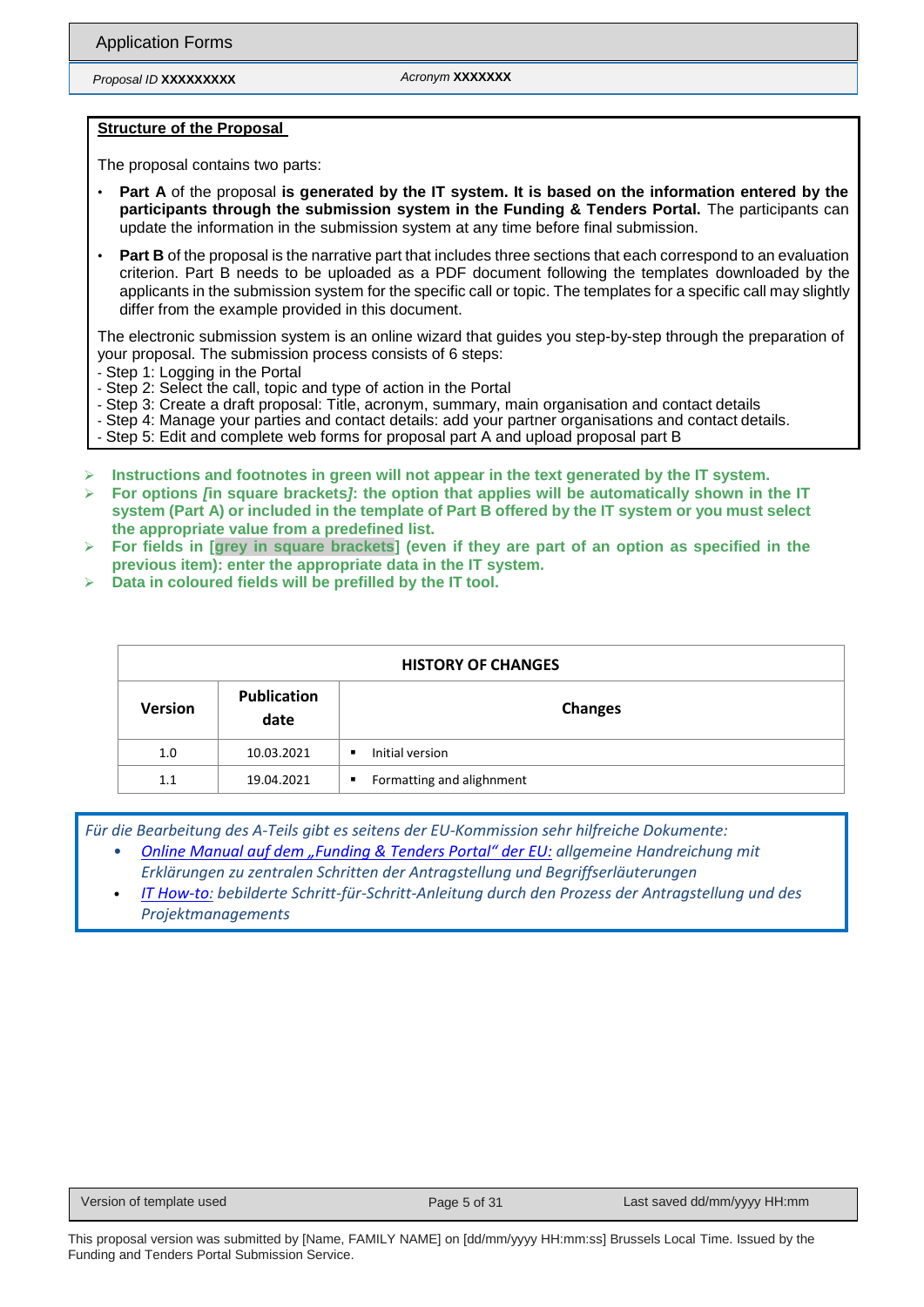*Proposal ID* **XXXXXXXXX** *Acronym* **XXXXXXX**

*Please check ou[r wiki f](https://webgate.ec.europa.eu/fpfis/wikis/x/kr21D)or help on navigating the form.*

# **Horizon Europe**

# **Application forms (Part A)**

# **Topic:**

# **Type of action:**

# **Type of Model Grant Agreement:**

## **Proposal number:**

# **Proposal acronym:**

### **Table of contents**

| <b>Section</b> | <b>Title</b>        | <b>Action</b> |
|----------------|---------------------|---------------|
|                | General information |               |
| 2              | Participants        |               |
| 3              | <b>Budget</b>       |               |
| 4              | Ethics and security |               |
| 5              | Other questions     |               |

*The forms must be filled in for each proposal using the templates available in the Submission System. Some data fields in the forms are pre-filled based on the previous steps in the Submission wizard.*

Version of template used Page 6 of 31 Last saved dd/mm/yyyy HH:mm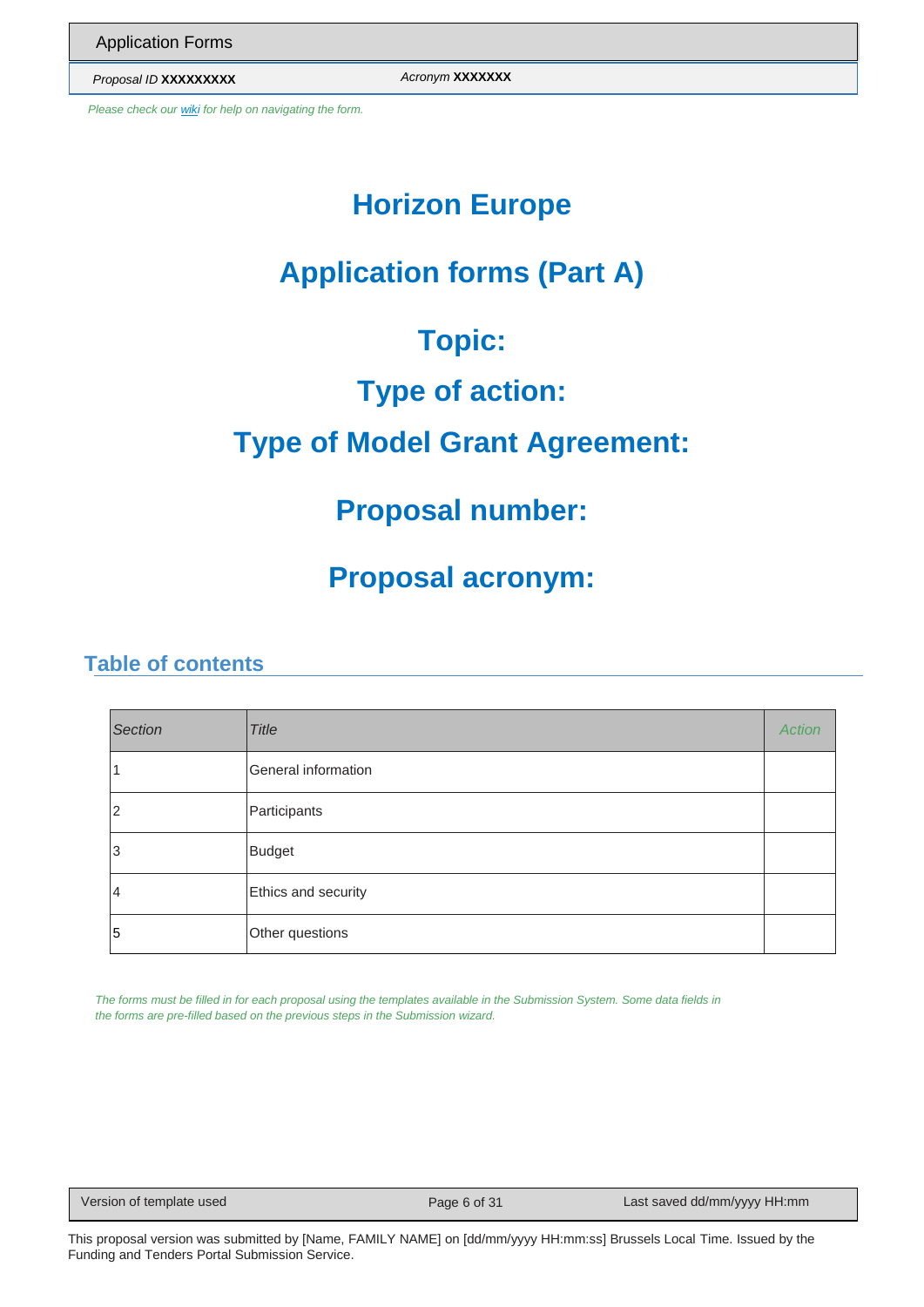|                                                                                                                                                                                          | <b>Application Forms</b>                                                                                                          |  |  |  |  |  |  |  |
|------------------------------------------------------------------------------------------------------------------------------------------------------------------------------------------|-----------------------------------------------------------------------------------------------------------------------------------|--|--|--|--|--|--|--|
| Proposal ID XXXXXXXXX                                                                                                                                                                    | Acronym XXXXXXX                                                                                                                   |  |  |  |  |  |  |  |
|                                                                                                                                                                                          | - General information                                                                                                             |  |  |  |  |  |  |  |
| Section 1 provides basic data on the proposal. It can be filled in by contacts of the coordinator. Other participants may view this<br>section only. Read-only parts are marked in blue. |                                                                                                                                   |  |  |  |  |  |  |  |
| <b>Topic</b>                                                                                                                                                                             | Type of action                                                                                                                    |  |  |  |  |  |  |  |
| Call                                                                                                                                                                                     | <b>Type of Model Grant Agreement</b>                                                                                              |  |  |  |  |  |  |  |
|                                                                                                                                                                                          |                                                                                                                                   |  |  |  |  |  |  |  |
| Acronym                                                                                                                                                                                  | Acronym is mandatory                                                                                                              |  |  |  |  |  |  |  |
| Proposal title                                                                                                                                                                           | Max 200 characters (with spaces). Must be understandable for non-specialists in your field.                                       |  |  |  |  |  |  |  |
|                                                                                                                                                                                          | Note that for technical reasons, the following characters are not accepted in the Proposal Title and will be removed: $\lt$ > " & |  |  |  |  |  |  |  |
| Duration in<br>months                                                                                                                                                                    | Estimated duration of the project in full months.                                                                                 |  |  |  |  |  |  |  |
| Fixed keyword                                                                                                                                                                            |                                                                                                                                   |  |  |  |  |  |  |  |
| Fixed keyword                                                                                                                                                                            |                                                                                                                                   |  |  |  |  |  |  |  |
| Free keywords                                                                                                                                                                            | Enter any words you think give extra detail of the scope of your proposal (max 200 characters with<br>spaces).                    |  |  |  |  |  |  |  |

*Bevor Sie Ihren Antrag anlegen, sollten Sie schon einige Informationen zusammengetragen haben. Titel und Akronym Ihres Vorhabens lassen sich - einmal angelegt - nicht mehr bearbeiten. Das Akronym sollte aussagekräftig und einprägsam sein. Falls Sie eine Webpräsenz für Ihr Projekt planen, können Sie jetzt auch schon überprüfen, ob eine passende Domain noch verfügbar ist.*

*Die Dauer des Vorhabens legen Sie in Abhängigkeit dessen, was geplant ist, selbst fest. Üblich sind 24-54 Monate. Die Mehrzahl der Projekte ist auf 36-48 Monate angelegt. Achten Sie auch auf mögliche Vorgaben im Ausschreibungstext.*

*Die Verstichwortung sollte sorgsam erfolgen, da dies die Auswahl der Mitglieder des Begutachtungsgremiums beeinflussen kann.*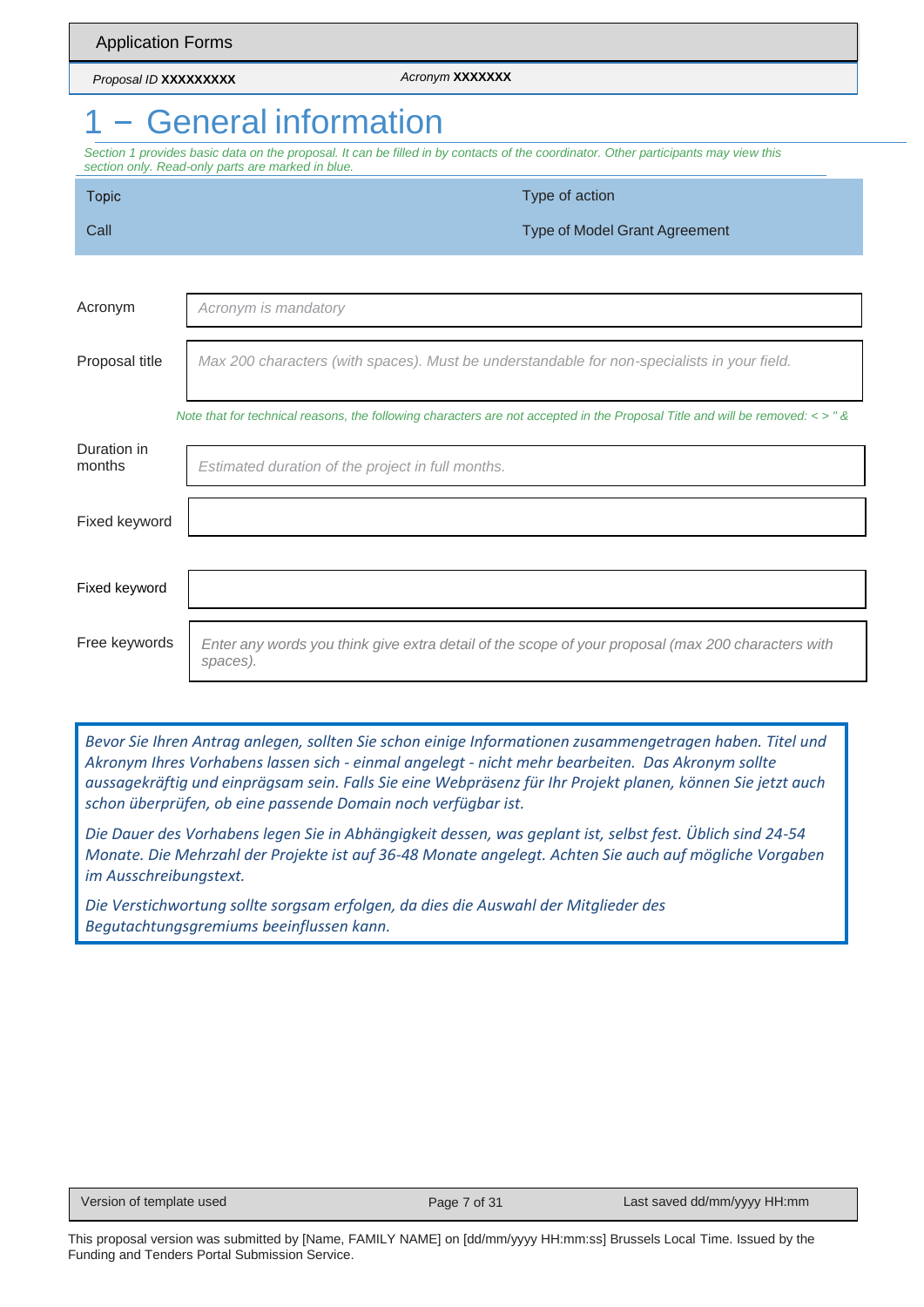*Proposal ID* **XXXXXXXXX** *Acronym* **XXXXXXX**

#### *Abstract*

*The abstract should provide the reader with a clear understanding of the objectives of the proposal, how they will be achieved, and their relevance to the Work Programme. This summary will be used as the short description of the proposal in the evaluation process and in communications to the programme management committees and other interested parties. It must therefore be short and precise and should not contain confidential information. Use plain typed text, avoiding formulas and other special characters. If the proposal is written in a language other than English, please include an English version of this abstract in the Part B (technical description) of the proposal.*

Has this proposal (or a very similar one) been submitted in the past 2 years in response to a call for proposals under any EU programme, including the current call? *A `similar' proposal or contract is one that differs from the current one in minor ways, and in which some of the present consortium members are involved.*

© Yes | ◯ No

Please give the proposal reference or contract number XXXXX-X

*Das Abstract sollte mit größter Sorgfalt verfasst werden. Es wird mitunter als allererstes von den Gutachterinnen und Gutachtern gelesen; deshalb ist es mit einer Visitenkarte des Projekts vergleichbar. Außerdem ist es im Rahmen des Begutachtungsprozesses Teil der Unterlagen für die "Panel Review"-Sitzung, bei der die Rankingliste der Anträge erstellt wird. Nach der Unterzeichnung der Finanzhilfevereinbarung wird das Abstract in der Projektdatenbank der EU-Kommission veröffentlicht.* 

*Für das Abstract gibt es ein Zeichenlimit von 2.000 Zeichen inklusive Leerstellen. Das Abstract fasst Ihr Projekt kurz, knapp und auf den Punkt zusammen und stellt die Besonderheiten Ihres Vorhabens heraus. Ein gutes Abstract macht neugierig und weckt die Lust am Weiterlesen.* 

*Da es veröffentlicht wird, sollten im Abstract keine vertraulichen Informationen enthalten sein.*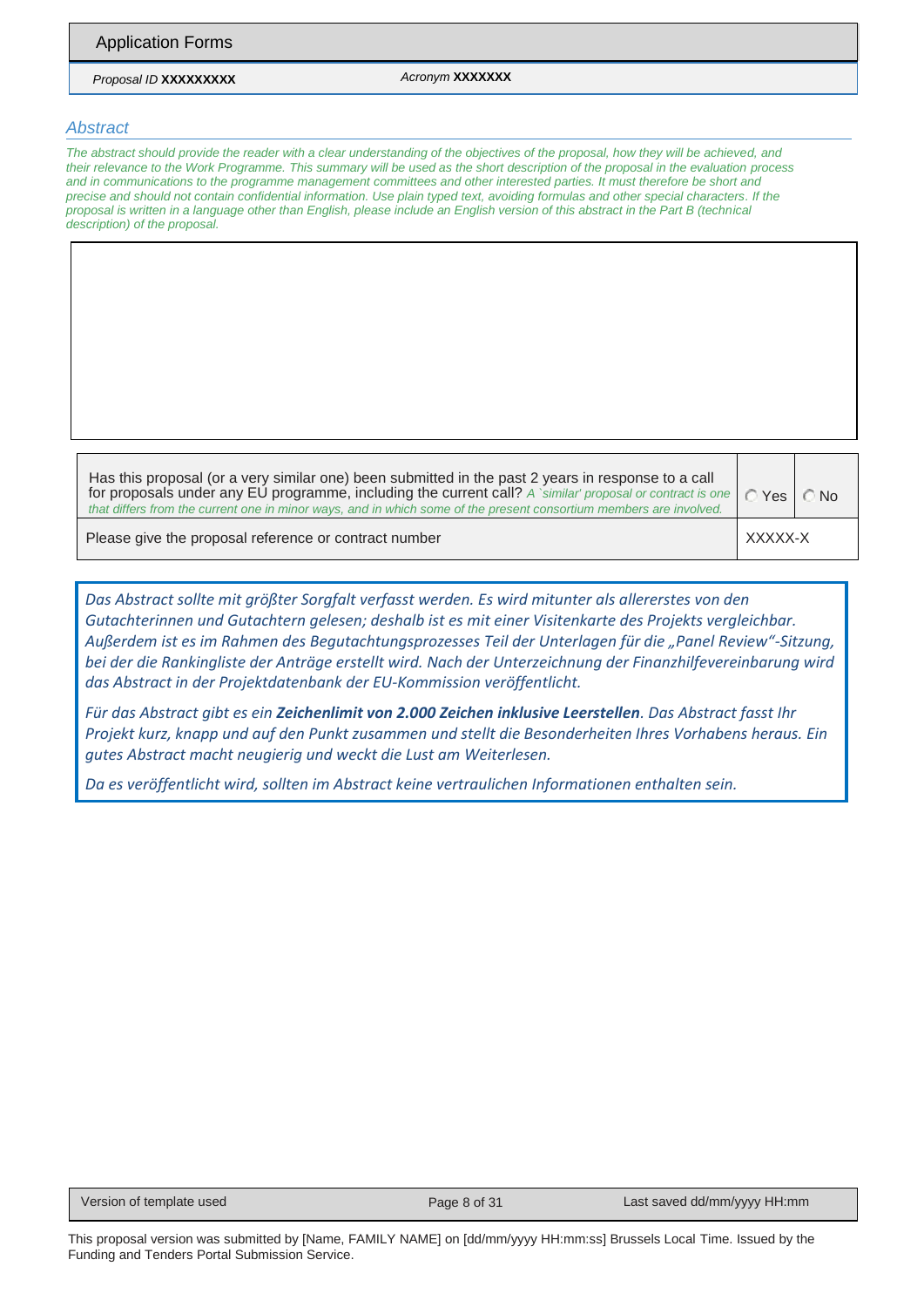### *Declarations*

*These declarations can be filled in by any coordinator contact(s). All declarations are mandatory.*

| The coordinator                                                                                                                                                                                                                                                                                                                                                                                                                                                                                                                                                                                                                                                                                         |                 |
|---------------------------------------------------------------------------------------------------------------------------------------------------------------------------------------------------------------------------------------------------------------------------------------------------------------------------------------------------------------------------------------------------------------------------------------------------------------------------------------------------------------------------------------------------------------------------------------------------------------------------------------------------------------------------------------------------------|-----------------|
| 1)<br>We declare to have the explicit consent of all applicants on their participation and on the<br>content of this proposal.                                                                                                                                                                                                                                                                                                                                                                                                                                                                                                                                                                          | $\Box$          |
| 2) We confirm that the information contained in this proposal is correct and complete and that none<br>of the project activities have started before the proposal was submitted (unless explicitly<br>authorised in the call conditions).                                                                                                                                                                                                                                                                                                                                                                                                                                                               | П               |
| We declare:<br>3)<br>(5) to be fully compliant with the eligibility criteria set out in the call<br>not to be subject to any exclusion grounds under the EU Financial Regulation 2018/1046<br>(5) to have the financial and operational capacity to carry out the proposed project.                                                                                                                                                                                                                                                                                                                                                                                                                     | П               |
| 4) We acknowledge that all communication will be made through the Funding & Tenders Portal<br>electronic exchange system and that access and use of this system is subject to the Funding &<br>Tenders Portal Terms & Conditions.                                                                                                                                                                                                                                                                                                                                                                                                                                                                       | $\Box$          |
| 5) We have read, understood and accepted the Funding & Tenders Portal Terms & Conditions and<br>Privacy Statement that set out the conditions of use of the Portal and the scope, purposes,<br>retention periods, etc. for the processing of personal data of all data subjects whose data we<br>communicate for the purpose of the application, evaluation, award and subsequent<br>management of our grant, prizes and contracts (including financial transactions and audits).                                                                                                                                                                                                                       |                 |
| 6) (3) We declare that the proposal complies with ethical principles (including the highest standards<br>of research integrity as set out in the ALLEA European Code of Conduct for Research Integrity,<br>as well as applicable international and national law, including the Charter of Fundamental<br>Rights of the European Union and the European Convention on Human Rights and its<br>Supplementary Protocols. Appropriate procedures, policies and structures are in place to foster<br>responsible research practices, to prevent questionable research practices and research<br>misconduct, and to handle allegations of breaches of the principles and standards in the Code<br>of Conduct. | $\mathsf{L}$    |
| 7) We declare that the proposal has an exclusive focus on civil applications (activities intended to be<br>used in military application or aiming to serve military purposes cannot be funded). If the project<br>involves dual-use items in the sense of Regulation 428/2009, or other items for which<br>authorisation is required, we confirm that we will comply with the applicable regulatory<br>framework (e.g. obtain export/import licences before these items are used).                                                                                                                                                                                                                      | $\vert \ \vert$ |
| We confirm that the activities proposed do not<br>8)<br>aim at human cloning for reproductive purposes;<br>intend to modify the genetic heritage of human beings which could make such changes<br>heritable (with the exception of research relating to cancer treatment of the gonads, which<br>may be financed), or<br>intend to create human embryos solely for the purpose of research or for the purpose of<br>stem cell procurement, including by means of somatic cell nuclear transfer.<br>lead to the destruction of human embryos (for example, for obtaining stem cells)<br>These activities are excluded from funding.                                                                      | П               |
| 9) We confirm that for activities carried out outside the Union, the same activities would have been<br>allowed in at least one EU Member State                                                                                                                                                                                                                                                                                                                                                                                                                                                                                                                                                         | □               |
| 10) [Additional option for LUMP SUM Grants: For Lump Sum Grants with a detailed budget table: We<br>understand and accept that the EU lump sum grants must be reliable proxies for the actual costs<br>of a project and confirm that the detailed budget for the proposal has been established in<br>accordance with our usual cost accounting practices and in compliance with the basic eligibility<br>conditions for EU actual cost grants (see AGA - Annotated Grant Agreement, art 6) and exclude<br>costs that are ineligible under the Programme. Purchases and subcontracting costs must be done<br>taking into account best value for money and must be free of conflict of interest. J        | П               |

Version of template used Page 9 of 31 Last saved dd/mm/yyyy HH:mm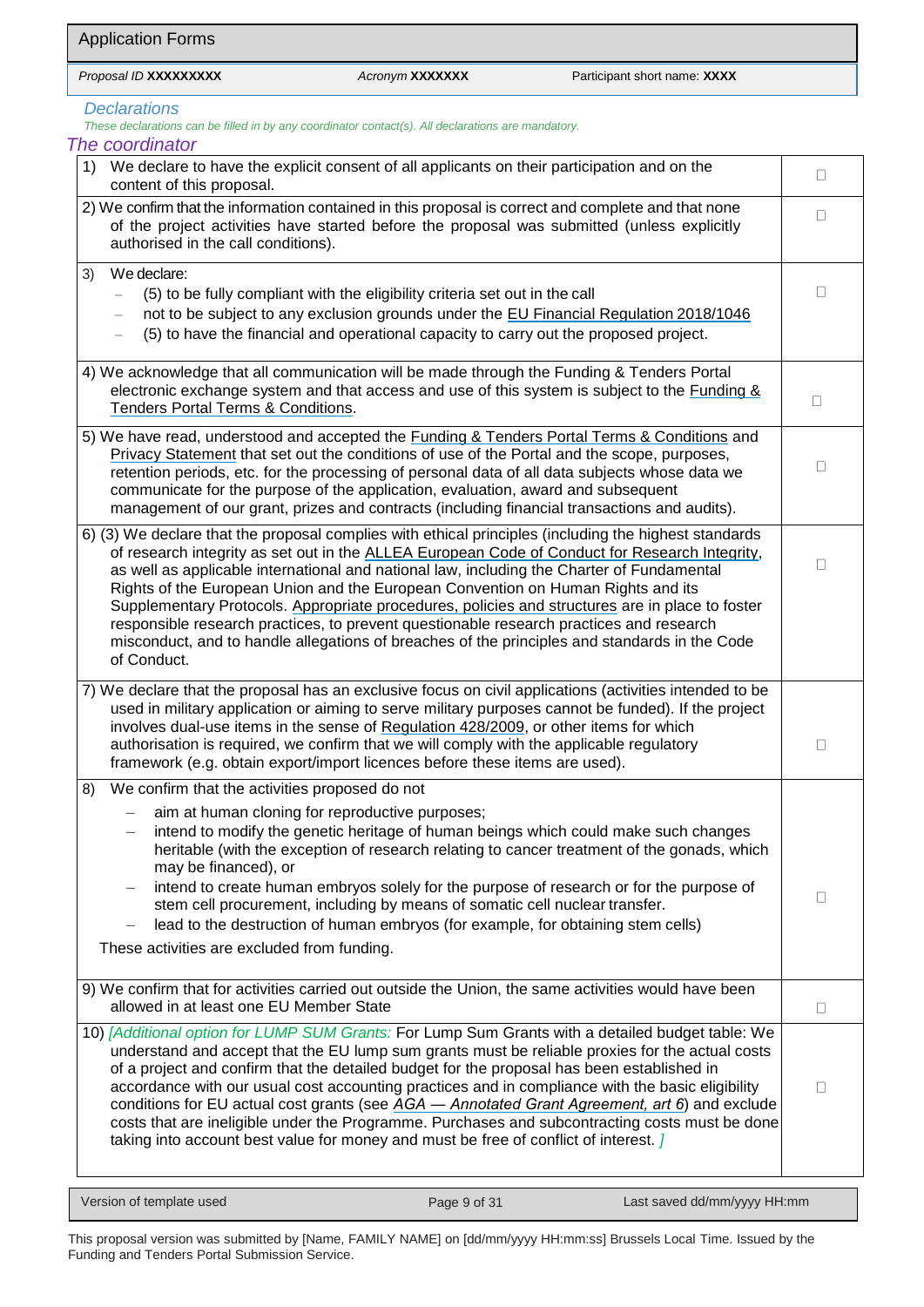The coordinator is only responsible for the information relating to their own organisation. Each applicant remains responsible for the information declared for their organisation. If the proposal is retained for EU funding, they will all be required to sign a declaration of honour.

**False statements** or incorrect information may lead to administrative sanctions under the EU Financial Regulation.

*Tipp: Der Koordinator holt eine formlose schriftliche Zusage der Projektpartner ein, dass diese der Beteiligung und dem Inhalt des Antrags sowie den anderen Erklärungen in dieser Liste zustimmen.*

# 2 – Participants

### List of participating organisations

| # | Participating Organisation Legal Name | Country |
|---|---------------------------------------|---------|
|   |                                       |         |
|   |                                       |         |
|   |                                       |         |

*Coordinator contacts have the rights to:*

- *add, delete, edit and re-order partners in the consortium*
- *add, delete, edit and re-order contact points for those organisations*
- *edit all sections of the administrative forms*
- *upload, delete, view and download Part B and Annexes (when required for the call)*
- *submit the proposal Participant contacts may:*
- *view all the information in this screen, but not edit it*
- *edit only the section for their organisation in the administrative forms (including budget)*
- *view the entire administrative forms*
- *view/download the Part B and other Annexes*

*You can manage the list of organisations and access rights of persons at Step 4 of the submission process. You may identify and give access to as many contact persons of the selected organisations as you wish. The identification is based upon the e-mail address of the person. When you add a contact person, you will be prompted to supply the contact details: name, e-mail, phone.*

*Person in charge of the proposal (main contact person): Each organisation needs to have one main contact person identified; the main contact person will have to fill in full contact details in the administrative form. The 'Main Contact Person' for the coordinating organisation (Participant no. 1) will become the primary contact person for the Services. Other contact persons may also be identified and may receive read-only or full access rights. Contact persons with full access rights of the coordinator (Participant no. 1) will be called 'Coordinator contacts' in the Funding & Tenders Portal, while for the other participants 'Participant Contacts'; contact persons with read-only rights will be called 'Team Members'. Other contact persons are listed with basic details in the administrative form.*

*Access rights: The main contact person and contact persons of the coordinator with full access rights have the same level of rights: they can manage the list of participants and contacts, edit any part of the administrative part of the proposal and upload any attachments (eg. Part B - technical description), and submit the proposal. Contact persons*  with read-only rights can only view/download the information. Participant contacts with full access rights can only edit *their section of the administrative form and view all proposal data.*

*Access rights can be revoked by the Coordinating Organisation contacts. The person who created the proposal cannot be deleted.*

*Invitation: All contacts will receive an e-mail and a notification to the Portal about the invitation to the proposal upon saving the data at Step 4 of the submission process.*

Version of template used **Page 10 of 31** Page 10 of 31 Last saved dd/mm/yyyy HH:mm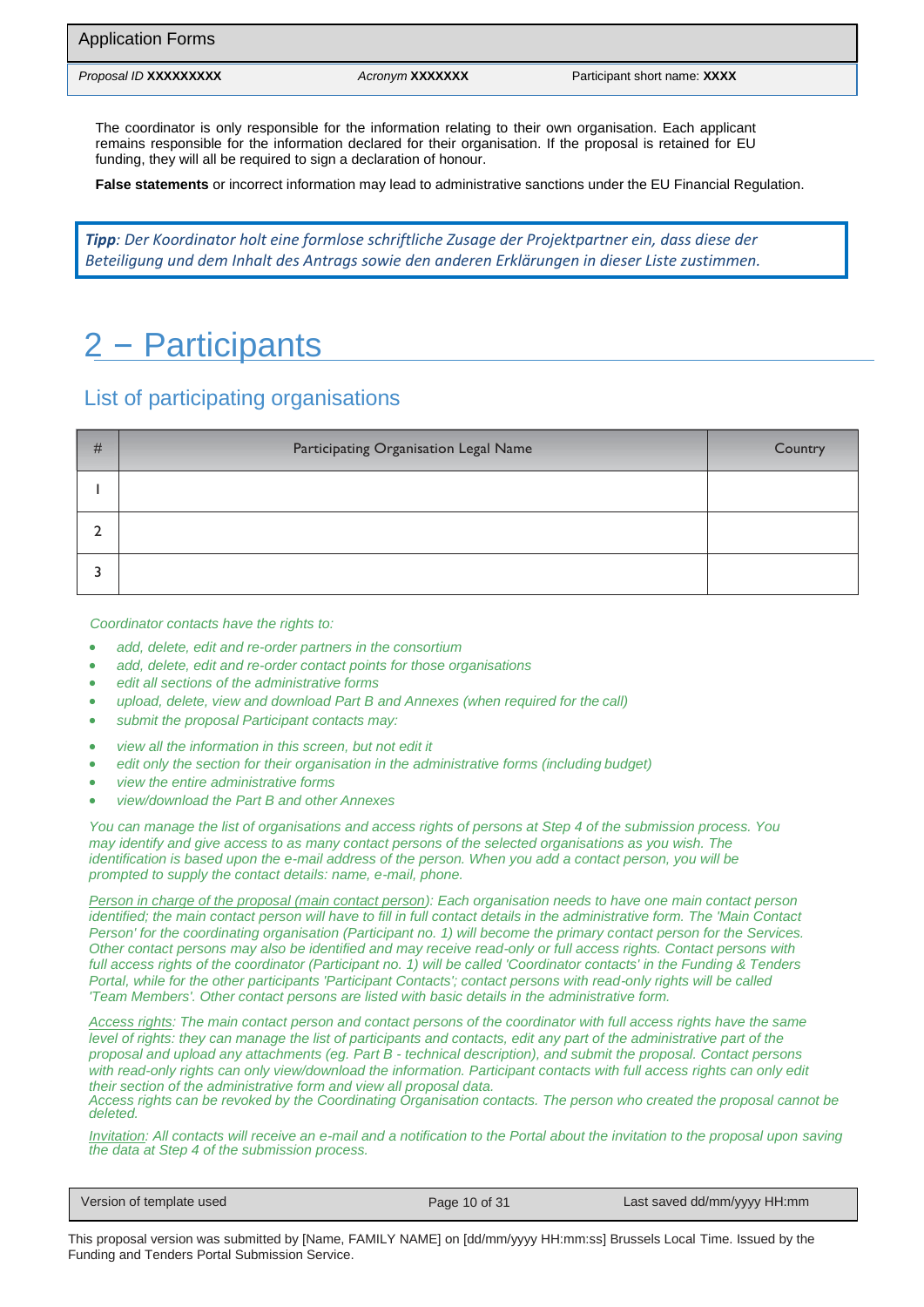#### *Liste der Projektpartner*

*Über den Button "Add Partner" können im Einreichungssystem Partner dem Antrag hinzugefügt werden.* 

*Dafür muss jeder Partner seine Einrichtung im Participant Register registriert haben. Wenige Minuten nach der Registrierung wird eine vorläufige PIC-Nummer ("Participant Identification Code") mit dem Status "declared" versandt. Für das Einreichen eines Antrags ist diese ausreichend. Um - im Falle der Förderung eine Finanzhilfevereinbarung zu unterzeichnen, muss die Einrichtung durch den Validation Service der EU-Kommission überprüft und [validiert](https://www.horizont-europa.de/de/Teilnehmercode-PIC-und-Validierung-1750.html) werden.* 

*Die Liste der Teilnehmenden wird automatisch generiert.*

*Nachdem die Einrichtung hinzugefügt wurde, müssen Ansprechpersonen benannt werden. Diese haben unterschiedliche Rechte. Wichtig ist, dass für jede Einrichtung mindestens ein "Main Contact" festgelegt wird. Diese Person kann dann selber weitere Personen aus der Einrichtung dem Projekt hinzufügen.*

*Mehr zu den verschiedenen Rollen im "Funding & Tender"-Portal finden Sie i[m Online Manual.](https://webgate.ec.europa.eu/funding-tenders-opportunities/display/OM/Roles+and+access+rights)*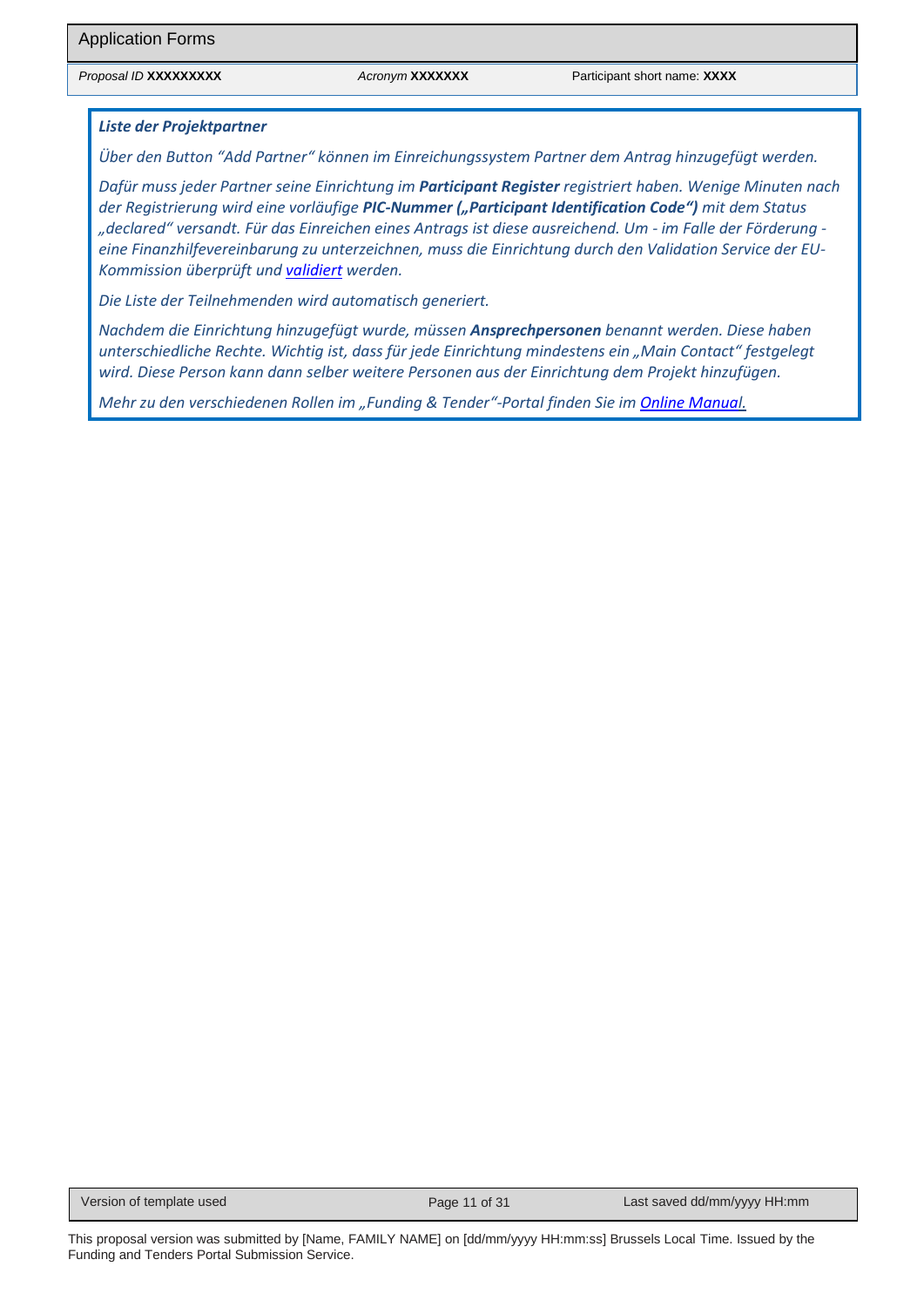# **rganisation data**

The section shows the administrative data of the participating organisation as registered and/or validated in the central registry of organisations *of the European Commission, linked to the given PIC number. Data in blue is read-only, modification is not possible in the proposal forms. For more information on how to modify this information, please visit th[e online manual o](https://ec.europa.eu/info/funding-tenders/opportunities/docs/2021-2027/common/guidance/om_en.pdf)n the participant register.*

| <b>Legal name</b> |                                                                                                                                                                                                                                                                       |
|-------------------|-----------------------------------------------------------------------------------------------------------------------------------------------------------------------------------------------------------------------------------------------------------------------|
|                   |                                                                                                                                                                                                                                                                       |
|                   | Grundlegende Informationen zu den Teilnehmenden werden im Formular "Organisation Data"<br>automatisch mit den zu der PIC im "Participant Register" hinterlegten Daten vervollständigt.                                                                                |
|                   |                                                                                                                                                                                                                                                                       |
|                   |                                                                                                                                                                                                                                                                       |
|                   |                                                                                                                                                                                                                                                                       |
|                   |                                                                                                                                                                                                                                                                       |
|                   |                                                                                                                                                                                                                                                                       |
|                   |                                                                                                                                                                                                                                                                       |
|                   |                                                                                                                                                                                                                                                                       |
|                   |                                                                                                                                                                                                                                                                       |
|                   |                                                                                                                                                                                                                                                                       |
|                   |                                                                                                                                                                                                                                                                       |
|                   |                                                                                                                                                                                                                                                                       |
|                   |                                                                                                                                                                                                                                                                       |
|                   |                                                                                                                                                                                                                                                                       |
|                   |                                                                                                                                                                                                                                                                       |
|                   |                                                                                                                                                                                                                                                                       |
|                   |                                                                                                                                                                                                                                                                       |
|                   | The enterprise data of the organisation is taken from the Participant Register. Changes to the self-declared or self-assessed SME data<br>can be performed by the self-registrant or by the LEAR (Legal Entity Appointed Representative) in the Participant Register. |
|                   |                                                                                                                                                                                                                                                                       |
|                   |                                                                                                                                                                                                                                                                       |
|                   |                                                                                                                                                                                                                                                                       |
|                   | <b>Specific legal statuses</b><br>Read more about legal statuses.<br>International organisation of European interestunknown<br>Secondary or Higher education establishmentunknown                                                                                     |

Version of template used Page 12 of 31 Last saved dd/mm/yyyy HH:mm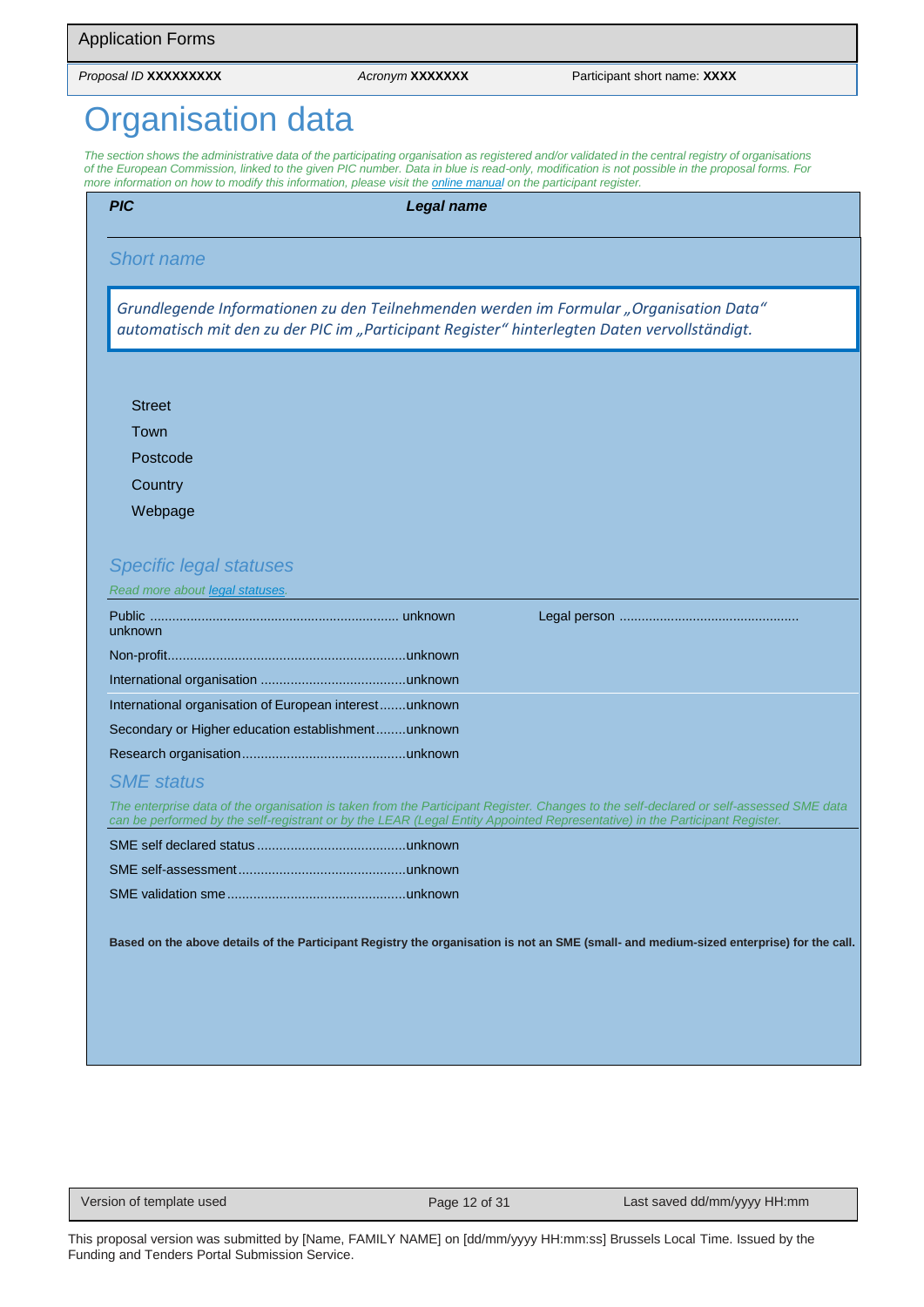| <b>Application Forms</b>                                                                        |                                                                                                                                                                                                                                                                                                                                                                                                                                                                                                                                                                                     |                              |                |  |  |  |  |  |
|-------------------------------------------------------------------------------------------------|-------------------------------------------------------------------------------------------------------------------------------------------------------------------------------------------------------------------------------------------------------------------------------------------------------------------------------------------------------------------------------------------------------------------------------------------------------------------------------------------------------------------------------------------------------------------------------------|------------------------------|----------------|--|--|--|--|--|
| Proposal ID XXXXXXXXX                                                                           | Acronym XXXXXXX                                                                                                                                                                                                                                                                                                                                                                                                                                                                                                                                                                     | Participant short name: XXXX |                |  |  |  |  |  |
| is taken into account.                                                                          | Departments carrying out the proposed work<br>The information serves mainly statistical purposes. For determining the eligibility of the proposal, the official address of the organisation                                                                                                                                                                                                                                                                                                                                                                                         |                              |                |  |  |  |  |  |
| <b>Department 1</b>                                                                             |                                                                                                                                                                                                                                                                                                                                                                                                                                                                                                                                                                                     |                              |                |  |  |  |  |  |
| Department name                                                                                 |                                                                                                                                                                                                                                                                                                                                                                                                                                                                                                                                                                                     |                              | not applicable |  |  |  |  |  |
|                                                                                                 | Same as organisation address                                                                                                                                                                                                                                                                                                                                                                                                                                                                                                                                                        |                              |                |  |  |  |  |  |
| <b>Street</b>                                                                                   | Please enter street name and number                                                                                                                                                                                                                                                                                                                                                                                                                                                                                                                                                 |                              |                |  |  |  |  |  |
| Town                                                                                            |                                                                                                                                                                                                                                                                                                                                                                                                                                                                                                                                                                                     |                              |                |  |  |  |  |  |
| Postcode                                                                                        |                                                                                                                                                                                                                                                                                                                                                                                                                                                                                                                                                                                     |                              |                |  |  |  |  |  |
| Country                                                                                         |                                                                                                                                                                                                                                                                                                                                                                                                                                                                                                                                                                                     |                              |                |  |  |  |  |  |
| Links with other participants                                                                   | Please indicate if there are dependencies with other participants of the proposal.<br>Two participants (legal entities) are dependent on each other where there is a controlling relationship between them:<br>A legal entity is under the same direct or indirect control as another legal entity;or<br>A legal entity directly or indirectly controls another legal entity; or                                                                                                                                                                                                    |                              |                |  |  |  |  |  |
| Legal entity A controls legal entity B if:<br>rights of the shareholders or associates of B, or | A legal entity is directly or indirectly controlled by another legal entity. Control:<br>* A, directly or indirectly, holds more than 50% of the nominal value of the issued share capital or a majority of the voting                                                                                                                                                                                                                                                                                                                                                              |                              |                |  |  |  |  |  |
|                                                                                                 | A, directly or indirectly, holds in fact or in law the decision-making powers in B.<br>The following relationships between legal entities shall not in themselves be deemed to constitute controlling relationships:<br>(a) the same public investment corporation, institutional investor or venture-capital company has a direct or indirect holding of more<br>than 50 % of the nominal value of the issued share capital or a majority of voting rights of the shareholders or associates;<br>(b) the legal entities concerned are owned or supervised by the same public body. |                              |                |  |  |  |  |  |
| <b>Type of link</b>                                                                             |                                                                                                                                                                                                                                                                                                                                                                                                                                                                                                                                                                                     | <b>Participant</b>           |                |  |  |  |  |  |
| [Same                                                                                           | Select one participant from the list of participants                                                                                                                                                                                                                                                                                                                                                                                                                                                                                                                                |                              |                |  |  |  |  |  |
| group]                                                                                          |                                                                                                                                                                                                                                                                                                                                                                                                                                                                                                                                                                                     |                              |                |  |  |  |  |  |
| [Controls]                                                                                      |                                                                                                                                                                                                                                                                                                                                                                                                                                                                                                                                                                                     |                              |                |  |  |  |  |  |
| [Is controlled by]                                                                              |                                                                                                                                                                                                                                                                                                                                                                                                                                                                                                                                                                                     |                              |                |  |  |  |  |  |

Version of template used Page 13 of 31 Last saved dd/mm/yyyy HH:mm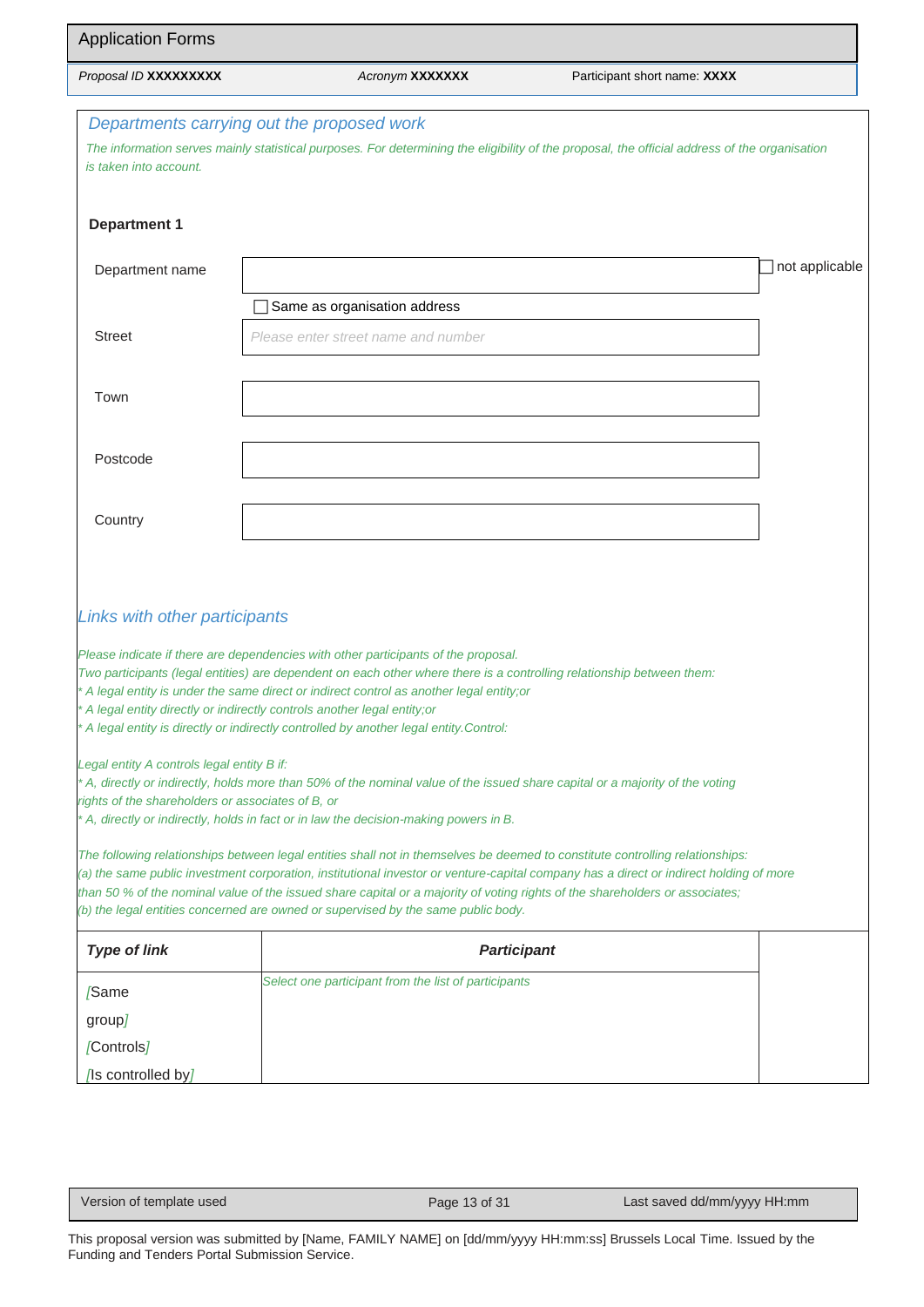| <b>Application Forms</b>                                                                                                                                                                                                                                                                                                                                                                                    |              |                                            |              |                              |                        |
|-------------------------------------------------------------------------------------------------------------------------------------------------------------------------------------------------------------------------------------------------------------------------------------------------------------------------------------------------------------------------------------------------------------|--------------|--------------------------------------------|--------------|------------------------------|------------------------|
| Proposal ID XXXXXXXXX                                                                                                                                                                                                                                                                                                                                                                                       |              | Acronym XXXXXXX                            |              | Participant short name: XXXX |                        |
| Main contact person<br>This will be the person the EU services will contact concerning this proposal (e.g. for additional information, invitation to hearings, sending of<br>evaluation results, convocation to start grant preparation). The data in blue is read-only. Details (name, first name and e-mail) of Main Contact<br>persons should be edited in step 'Participants' of the submission wizard. |              |                                            |              |                              |                        |
|                                                                                                                                                                                                                                                                                                                                                                                                             | <b>Title</b> |                                            | Gender Woman | €<br>Man                     | Non binary             |
| First name                                                                                                                                                                                                                                                                                                                                                                                                  |              |                                            | Last name    |                              |                        |
| E-mail                                                                                                                                                                                                                                                                                                                                                                                                      |              |                                            |              |                              |                        |
| Position in org.                                                                                                                                                                                                                                                                                                                                                                                            |              | Please indicate the position of the person |              |                              |                        |
| Department                                                                                                                                                                                                                                                                                                                                                                                                  |              |                                            |              |                              | □ Same as organisation |
| <b>Street</b>                                                                                                                                                                                                                                                                                                                                                                                               |              | Same as organisation address               |              |                              |                        |
| Town                                                                                                                                                                                                                                                                                                                                                                                                        |              |                                            | Post code    |                              |                        |
| Country                                                                                                                                                                                                                                                                                                                                                                                                     |              |                                            |              |                              |                        |
| Website                                                                                                                                                                                                                                                                                                                                                                                                     |              |                                            |              |                              |                        |
|                                                                                                                                                                                                                                                                                                                                                                                                             | Phone 1      | Phone 2                                    |              |                              |                        |
| Other contact persons                                                                                                                                                                                                                                                                                                                                                                                       |              |                                            |              |                              |                        |
| <b>First name</b>                                                                                                                                                                                                                                                                                                                                                                                           |              | Last name                                  | e-mail       |                              | Phone                  |
|                                                                                                                                                                                                                                                                                                                                                                                                             |              |                                            |              |                              |                        |
|                                                                                                                                                                                                                                                                                                                                                                                                             |              |                                            |              |                              |                        |

Version of template used Page 14 of 31 Last saved dd/mm/yyyy HH:mm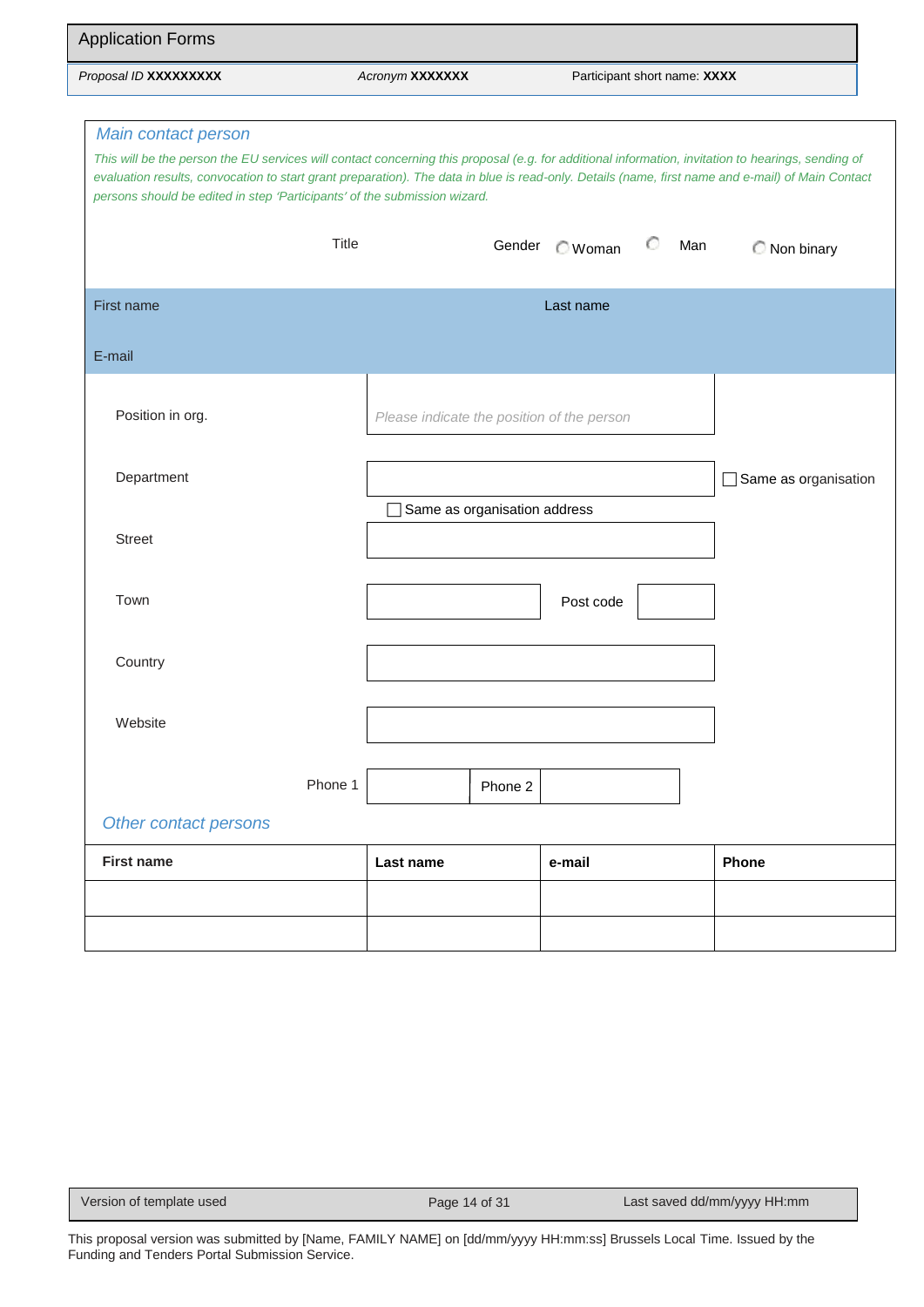| <b>Application Forms</b> |                        |                              |
|--------------------------|------------------------|------------------------------|
| Proposal ID XXXXXXXXX    | Acronym <b>XXXXXXX</b> | Participant short name: XXXX |

*Researchers involved in the proposal*

*Include only the researchers involved in the proposal, (see below definition of 'researcher'). You do not need to include in the table the identity of other persons involved in the proposal who are not researchers. 'Researchers are professionals engaged in the conception or creation of new knowledge. They conduct research and improve or develop concepts, theories, models, techniques* 

*instrumentation, software or operational methods. (Frascati Manual 2015)' Definition* 

*Include also person in charge of the proposal if a researcher. beachten!*

| <b>Title</b> | <b>First Name</b> | <b>Last Name</b> | Gender                           | <b>Nationality</b> | E-mail | Career stage $1$                                                                                                                                                         | Role of<br>researcher (in<br>the project) | Reference<br>Identifier | Type of<br>identifier                                |
|--------------|-------------------|------------------|----------------------------------|--------------------|--------|--------------------------------------------------------------------------------------------------------------------------------------------------------------------------|-------------------------------------------|-------------------------|------------------------------------------------------|
|              |                   |                  | /Woman/<br>[Man]<br>/Non-binary/ |                    |        | [Category A - Top<br>grade researcher]<br>Category B - Senior<br>researcher/<br>[Category $C -$<br>Recognised<br>researcher]<br>[Category D - First<br>stage researcher] | [Leading]<br>/Team member/                |                         | [ORCID]<br>Researcher<br>ld]<br>/Other -<br>specify] |
|              |                   |                  |                                  |                    |        |                                                                                                                                                                          |                                           |                         |                                                      |

<sup>1</sup> Career stages as defined in Frascati 2015 manual:

Category A – Top grade researcher: the single highest grade/post at which research is normally conducted. Example: 'Full professor' or 'Director of research'.

Category B – Senior researcher: Researchers working in positions not as senior as top position but more senior than newly qualified doctoral graduates (IsCED level 8). Examples: 'associate professor' or 'senior researcher' or 'principal investigator'.

Category C – Recognised researcher: the first grade/post into which a newly qualified doctoral graduate would normally be recruited. Examples: 'assistant professor', 'investigator' or 'post-doctoral fellow'.

Category D – First stage researcher: Either doctoral students at the IsCED level 8 who are engaged as researchers, or researchers working in posts that do not normally require a doctorate degree. Examples: 'PhD students' or 'junior researchers' (without a PhD).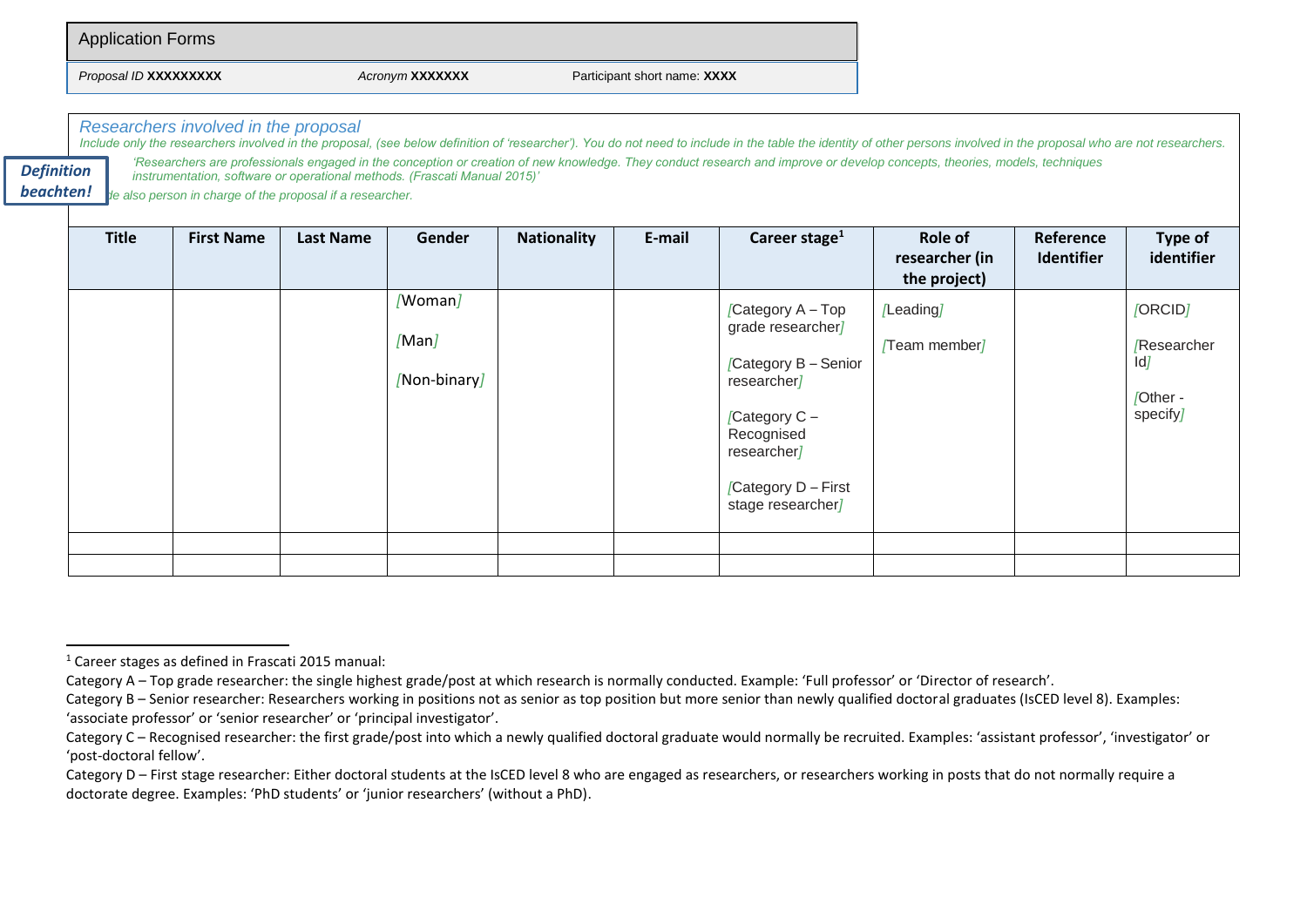#### *Tabelle zu den beteiligten Forschenden*

*Diese Tabelle soll nur Auskunft über die Forschenden (im Sinne der obenstehenden Definition) geben, die zum Zeitpunkt der Antragstellung bereits in der Einrichtung angestellt sind und am Antrag mitwirken. Auch Forschende im nicht-akademischen Bereich sollen hier angegeben werden.* 

*Die Tabelle dient zur Erfassung eines Erfolgsindikators von Horizont Europa ("Strengthening Human Capital in R&I"). Über die anzugebende ORCID oder ResearcherID sollen die Karrierewege von Wissenschaftlerinnen und Wissenschaftlern nachverfolgt werden. ResearcherID und ORCID sind Systeme zur eindeutigen Identifizierung von Autorinnen und Autoren und Mitwirkenden wissenschaftlicher Publikationen. Neben den beiden genannten Systemen können auch andere Identifizierungssysteme verwendet werden.*

*Wichtig: Diese Tabelle ist nur auszufüllen, wenn tatsächlich Forschende entsprechend der obenstehenden Definition in der Einrichtung an der Antragstellung beteiligt sind. Es geht nicht um anderes qualifiziertes Personal in den Einrichtungen und auch nicht um geplante Einstellungen nach Projektstart. Die Tabelle dient statistischen Zwecken und wird nicht begutachtet. Wenn in einem Projekt keine Forschenden im Sinne der obenstehenden Definition an der Antragstellung mitwirken, entstehen dadurch keine Nachteile.*

| Role of participating organisation in the project<br>Applicants may select more than one option. |  |
|--------------------------------------------------------------------------------------------------|--|
| Project management                                                                               |  |
| Communication, dissemination and engagement                                                      |  |
| Provision of research and technology infrastructure                                              |  |
| Co-definition of research and market needs                                                       |  |
| Civil society representative                                                                     |  |
| Policy maker or regulator, incl. standardisation body                                            |  |
| Research performer                                                                               |  |
| Technology developer                                                                             |  |
| Testing/validation of approaches and ideas                                                       |  |
| Prototyping and demonstration                                                                    |  |
| IPR management incl. technology transfer                                                         |  |
| Public procurer of results                                                                       |  |
| Private buyer of results                                                                         |  |
| Finance provider (public or private)                                                             |  |
| Education and training                                                                           |  |
| Contributions from the social sciences or/and the humanities                                     |  |
| Other<br>Specify (50 character limit):                                                           |  |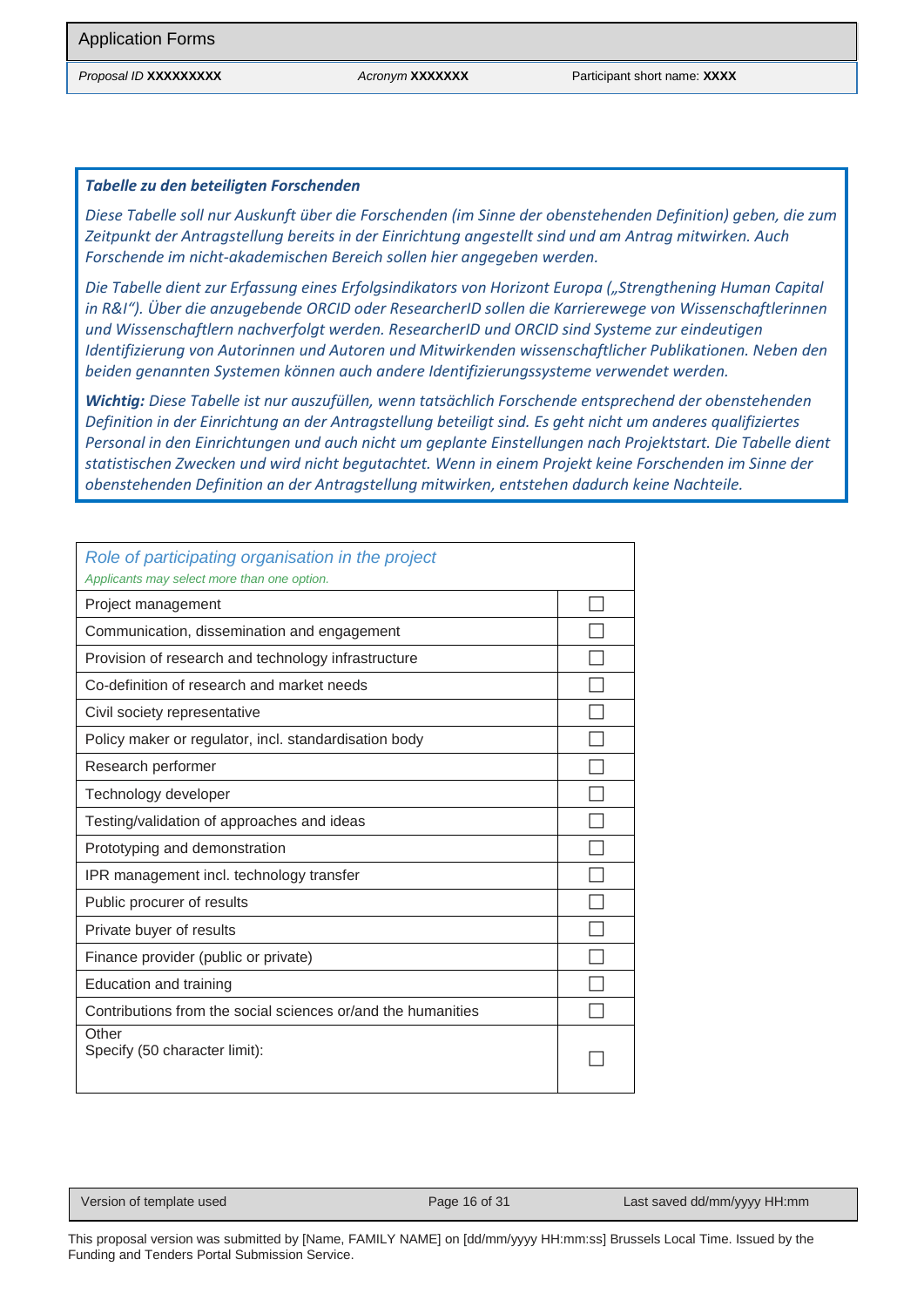*List of up to 5 publications, widely-used datasets, software, goods, services, or any other achievements relevant to the call content.*

| <b>Type of achievement</b> | <b>Short description</b>                                                                                                                                                         |                   |  |  |  |
|----------------------------|----------------------------------------------------------------------------------------------------------------------------------------------------------------------------------|-------------------|--|--|--|
| /Publication/              | Key elements of the achievement, including a short qualitative assessment of its impact<br>and (where available) its digital object identifier (DOI) or other type of persistent |                   |  |  |  |
| [Dataset]                  | identifier (PID).                                                                                                                                                                |                   |  |  |  |
| [Software]                 | Publications, in particular journal articles, are expected to be open access. Datasets are                                                                                       |                   |  |  |  |
| /Good                      | expected to be FAIR and 'as open as possible, as closed as necessary'.                                                                                                           |                   |  |  |  |
| /Service                   |                                                                                                                                                                                  | Zeichenbegrenzung |  |  |  |
| [Other achievement]        |                                                                                                                                                                                  | 500               |  |  |  |
|                            |                                                                                                                                                                                  |                   |  |  |  |
|                            |                                                                                                                                                                                  |                   |  |  |  |
|                            |                                                                                                                                                                                  |                   |  |  |  |
|                            |                                                                                                                                                                                  |                   |  |  |  |

### *List of up to 5 most relevant previous projects or activities, connected to the subject of this proposal*

| Name of Project or<br><b>Activity</b> | <b>Short description</b> |                   |
|---------------------------------------|--------------------------|-------------------|
|                                       |                          |                   |
|                                       |                          |                   |
|                                       |                          | Zeichenbegrenzung |
|                                       |                          | 500               |
|                                       |                          |                   |

| Description of any significant infrastructure and/or any major items of technical equipment, relevant to |  |
|----------------------------------------------------------------------------------------------------------|--|
| the proposed work                                                                                        |  |

| Name of<br>infrastructure or<br>equipment | <b>Short description</b> |                          |
|-------------------------------------------|--------------------------|--------------------------|
|                                           |                          |                          |
|                                           |                          | Zeichenbegrenzung<br>300 |
|                                           |                          |                          |

Version of template used Page 17 of 31 Last saved dd/mm/yyyy HH:mm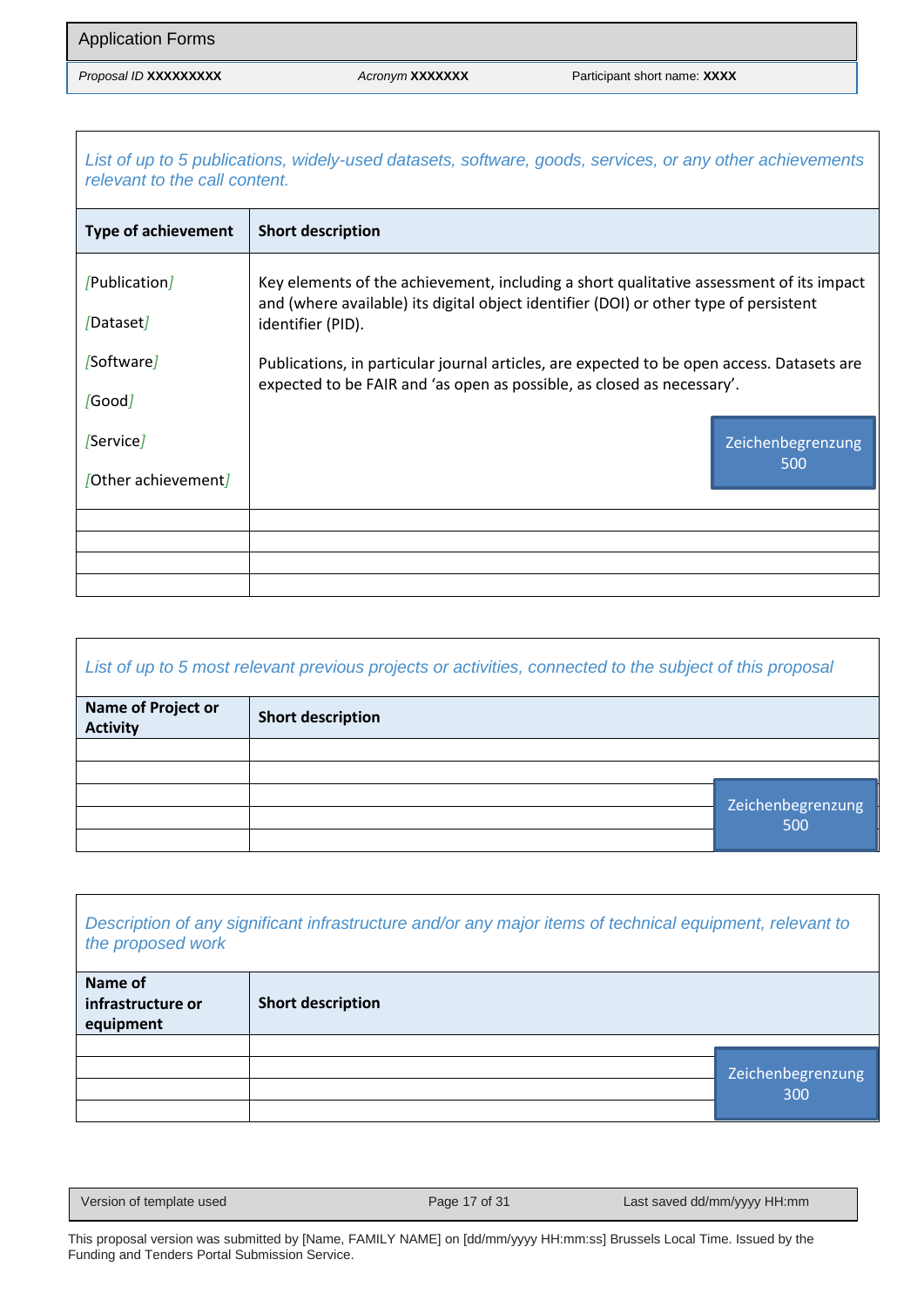*Die "Operational Capacity" Ihres Konsortiums, im Sinne einer Befähigung, das Projekt durchzuführen, ist eine Voraussetzung für die Bewilligung Ihres Antrags. Dieses Kriterium wird in Horizont Europa in Bezug auf die einzelnen Partner auf Grundlage des A-Teils überprüft. Im B-Teil des Antrags ist nicht mehr vorgesehen, dass die einzelnen Konsortialpartner alle im Detail beschrieben werden. Dort liegt der Schwerpunkt darauf, das Konsortium als Ganzes darzustellen.*

*Die vorangegangenen drei Tabellen sind also Ausweis der Befähigung und dienen als Referenz. Für jede der drei Tabellen gibt es ein Zeichenlimit (300-500 inkl. Leerzeichen).*

### Gender equality plan

| Having a gender equality plan is an eligibility criterion for Public bodies, Higher education establishments and<br>Research organisations from Member States and Associated Countries. Be aware that if the proposal is selected,<br>having a Gender Equality Plan will be necessary before the grant agreement signature (applicable on calls with<br>deadlines in 2022 and beyond).<br>Does the organisation have a Gender Equality Plan (GEP) covering the elements listed below? |  |  |  |  |  |  |
|---------------------------------------------------------------------------------------------------------------------------------------------------------------------------------------------------------------------------------------------------------------------------------------------------------------------------------------------------------------------------------------------------------------------------------------------------------------------------------------|--|--|--|--|--|--|
| Minimum process-related requirements (building blocks) for a GEP                                                                                                                                                                                                                                                                                                                                                                                                                      |  |  |  |  |  |  |
| <b>Publication:</b> formal document published on the institution's website and signed by the top<br>management                                                                                                                                                                                                                                                                                                                                                                        |  |  |  |  |  |  |
| - <b>Dedicated resources:</b> commitment of human resources and gender expertise to implement it.                                                                                                                                                                                                                                                                                                                                                                                     |  |  |  |  |  |  |
| Data collection and monitoring: sex/gender disaggregated data on personnel (and students<br>for establishments concerned) and annual reporting based on indicators.                                                                                                                                                                                                                                                                                                                   |  |  |  |  |  |  |
| - Training: Awareness raising/trainings on gender equality and unconscious gender biases for<br>staff and decision-makers.                                                                                                                                                                                                                                                                                                                                                            |  |  |  |  |  |  |
| <b>Content-wise, recommended areas</b> to be <b>covered</b> and addressed via concrete measures and<br>targets are:                                                                                                                                                                                                                                                                                                                                                                   |  |  |  |  |  |  |
| work-life balance and organisational culture;<br>$\circ$                                                                                                                                                                                                                                                                                                                                                                                                                              |  |  |  |  |  |  |
| gender balance in leadership and decision-making;<br>$\circ$                                                                                                                                                                                                                                                                                                                                                                                                                          |  |  |  |  |  |  |
| gender equality in recruitment and career progression;<br>$\circ$                                                                                                                                                                                                                                                                                                                                                                                                                     |  |  |  |  |  |  |
| integration of the gender dimension into research and teaching content;<br>$\circ$                                                                                                                                                                                                                                                                                                                                                                                                    |  |  |  |  |  |  |
| measures against gender-based violence including sexual harassment.<br>$\circ$                                                                                                                                                                                                                                                                                                                                                                                                        |  |  |  |  |  |  |
|                                                                                                                                                                                                                                                                                                                                                                                                                                                                                       |  |  |  |  |  |  |

#### *Gleichstellungsplan – Gender Equality Plan (GEP)*

*Für öffentliche Einrichtungen, Hochschulen und Forschungseinrichtungen (öffentliche und private) aus EU-Mitgliedstaaten und assoziierten Staaten wird das Vorhandensein eines Gleichstellungsplans für alle Ausschreibungen mit Einreichfrist ab dem Jahr 2022 verpflichtend. Ohne einen Gleichstellungsplan sind diese Einrichtungen nicht mehr förderfähig. Sie können das Grant Agreement nicht unterzeichnen.* 

*Die Kommission nennt Minimalanforderungen für Gleichstellungspläne, die unbedingt erfüllt sein müssen. Zusätzlich werden weitere Empfehlungen zur Ausgestaltung der Gleichstellungspläne formuliert. Das Vorhandensein eines Gleichstellungsplans wird in der Phase der Antragserarbeitung erfragt. Wenn ein Gleichstellungsplan noch in Bearbeitung ist, kann hier auch noch "nein" angekreuzt werden. Der Antrag wird dann trotzdem begutachtet. Wichtig ist, dass alle Mindestvoraussetzungen bei Unterzeichnung des Grant Agreements erfüllt sind. Weiterreichende Informationen zum GEP werden über einen Fragebogen, den der "Legal Entity Appointed Representative" (LEAR) ausfüllt, auch im "Participant Register" hinterlegt.*

Version of template used Page 18 of 31 Last saved dd/mm/yyyy HH:mm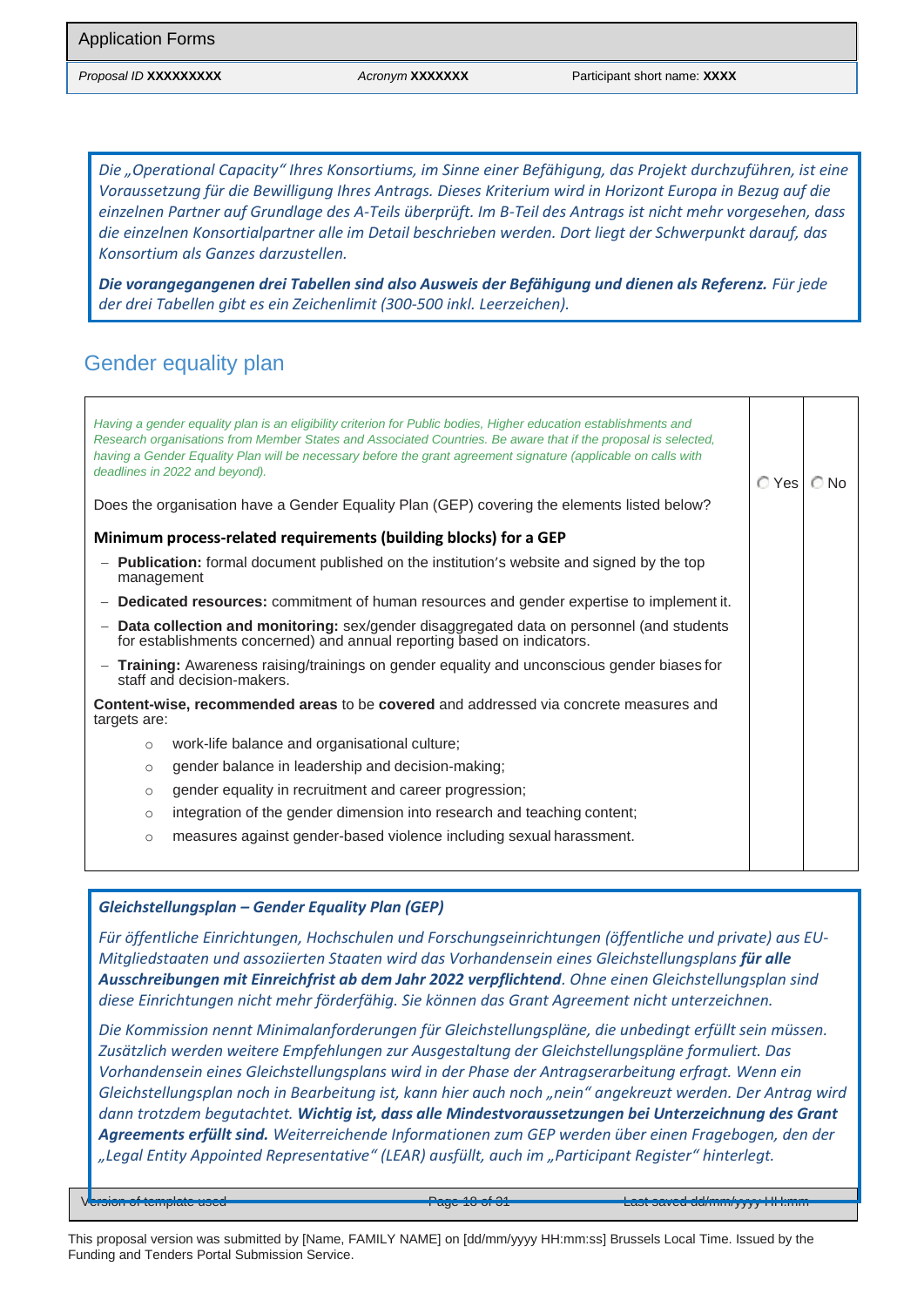*Deutsche Einrichtungen sind in der Regel durch das allgemeine Gleichstellungsgesetz und die entsprechende Landesgesetzgebung zur Erarbeitung von Gleichstellungsplänen verpflichtet. Weiterführende Informationen finden sich im "[Programm Guide](https://ec.europa.eu/info/funding-tenders/opportunities/docs/2021-2027/horizon/guidance/programme-guide_horizon_en.pdf)" zu Horizont Europa (ab S. 15), auf den Seiten der [Kontaktstelle Frauen in](https://www.eubuero.de/fif-gender.htm#Teilnahmevoraussetzungen)  [die EU-Fo](https://www.eubuero.de/fif-gender.htm#Teilnahmevoraussetzungen)rschung und bei der [Europäischen Kommission.](https://ec.europa.eu/info/research-and-innovation/strategy/strategy-2020-2024/democracy-and-rights/gender-equality-research-and-innovation_en#gender-equality-plans-as-an-eligibility-criterion-in-horizon-europe)*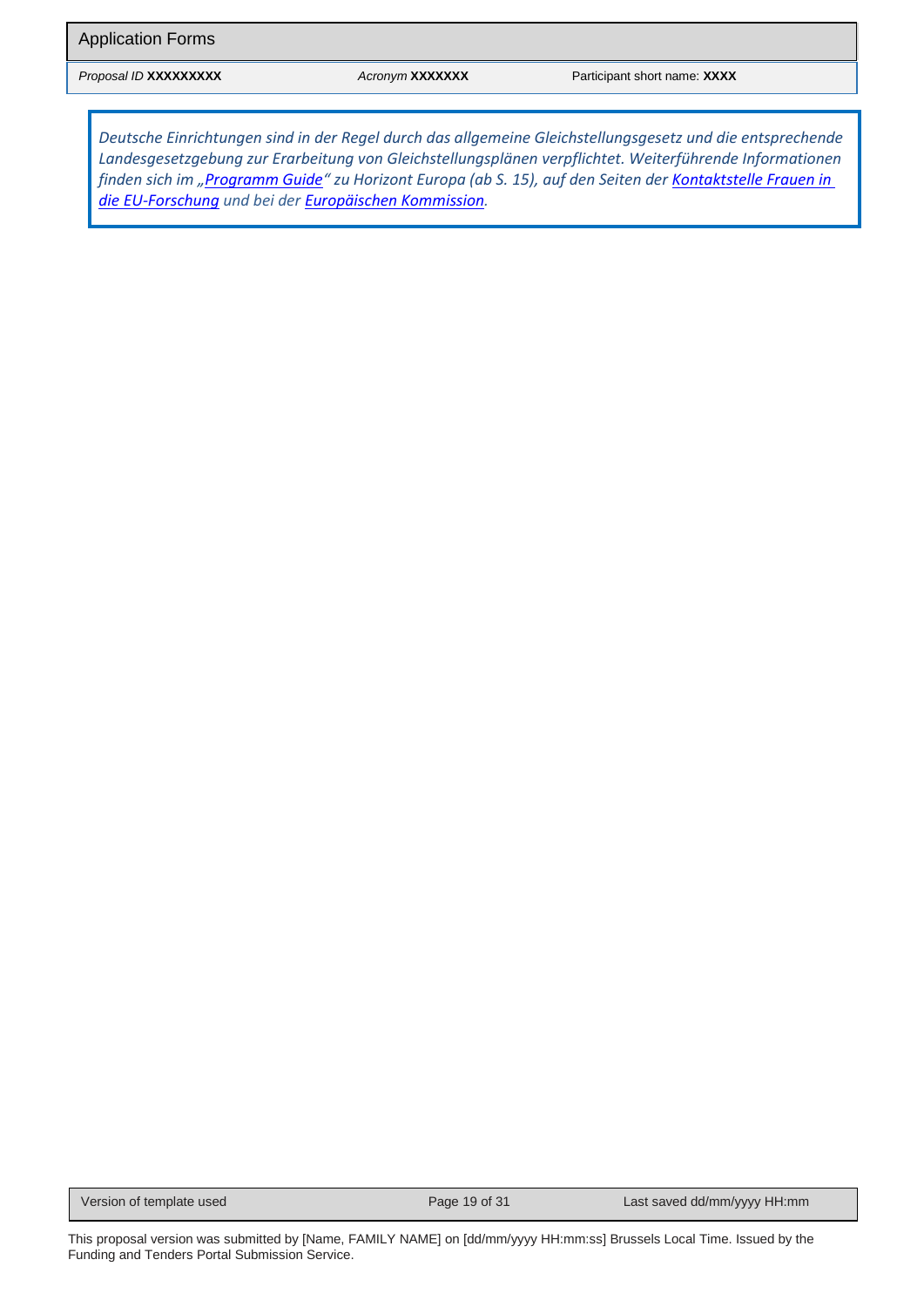*Proposal ID* **XXXXXXXXX** *Acronym* **XXXXXXX**

# 3 – Budget for the proposal

|                                                                                                                                                                                                                |                                                     |                       |                                                         |                                |                                                                                   |                                                 | <b>Estimated income</b>      |                                                                    |                             |                                                             |                                   |                   |                                       |                                                                                |                               |                                                    |                      |                        |
|----------------------------------------------------------------------------------------------------------------------------------------------------------------------------------------------------------------|-----------------------------------------------------|-----------------------|---------------------------------------------------------|--------------------------------|-----------------------------------------------------------------------------------|-------------------------------------------------|------------------------------|--------------------------------------------------------------------|-----------------------------|-------------------------------------------------------------|-----------------------------------|-------------------|---------------------------------------|--------------------------------------------------------------------------------|-------------------------------|----------------------------------------------------|----------------------|------------------------|
| Bitte machen Sie sich vor der<br>Antragstellung mit der<br>Musterfinanzhilfevereinbarung (Grant<br>Agreement) vertraut. Diese liegt auch in<br>einer kommentierten Version<br>(Annotated Grant Agreement) vor. |                                                     |                       |                                                         |                                |                                                                                   |                                                 | <b>Estimated expenditure</b> |                                                                    |                             |                                                             | <b>Requested EU contribution</b>  |                   |                                       | Revenues                                                                       | Other sources of<br>financing |                                                    |                      |                        |
|                                                                                                                                                                                                                |                                                     |                       |                                                         | Estimated eligible costs       |                                                                                   |                                                 |                              |                                                                    |                             | EU contribution to eligible costs                           |                                   |                   |                                       |                                                                                |                               | <b>Total</b><br>estimate<br>$\mathsf{d}$<br>income |                      |                        |
|                                                                                                                                                                                                                |                                                     |                       |                                                         | A<br>Personnel<br>costs/E      | <b>B.</b><br>Subcontracti<br>ng costs/ $\epsilon$                                 |                                                 | C. Purchase costs            |                                                                    | D. Other cost<br>categories | E. Indirect<br>costs/E<br>(e) = $25\%$ *<br>$[(a1) + (c1)]$ | <b>Total</b><br>eligible<br>costs | Funding<br>rate   | Maximum<br>EU.<br>contributio<br>n to | Requested<br>EU.<br>contributio<br>n to                                        | Income<br>generated<br>by the | Financial<br>contributi<br>ons                     | Own<br>resource<br>S | $(s)=(n)$              |
|                                                                                                                                                                                                                | <b>No</b><br>Participant<br>Country<br>(a1)<br>name | (b)                   | C.1<br>Travel<br>and<br>subsiste<br>$nce / \in$<br>(c1) | C.2<br>Equipm<br>ent/E<br>(c2) | C.3<br>Other<br>goods,<br>works<br>and<br>services<br>$\overline{\prime}$<br>(c3) | D.X<br>[specific cost<br>category] $/E$<br>(dx) | $+(c2)+(c3)$<br>$+(d7)]$     | $(h) = (a1) +$<br>$(b) + (c1) +$<br>$(c2) + (c3) +$<br>$(d) + (e)$ | (U)                         |                                                             | costs                             | $(I) = (U) * (h)$ | eligible                              | eligible<br>$costs/\epsilon$<br>(Requeste<br>d grant<br>amount)<br>$(m)$ $(n)$ | action<br>(o)                 | (q)                                                | (r)                  | +(o)+(p)+<br>(q) + (r) |
|                                                                                                                                                                                                                | $\overline{1}$                                      | Participant 1         | NL.                                                     |                                |                                                                                   |                                                 |                              |                                                                    |                             |                                                             |                                   |                   |                                       |                                                                                |                               |                                                    |                      |                        |
|                                                                                                                                                                                                                | $\overline{2}$                                      | Participant 2         | LB                                                      |                                |                                                                                   |                                                 |                              |                                                                    |                             |                                                             |                                   |                   |                                       |                                                                                |                               |                                                    |                      |                        |
|                                                                                                                                                                                                                |                                                     | Affiliated<br>Entity  | <b>LB</b>                                               |                                |                                                                                   |                                                 |                              |                                                                    |                             |                                                             |                                   |                   |                                       |                                                                                |                               |                                                    |                      |                        |
|                                                                                                                                                                                                                | $\mathbf{3}$                                        | Participant 3         | <b>DE</b>                                               |                                |                                                                                   |                                                 |                              |                                                                    |                             |                                                             |                                   |                   |                                       |                                                                                |                               |                                                    |                      |                        |
|                                                                                                                                                                                                                |                                                     | Associated<br>Partner | AR                                                      |                                |                                                                                   |                                                 |                              |                                                                    |                             |                                                             |                                   |                   |                                       |                                                                                |                               |                                                    |                      |                        |
|                                                                                                                                                                                                                |                                                     | Total                 |                                                         |                                |                                                                                   |                                                 |                              |                                                                    |                             |                                                             |                                   |                   |                                       |                                                                                |                               |                                                    |                      |                        |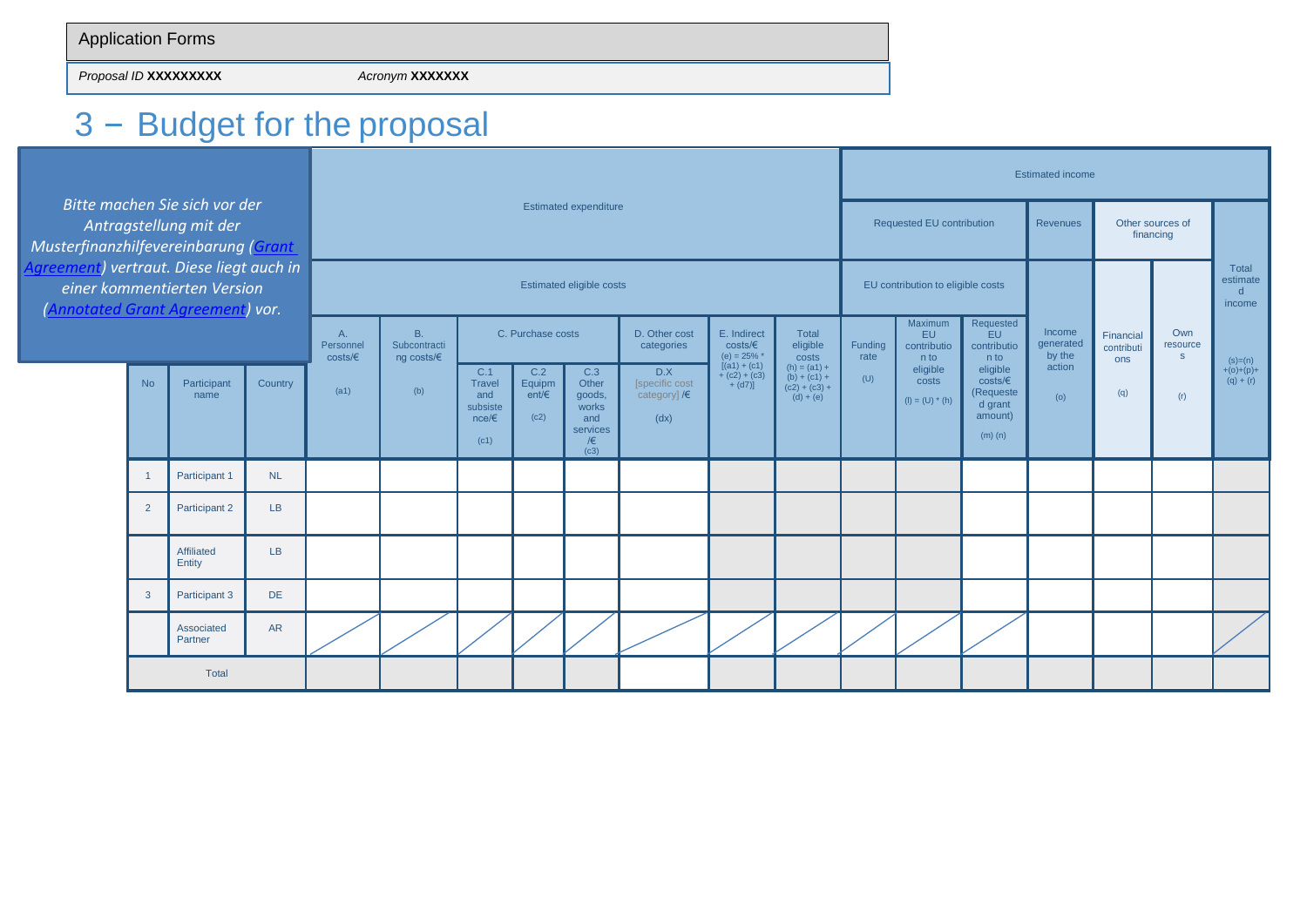#### *Proposal ID* **XXXXXXXXX** *Acronym* **XXXXXXX**

#### *Budgetplanung*

*Eine sorgfältige Budgetplanung demonstriert eine klare Vorstellung der Aufgaben- und Ressourcenzuweisung im Projekt. Für die Budgetplanung sollten Sie frühzeitig Kontakt mit der Verwaltung (z.B. Buchhaltung, Drittmittelstelle) Ihrer Einrichtung aufnehmen. Alle Kosten, die während der Projektlaufzeit entstehen können, sollten berücksichtigt werden. Eine nachträgliche Erhöhung der Fördersumme ist nicht möglich. Die Förderquote ergibt sich aus der Ausschreibung und ist von der Maßnahme und zum Teil von der Art der Einrichtung abhängig. Details dazu finden Sie in den "General Annexes" des Arbeitsprogramms.*

*Die Grundlagen Ihrer Kostenkalkulation müssen nicht im Detail offengelegt werden. Die Kalkulation sollte aber für die Gutachterinnen und Gutachter Ihres Projekts nachvollziehbar sein. Es empfiehlt sich, Puffer einzuplanen.*

*Kostenarten und -berechnung: Die wichtigsten Kostenarten sind: A. Personalkosten, B. Kosten für Unteraufträge und C. Anschaffungskosten.*

*Die Kalkulation der Personalkosten erfolgt in der Regel auf Grundlage von Personalkostendurchschnittssätzen. Diese werden für Personalgruppen ermittelt und basieren auf dem angenommenen Arbeitgeberbrutto innerhalb der Projektlaufzeit. Besonders sorgfältig sollte auch immer die Vergabe von Unteraufträgen (Spalte B) geplant werden. Wenn während der Vertragslaufzeit weitere Unteraufträge hinzukommen, ist meistens ein Vertragsänderungsverfahren (Amendment) erforderlich. Für die Höhe der zu vergebenden Unteraufträge gibt es keine Begrenzung. Kernaufgaben dürfen nicht ausgelagert werden.*

*Beim Ausfüllen der Spalte "C.2 Equipment" ist darauf zu achten, dass in der Regel nur Abschreibungsraten erstattet werden. Auf alle direkten Kosten in den Spalten "A. Personalkosten" und "C. Anschaffungskosten" wird eine Pauschale in Höhe von 25 % für indirekte Kosten gewährt. Die Höhe der Pauschale ist festgelegt. Die tatsächliche Höhe der indirekten Kosten ist unerheblich. Spalte "D. Andere Kostenarten" umfasst verschiedene, zum großen Teil entsprechend der Ausschreibung spezifische Kostenarten, die in einer separaten Tabelle angegeben werden müssen. Dazu zählen auch Kosten für "D.2. Interne*  Leistungsverrechnung". Anders als in Horizont 2020 wird bei Horizont Europa die Pauschale für indirekte Kosten nicht auf Kosten für die interne *Leistungsverrechnung gewährt. Daher müssen diese Bestandteile nun auch nicht mehr rausgerechnet werden. Ausführliche Informationen zu den Voraussetzungen für die Erstattungsfähigkeit von Kosten in Horizont Europa sind im [Model Grant Agreement](https://ec.europa.eu/info/funding-tenders/opportunities/docs/2021-2027/common/agr-contr/general-mga_horizon-euratom_en.pdf) und der [kommentierten Version des Grant](https://ec.europa.eu/info/funding-tenders/opportunities/docs/2021-2027/common/guidance/aga_en.pdf)  [Agreements](https://ec.europa.eu/info/funding-tenders/opportunities/docs/2021-2027/common/guidance/aga_en.pdf) zu finden.*

*Assoziierte Partner: Partner ohne Förderanspruch unterschreiben nicht das Grant Agreement und werden als "Assoziierte Partner" nach Art. 9.1. des Grant Agreements eingebunden. Dies betrifft insbesondere Partner aus Drittstaaten mit mittleren oder hohen Einkommen, die nicht zu Horizont Europa assoziiert sind [\(vergl. S. 11 ff. im Horizon Europe Programme Guide\)](https://ec.europa.eu/info/funding-tenders/opportunities/docs/2021-2027/horizon/guidance/programme-guide_horizon_en.pdf). Wenn es in den Herkunftsländern ein nationales Förderregime gibt, das die Projektkosten dieser Partner erstattet (Beispiel: Schweiz), müssen diese im Antragstemplate auch kalkuliert werden. Auch wenn es ein solches Förderregime nicht gibt, kann die Darstellung eines solchen "Eigenanteils" (own ressources) vorteilhaft für das Konsortium sein und das hohe Interesse an dem Projekt belegen. Assoziierte*  Partner füllen entsprechend die Spalte "Other sources of funding" aus und geben an, ob ihre Kosten aus Eigenmitteln oder durch eine andere finanzielle *Zuwendung, z.B. aus einem nationalen Förderprogramm, abgedeckt werden.*

*Bei spezifischen Fragen im Zusammenhang mit der Budgettabelle steht Ihnen die [NKS Recht und Finanzen](http://www.nks-ruf.de/) zur Verfügung.*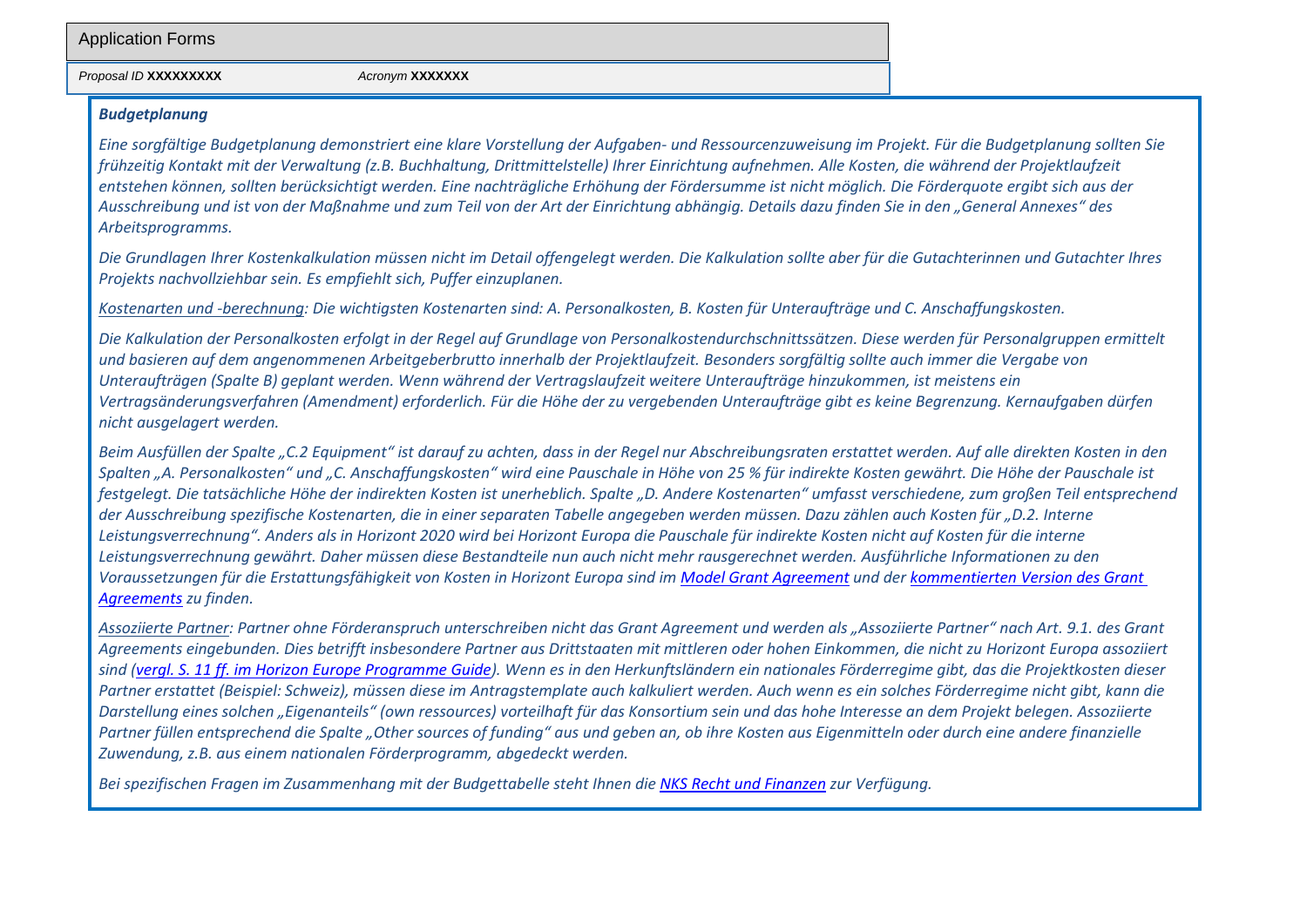| <b>Application Forms</b>     |                        |
|------------------------------|------------------------|
| Proposal ID <b>XXXXXXXXX</b> | Acronym <b>XXXXXXX</b> |

Possible 'Other cost categories' for Horizon Europe

|                |                          |             |                                                                              | Estimated project expenditure                                                                                     |                                                                                                                    |                                                                                                                  |                                                                               |                                                                                            |                                                                         |                                                                                                                                                              |  |  |
|----------------|--------------------------|-------------|------------------------------------------------------------------------------|-------------------------------------------------------------------------------------------------------------------|--------------------------------------------------------------------------------------------------------------------|------------------------------------------------------------------------------------------------------------------|-------------------------------------------------------------------------------|--------------------------------------------------------------------------------------------|-------------------------------------------------------------------------|--------------------------------------------------------------------------------------------------------------------------------------------------------------|--|--|
|                |                          |             |                                                                              | Estimated eligible costs                                                                                          |                                                                                                                    |                                                                                                                  |                                                                               |                                                                                            |                                                                         |                                                                                                                                                              |  |  |
|                |                          |             |                                                                              | D. Other cost categories                                                                                          |                                                                                                                    |                                                                                                                  |                                                                               |                                                                                            |                                                                         |                                                                                                                                                              |  |  |
| <b>No</b>      | Participant name         | Count<br>ry | D.1<br>Financial<br>support to<br>third parties<br>(Actual<br>costs)<br>(d1) | D.2 Internally<br>invoiced<br>goods and<br>services<br>(Unit costs -<br>usual<br>accounting<br>practices)<br>(d2) | /D.3<br>Transnation<br>al access to<br>research<br>infrastructure<br>$\mathsf{s}$<br>(Unit costs)<br>$(d3)$ $\int$ | /D.4 Virtual<br>access to<br>research<br>infrastructure<br>$\mathsf{s}$<br>(Unit costs)<br>$(d4)$ $\overline{J}$ | /D.5<br>PCP/PPI<br>procurement<br>costs<br>(Actual<br>costs)<br>$(d5)$ $\int$ | /D.6 Euratom<br>Cofund staff<br>mobility<br>costs<br>(Unit costs)<br>$(d6)$ $\overline{J}$ | /D.7 ERC<br>additional<br>funding<br>(Actual<br>costs)<br>$(d7)$ $\int$ | /D.8 ERC<br>additional<br>funding<br>(subcontracti<br>ng, FSTP<br>and internally<br>invoiced<br>goods and<br>services)<br>(Actual<br>costs)<br>$(d8)$ $\int$ |  |  |
| $\overline{1}$ | Participant 1            | NL          |                                                                              |                                                                                                                   |                                                                                                                    |                                                                                                                  |                                                                               |                                                                                            |                                                                         |                                                                                                                                                              |  |  |
| 2              | Participant 2            | LB          |                                                                              |                                                                                                                   |                                                                                                                    |                                                                                                                  |                                                                               |                                                                                            |                                                                         |                                                                                                                                                              |  |  |
|                | <b>Affiliated Entity</b> | LB          |                                                                              |                                                                                                                   |                                                                                                                    |                                                                                                                  |                                                                               |                                                                                            |                                                                         |                                                                                                                                                              |  |  |
| $\mathbf{3}$   | Participant 3            | DE          |                                                                              |                                                                                                                   |                                                                                                                    |                                                                                                                  |                                                                               |                                                                                            |                                                                         |                                                                                                                                                              |  |  |
|                | Associated<br>Partner    | <b>AR</b>   |                                                                              |                                                                                                                   |                                                                                                                    |                                                                                                                  |                                                                               |                                                                                            |                                                                         |                                                                                                                                                              |  |  |
|                | Total                    |             |                                                                              |                                                                                                                   |                                                                                                                    |                                                                                                                  |                                                                               |                                                                                            |                                                                         |                                                                                                                                                              |  |  |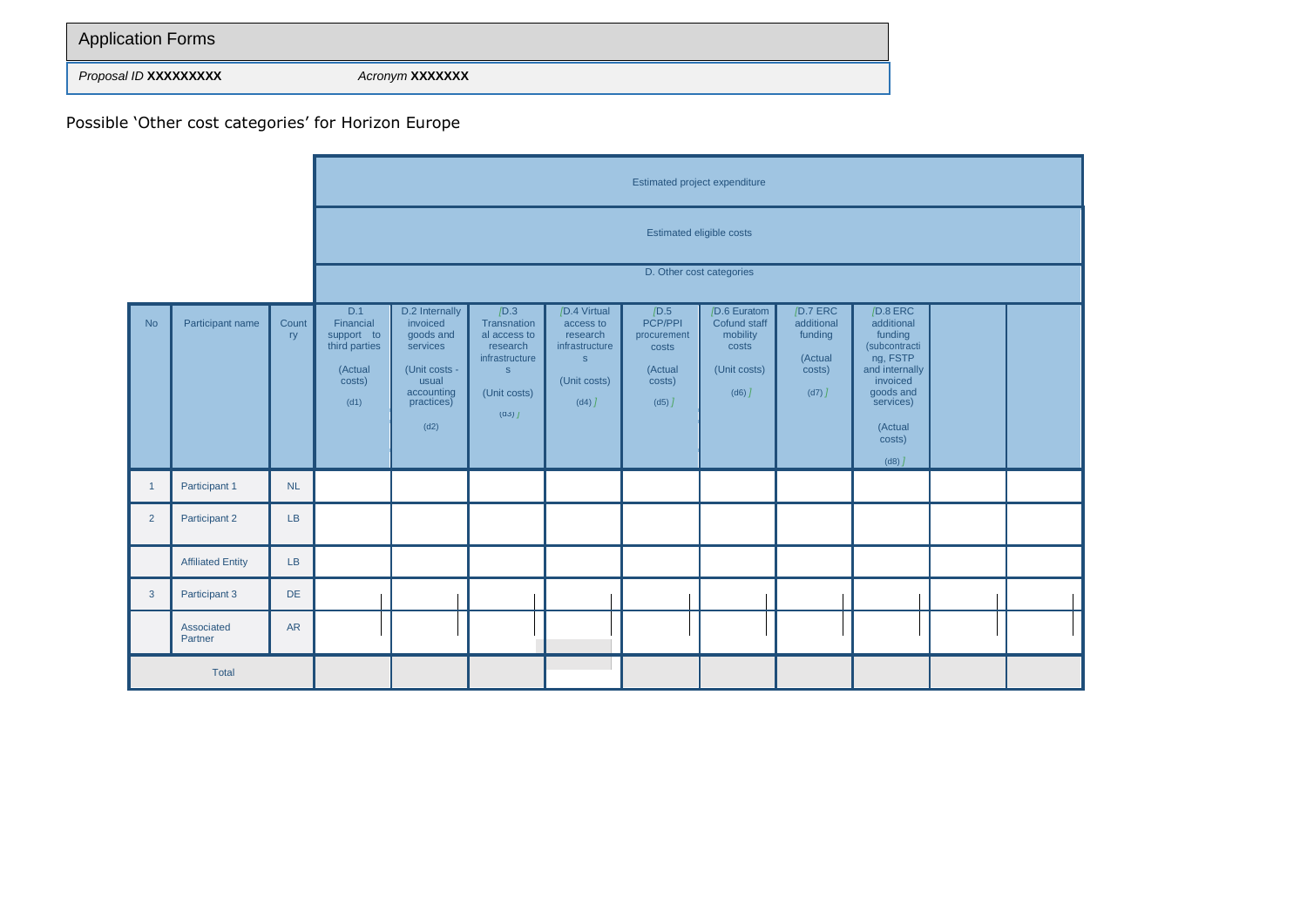*Proposal ID* **XXXXXXXXX** *Acronym* **XXXXXXX**

# 4 – Ethics and Security

#### *Ethics issues table*

*This table should be completed as an essential part of your proposal. Please go through the table and indicate which elements concern your proposal by answering 'Yes' or 'No'. If you answer 'Yes' to any of the questions,*

▪ *indicate in the adjacent box at which page in your full proposal further information relating to that ethics issue can be found, and* ▪ *provide additional information on that ethics issue in the Ethics Self-Assessment section.*

*For more information on each of the ethics issues and how to address them, including detailed legal references, see the guidelines '[How](https://ec.europa.eu/info/funding-tenders/opportunities/docs/2021-2027/common/guidance/how-to-complete-your-ethics-self-assessment_en.pdf)  [to](https://ec.europa.eu/info/funding-tenders/opportunities/docs/2021-2027/common/guidance/how-to-complete-your-ethics-self-assessment_en.pdf) [Complete your Ethics Self-Assessment](https://ec.europa.eu/info/funding-tenders/opportunities/docs/2021-2027/common/guidance/how-to-complete-your-ethics-self-assessment_en.pdf)'.*

|           | 1. HUMAN EMBRYONIC STEM CELLS AND HUMAN EMBRYOS                                                                                                   |                |               | Page |
|-----------|---------------------------------------------------------------------------------------------------------------------------------------------------|----------------|---------------|------|
|           | Does this activity involve Human Embryonic Stem Cells (hESCs)?                                                                                    | C Yes          | No            |      |
| If YES:   | Will they be directly derived from embryos within this project?                                                                                   | $\bigcirc$ Yes | $No^\frown$   |      |
|           | Are they previously established cells lines?                                                                                                      | ◯ Yes          | No $\circ$    |      |
|           | Are the cell lines registered in the European registry for human<br>embryonic stem cell lines?                                                    | C Yes          | No $\epsilon$ |      |
|           | Does this activity involve the use of human embryos?                                                                                              | C Yes          | No $\epsilon$ |      |
| If YES:   | Will the activity lead to their destruction?                                                                                                      | C Yes          | No            |      |
| 2. HUMANS |                                                                                                                                                   |                |               | Page |
|           | Does this activity involve human participants?                                                                                                    | C Yes          | No            |      |
| If YES:   | Are they volunteers for nonmedical studies (e.g. social or<br>human sciences research)?                                                           | C Yes          | <b>No</b>     |      |
|           | Are they healthy volunteers for medical studies?                                                                                                  | C Yes          | <b>No</b>     |      |
|           | Are they patients for medical studies?                                                                                                            | <b>CYes</b>    | <b>No</b>     |      |
|           | Are they potentially vulnerable individuals or groups?                                                                                            | C Yes          | No            |      |
|           | Are they children/minors?                                                                                                                         | C Yes          | No            |      |
|           | Are they other persons unable to give informed consent?                                                                                           | C Yes          | No $\cap$     |      |
|           | Does this activity involve interventions (physical also including imaging technology,<br>behavioural treatments, etc.) on the study participants? | C Yes          | No $\circ$    |      |
| If YES:   | Does it involve invasive techniques?                                                                                                              | C Yes          | No $\epsilon$ |      |
|           | Does it involve collection of biological samples?                                                                                                 | C Yes          | No $\epsilon$ |      |

| Version of template used | Page 23 of 31 | Last saved dd/mm/yyyy HH:mm |
|--------------------------|---------------|-----------------------------|
|                          |               |                             |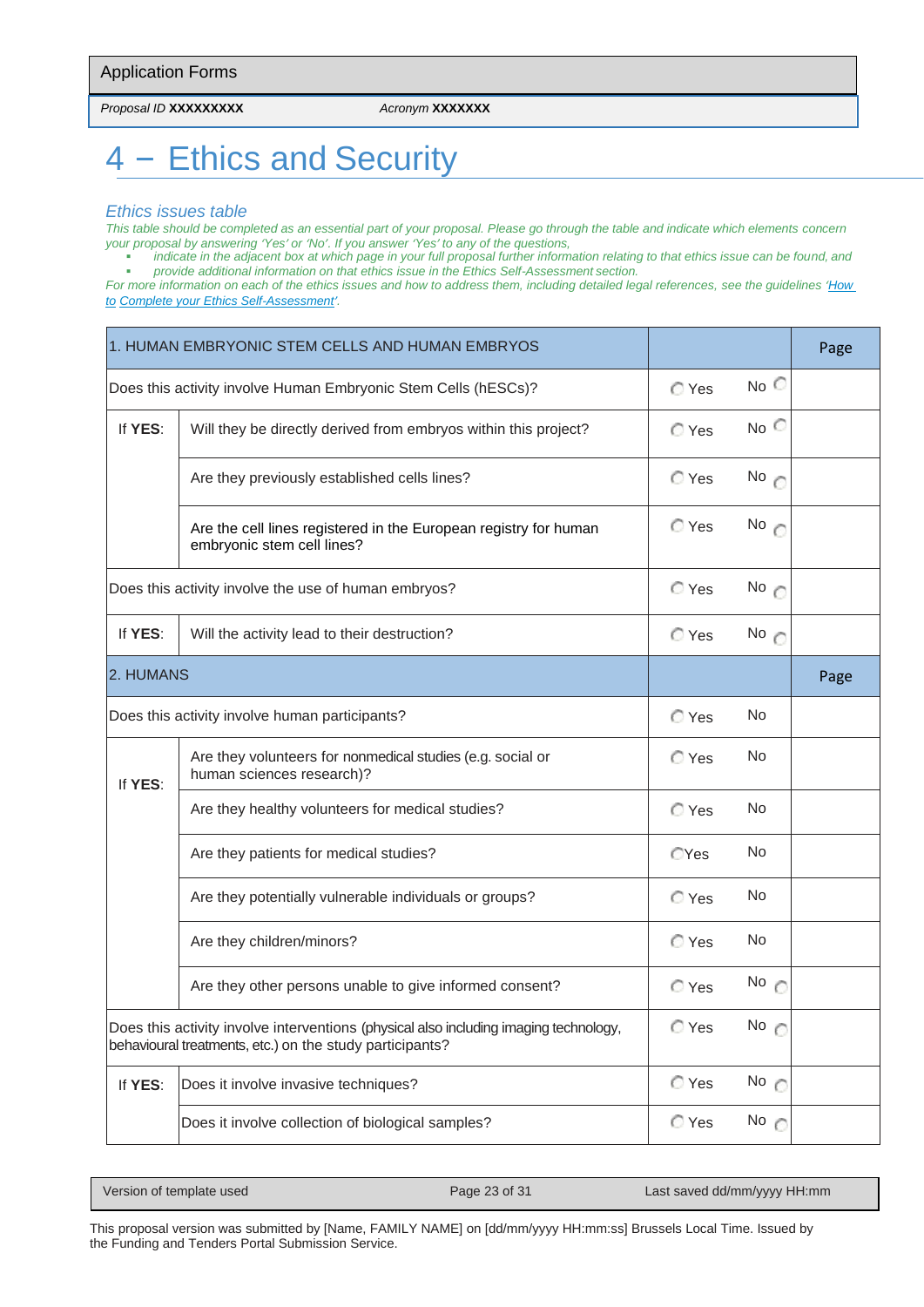|         | Proposal ID XXXXXXXXX                                                                                                                                                                                       | Acronym XXXXXXX                                                                                                                                                                                                            |       |                 |      |
|---------|-------------------------------------------------------------------------------------------------------------------------------------------------------------------------------------------------------------|----------------------------------------------------------------------------------------------------------------------------------------------------------------------------------------------------------------------------|-------|-----------------|------|
|         |                                                                                                                                                                                                             | Does this activity involve conducting a clinical study as defined by the Clinical Trial<br>Regulation (EU 536/2014)? (using pharmaceuticals, biologicals,<br>radiopharmaceuticals, or advanced therapy medicinal products) | C Yes | No              |      |
| If YES: | Is it a clinical trial?                                                                                                                                                                                     |                                                                                                                                                                                                                            | ◯ Yes | No <sub>n</sub> |      |
|         |                                                                                                                                                                                                             | Is it a low-intervention clinical trial?                                                                                                                                                                                   | C Yes | No-             |      |
|         |                                                                                                                                                                                                             | 3. HUMAN CELLS / TISSUES (not covered by section 1)                                                                                                                                                                        |       |                 | Page |
|         |                                                                                                                                                                                                             | Does this activity involve the use of human cells or tissues?                                                                                                                                                              | C Yes | No              |      |
| If YES: |                                                                                                                                                                                                             | Are they human embryonic or foetal cells or tissues?                                                                                                                                                                       | C Yes | No              |      |
|         |                                                                                                                                                                                                             | Are they available commercially?                                                                                                                                                                                           | ◯ Yes | NO.             |      |
|         | Are they obtained within this project?                                                                                                                                                                      | C Yes                                                                                                                                                                                                                      | No.   |                 |      |
|         |                                                                                                                                                                                                             | Are they obtained from another project, laboratory or institution?                                                                                                                                                         | C Yes | N <sup>o</sup>  |      |
|         |                                                                                                                                                                                                             | Are they obtained from biobank?                                                                                                                                                                                            | C Yes | N <sup>o</sup>  |      |
|         | 4. PERSONAL DATA                                                                                                                                                                                            |                                                                                                                                                                                                                            |       |                 | Page |
|         |                                                                                                                                                                                                             | Does this activity involve processing of personal data?                                                                                                                                                                    | C Yes | N6              |      |
| If YES: | Does it involve the processing of special categories of personal data (e.g.:<br>sexual lifestyle, ethnicity, genetic, biometric and health data, political<br>opinion, religious or philosophical beliefs)? | C Yes                                                                                                                                                                                                                      | N6    |                 |      |
|         | If YES:                                                                                                                                                                                                     | Does it involve processing of genetic, biometric or health data?                                                                                                                                                           | C Yes | $N_0$           |      |
|         | $etc.$ )?                                                                                                                                                                                                   | Does it involve profiling, systematic monitoring of individuals, or<br>processing of large scale of special categories of data or intrusive<br>methods of data processing (such as, surveillance, geolocation tracking     | C Yes | N <sub>o</sub>  |      |
|         |                                                                                                                                                                                                             | Does this activity involve further processing of previously collected personal data (including use<br>of preexisting data sets or sources, merging existing data sets)?                                                    | ⊘ Yes | N <sub>o</sub>  |      |
|         |                                                                                                                                                                                                             | Is it planned to export personal data from the EU to non-EU countries?                                                                                                                                                     | ⊘ Yes | No.             |      |
| If YES: |                                                                                                                                                                                                             | Specify the type of personal data and countries involved:                                                                                                                                                                  |       |                 |      |
|         |                                                                                                                                                                                                             |                                                                                                                                                                                                                            |       |                 |      |
|         | to another non-EU country?                                                                                                                                                                                  | Is it planned to import personal data from non-EU countries into the EU or from a non-EU country                                                                                                                           | ⊘ Yes | N <sub>o</sub>  |      |

This proposal version was submitted by [Name, FAMILY NAME] on [dd/mm/yyyy HH:mm:ss] Brussels Local Time. Issued by the Funding and Tenders Portal Submission Service.

Version of template used Page 24 of 31 Last saved dd/mm/yyyy HH:mm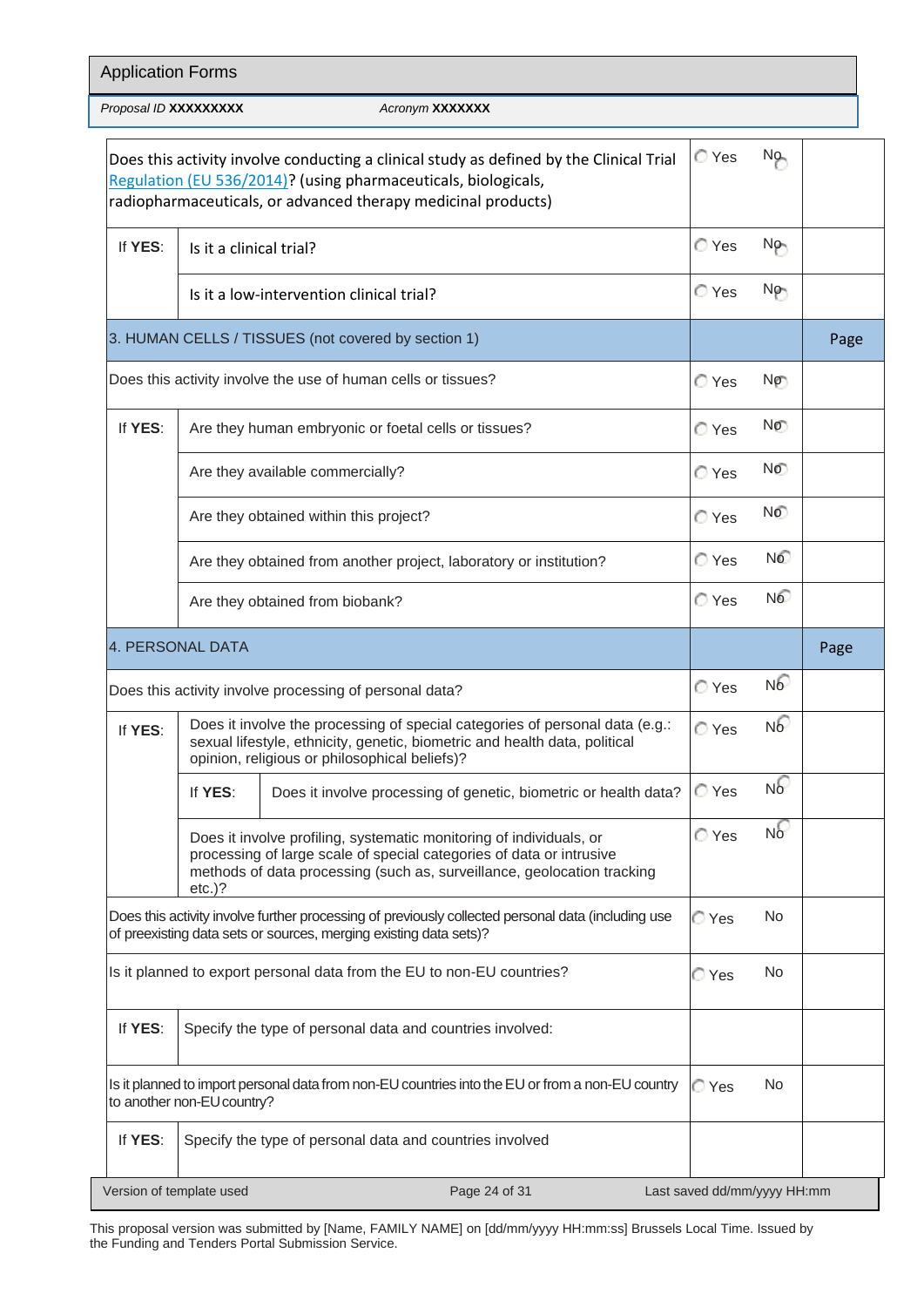| <b>Application Forms</b> |                        |
|--------------------------|------------------------|
| Proposal ID XXXXXXXXX    | Acronym <b>XXXXXXX</b> |

| Does this activity involve the processing of personal data related to criminal convictions or<br>No.<br>C Yes<br>offences?                                                                                   |                                                                                                                                                                                  |       |           |      |  |
|--------------------------------------------------------------------------------------------------------------------------------------------------------------------------------------------------------------|----------------------------------------------------------------------------------------------------------------------------------------------------------------------------------|-------|-----------|------|--|
| 5. ANIMALS                                                                                                                                                                                                   |                                                                                                                                                                                  |       |           |      |  |
|                                                                                                                                                                                                              | Does this activity involve animals?                                                                                                                                              | C Yes | <b>No</b> |      |  |
| If YES:                                                                                                                                                                                                      | Are they vertebrates?                                                                                                                                                            | ◯ Yes | <b>No</b> |      |  |
|                                                                                                                                                                                                              | Are they non-human primates (NHP)?                                                                                                                                               | C Yes | <b>No</b> |      |  |
|                                                                                                                                                                                                              | Are they genetically modified?                                                                                                                                                   | ◯ Yes | No.       |      |  |
|                                                                                                                                                                                                              | Are they cloned farm animals?                                                                                                                                                    | ◯ Yes | No.       |      |  |
|                                                                                                                                                                                                              | Are they endangered species?                                                                                                                                                     | C Yes | No.       |      |  |
|                                                                                                                                                                                                              | <b>6. NON-EU COUNTRIES</b>                                                                                                                                                       |       |           | Page |  |
| No.<br>C Yes<br>Will some of the activities be carried out in non-EU countries?                                                                                                                              |                                                                                                                                                                                  |       |           |      |  |
| If YES:<br>Specify the countries:                                                                                                                                                                            |                                                                                                                                                                                  |       |           |      |  |
|                                                                                                                                                                                                              | In case non-EU countries are involved, do the activities undertaken in these countries<br>raise potential ethics issues?                                                         | ◯ Yes | <b>No</b> |      |  |
| If YES:                                                                                                                                                                                                      | Specify the countries:                                                                                                                                                           |       |           |      |  |
| Is it planned to use local resources (e.g. animal and/or human tissue samples, genetic<br>material, live animals, human remains, materials of historical value, endangered fauna or<br>flora samples, etc.)? |                                                                                                                                                                                  | ◯ Yes | No.       |      |  |
|                                                                                                                                                                                                              | Is it planned to import any material (other than data) from non-EU countries into the EU<br>or from a non-EU country to another non-EU country? For data imports, see section 4. | C Yes | No        |      |  |
| If YES:                                                                                                                                                                                                      | Specify material and countries involved:                                                                                                                                         |       |           |      |  |
| Is it planned to export any material (other than data) from the EU to non-EU countries?<br>No.<br>C Yes<br>For data exports, see section 4.                                                                  |                                                                                                                                                                                  |       |           |      |  |
| If YES:                                                                                                                                                                                                      | Specify material and countries involved:                                                                                                                                         |       |           |      |  |
| <b>No</b><br>C Yes<br>Does this activity involves low and/or lower-middle income countries? (if yes, detail the<br>benefit- sharing actions planned in the self-assessment)                                  |                                                                                                                                                                                  |       |           |      |  |
|                                                                                                                                                                                                              | Could the situation in the country put the individuals taking part in the activity at risk?                                                                                      | C Yes | No.       |      |  |

| Version of template used |  |
|--------------------------|--|
|--------------------------|--|

|<br>|-<br>|

Ō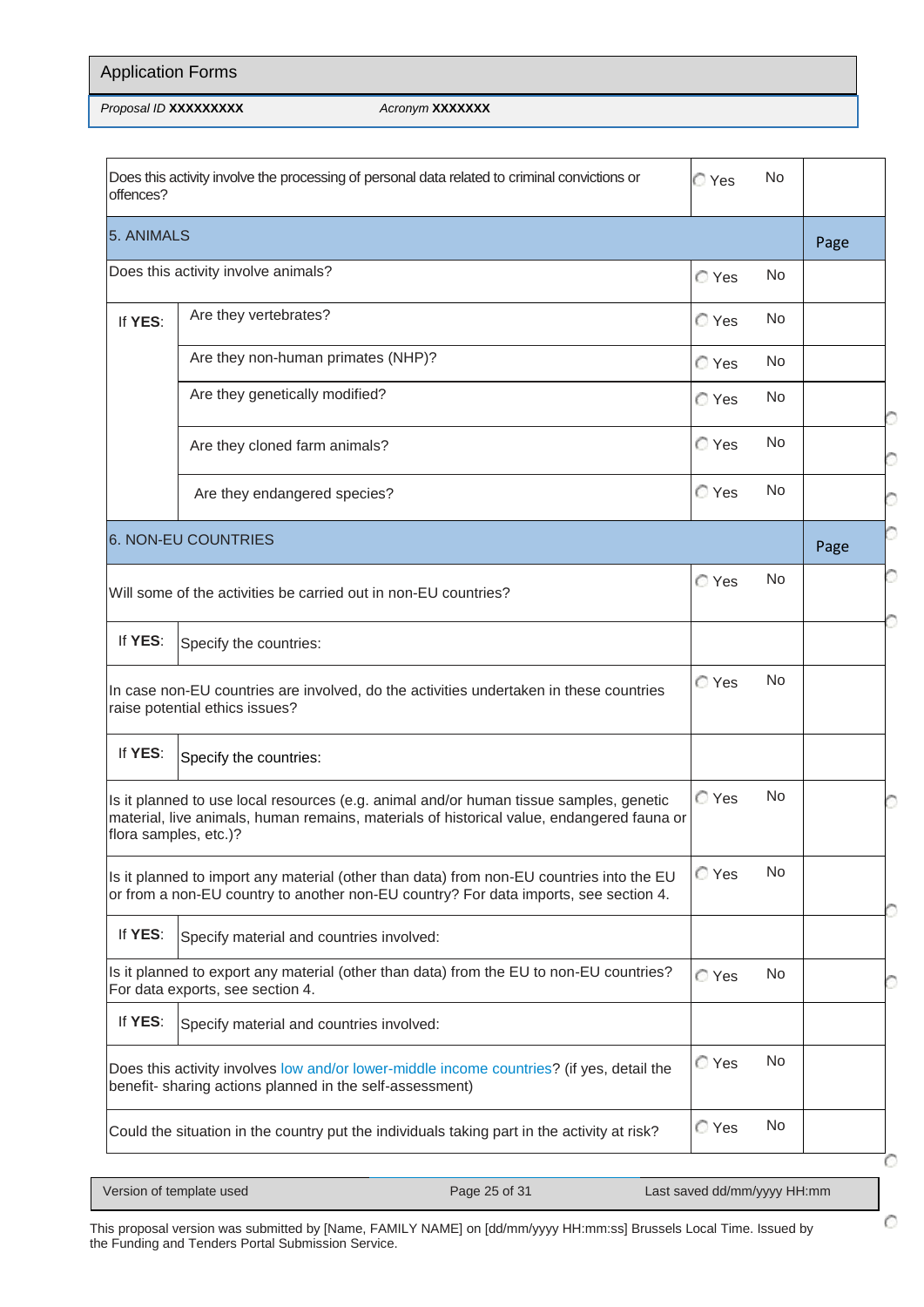| <b>Application Forms</b>                                                                                                                                                                                                                                        |                 |       |                |      |  |
|-----------------------------------------------------------------------------------------------------------------------------------------------------------------------------------------------------------------------------------------------------------------|-----------------|-------|----------------|------|--|
| Proposal ID XXXXXXXXX                                                                                                                                                                                                                                           | Acronym XXXXXXX |       |                |      |  |
| 7. ENVIRONMENT, HEALTH and SAFETY                                                                                                                                                                                                                               |                 |       |                | Page |  |
| Does this activity involve the use of substances or processes that may cause harm to<br>the environment, to animals or plants (during the implementation of the activity or further<br>to the use of the results, as a possible impact)?                        |                 | C Yes | No.            |      |  |
| Does this activity deal with endangered fauna and/or flora / protected areas?                                                                                                                                                                                   |                 | C Yes | <b>No</b>      |      |  |
| Does this activity involve the use of substances or processes that may cause harm to<br>humans, including those performing the activity (during the implementation of the activity<br>or further to the use of the results, as a possible impact)?              |                 | C Yes | N <sub>0</sub> |      |  |
| <b>8. ARTIFICIAL INTELLIGENCE</b>                                                                                                                                                                                                                               |                 |       |                | Page |  |
| Does this activity involve the development, deployment and/or use of Artificial<br>Intelligence? (if yes, detail in the self-assessment whether that could raise ethical<br>concerns related to human rights and values and detail how this will be addressed). |                 | C Yes | No.            |      |  |
| 9. OTHER ETHICS ISSUES                                                                                                                                                                                                                                          |                 |       |                | Page |  |
| Are there any other ethics issues that should be taken into consideration?                                                                                                                                                                                      |                 | C Yes | No.            |      |  |
| Please specify: (Maximum number of characters allowed: 1000)                                                                                                                                                                                                    |                 |       |                |      |  |

I confirm that I have taken into account all ethics issues above and that, if any ethics issues apply, I will complete the ethics self-assessment as described in the guidelines '<u>How to</u> ⊿arrow defining the complete your [Ethics Self-Assessment'.](https://ec.europa.eu/info/funding-tenders/opportunities/docs/2021-2027/common/guidance/how-to-complete-your-ethics-self-assessment_en.pdf)

Ō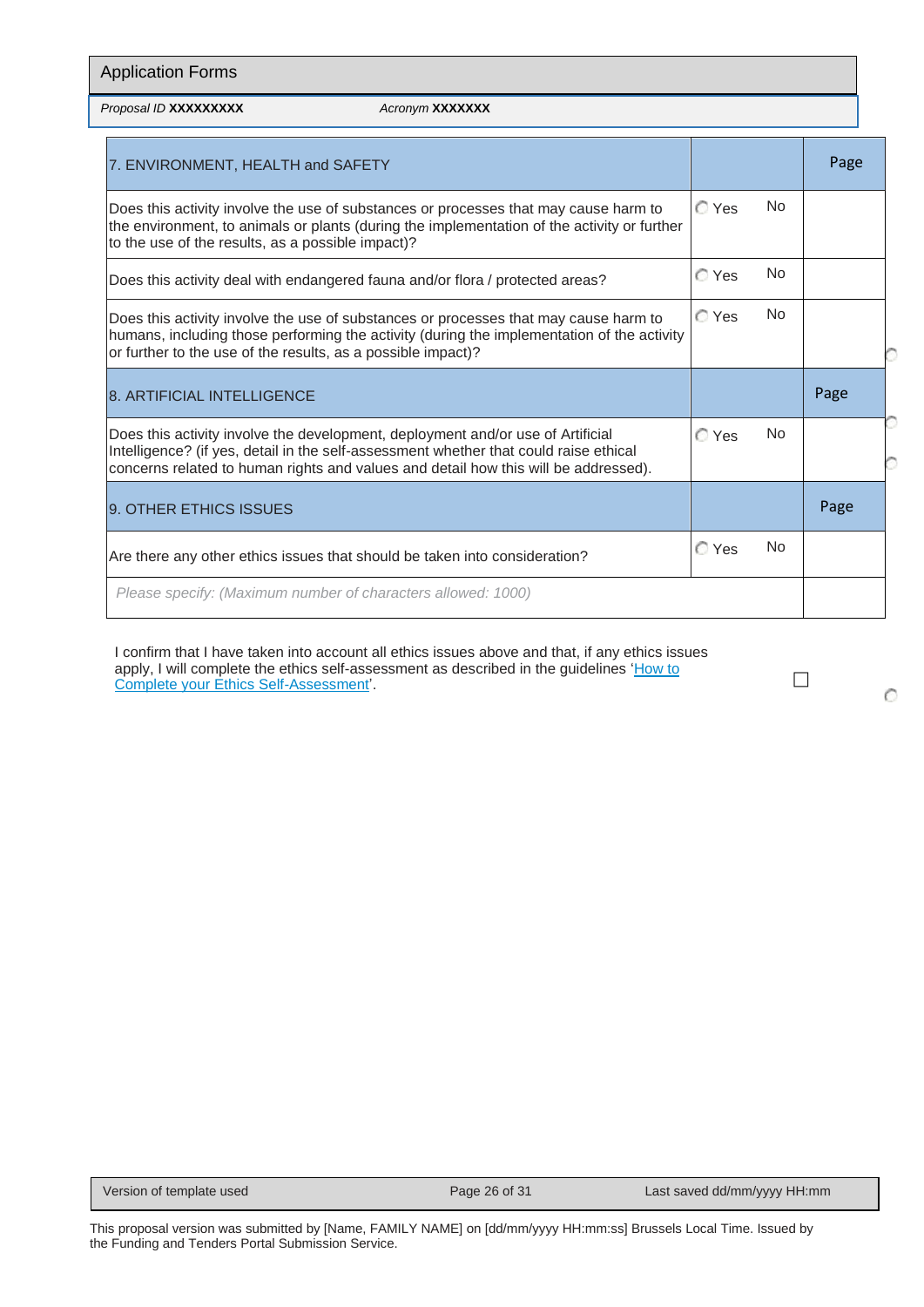Application Forms

*Proposal ID* **XXXXXXXXX** *Acronym* **XXXXXXX**

#### *ETHICS SELF-ASSESSMENT*

*If you have entered any issues in the ethics issue table, you must perform an ethics self-assessment in accordance with the guideline[s "How to Complete your Ethics Self-Assessment" a](https://ec.europa.eu/info/funding-tenders/opportunities/docs/2021-2027/common/guidance/how-to-complete-your-ethics-self-assessment_en.pdf)nd complete the table below.*

#### **Ethical dimension of the objectives, methodology and likely impact**

Explain in detail the identified issues in relation to:

- objectives of the activities (e.g. study of vulnerable populations, etc.)
- methodology (e.g. clinical trials, involvement of children, protection of personal data, etc.)
- the potential impact of the activities (e.g. environmental damage, stigmatisation of particular social groups, political or financial adverse consequences, misuse, etc.)

Zeichenbegrenzung 5000 inkl. Leerzeichen

**Compliance with ethical principles and relevant legislations**

Describe how the issue(s) identified in the ethics issues table above will be addressed in order to adhere to the ethical principles and what will be done to ensure that the activities are compliant with the E U / national legal and ethical requirements of the country or countries where the tasks are to be carried out. It is reminded that for **activities performed in a non-EU countries**, they should also be allowed in at least one EU Member State.

> Zeichenbegrenzung 5000 inkl. Leerzeichen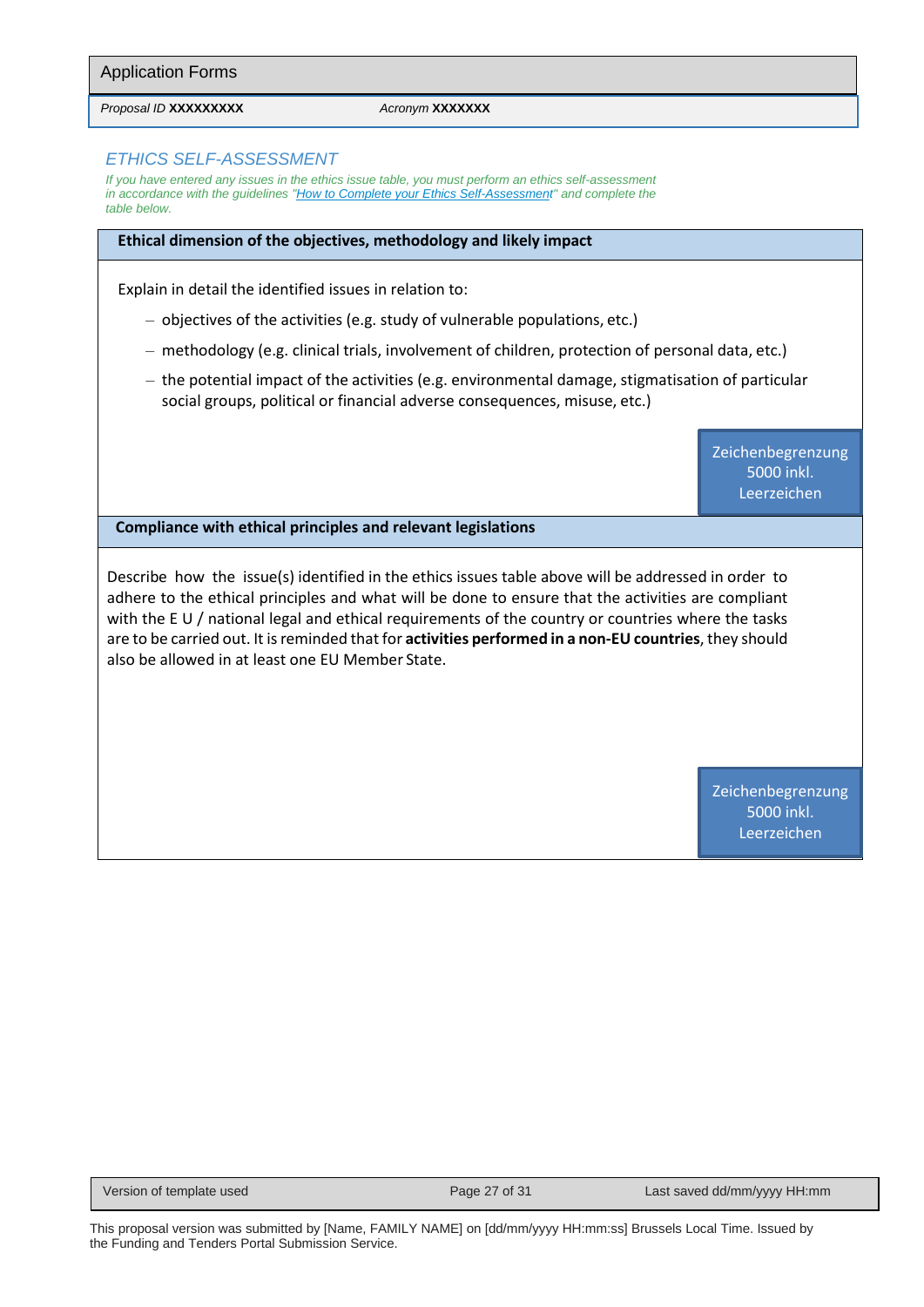*Proposal ID* **XXXXXXXXX** *Acronym* **XXXXXXX**

#### *Security issues table*

*Please indicate, by answering Yes or No to all of the questions in the below table, if the proposed activity will use and/or generate information which might raise security concerns. If an answer is Yes, then indicate in the adjacent box at which page in your full proposal further information relating to that issue can be found.*

|                                                                                                                      | 1. EU classified information $(EUCI)^2$                                                                                                           |       |           | Pag<br>e |
|----------------------------------------------------------------------------------------------------------------------|---------------------------------------------------------------------------------------------------------------------------------------------------|-------|-----------|----------|
|                                                                                                                      | Does this activity involve information and/or materials requiring protection against<br>unauthorised disclosure (EUCI)?                           | C Yes | No        |          |
| If YES:                                                                                                              | Is the activity going to use classified information as background <sup>3</sup><br>information?                                                    | C Yes | <b>No</b> |          |
|                                                                                                                      | Is the activity going to generate EU classified foreground <sup>4</sup> information as<br>results?                                                | C Yes | No        |          |
|                                                                                                                      | Does this activity involve non-EU countries?                                                                                                      | C Yes | <b>No</b> |          |
| If YES:                                                                                                              | Do participants from non-EU countries need to have access to EUCI?                                                                                | C Yes | No        |          |
|                                                                                                                      | Do the non-EU countries concerned have a security of information<br>agreement with the EU                                                         | C Yes | No        |          |
| 2. MISUSE                                                                                                            |                                                                                                                                                   |       |           | Pag<br>e |
|                                                                                                                      | Does this activity have the potential for misuse of results?                                                                                      | C Yes | No        |          |
| If YES:                                                                                                              | Does the activity provide knowledge, materials and technologies that<br>could be channelled into crime and/or terrorism?                          | C Yes | No.       |          |
|                                                                                                                      | Could the activity result in the development of chemical, biological,<br>radiological or nuclear (CBRN) weapons and the means for their delivery? | C Yes | <b>No</b> |          |
| 3. OTHER SECURITY ISSUES                                                                                             |                                                                                                                                                   |       | Pag<br>e  |          |
| Does this activity involve information and/or materials subject to national security<br>No<br>C Yes<br>restrictions? |                                                                                                                                                   |       |           |          |
|                                                                                                                      | If yes, please specify: (Maximum number of characters allowed: 1000)                                                                              |       |           |          |
|                                                                                                                      |                                                                                                                                                   |       |           |          |

| Are there any other security issues that should be taken into consideration? | ◯ Yes | No. |  |
|------------------------------------------------------------------------------|-------|-----|--|
| If yes, please specify: (Maximum number of characters allowed: 1000)         |       |     |  |

*Beantworten Sie die Fragen zum Thema Sicherheit ehrlich. Wenn Sie ein "ja" ankreuzen, beeinflusst dies nicht, ob ihr Projekt gefördert wird. Wenn Sie unsicher sind, wie Sie die Fragen beantworten sollten, suchen Sie bei Partnern in Ihrem Konsortium Rat, die regelmäßig mit vertraulichen Informationen arbeiten (z.B. Behörden).*

| Version of template used |
|--------------------------|
|--------------------------|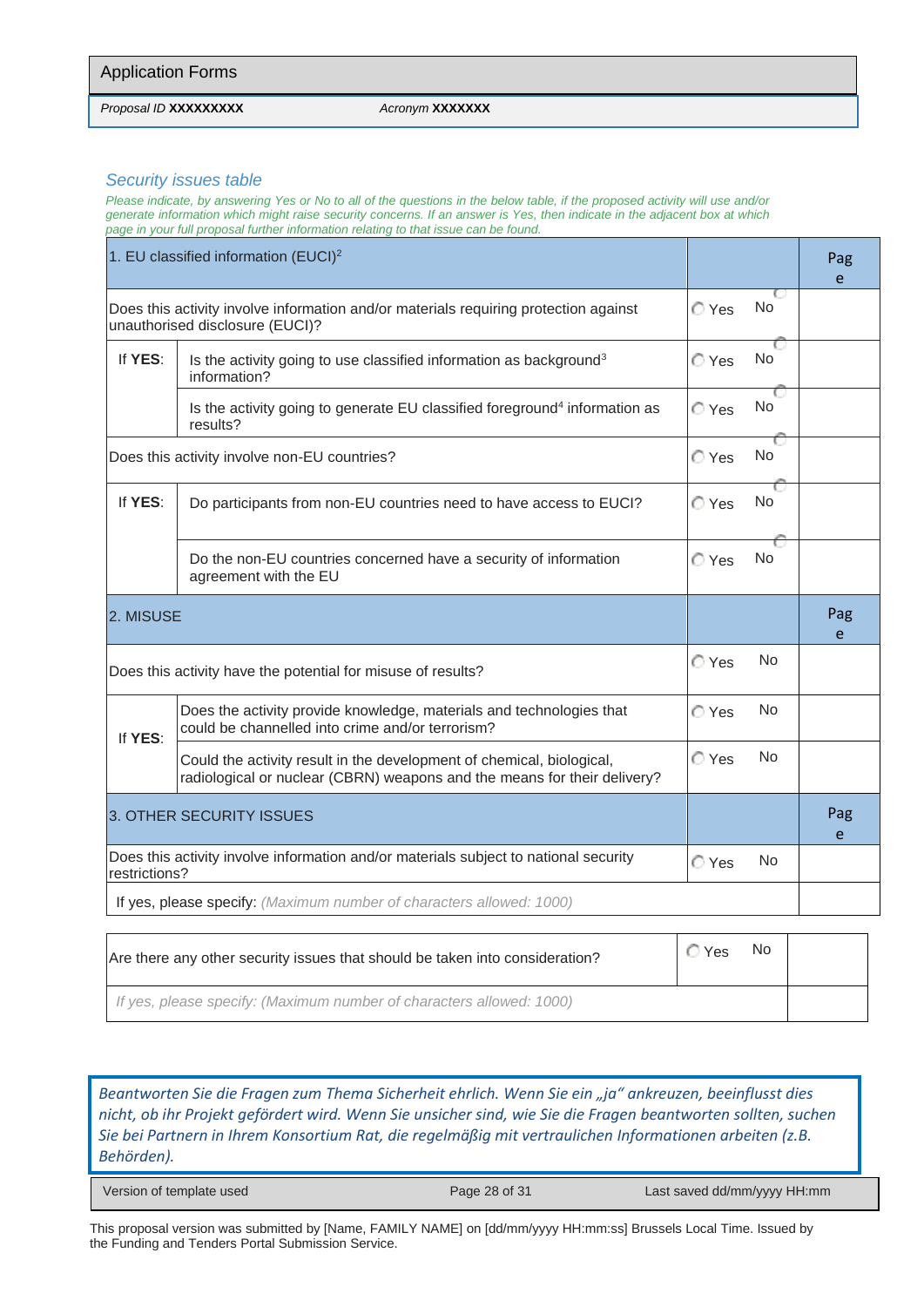#### Application Forms

*Proposal ID* **XXXXXXXXX** *Acronym* **XXXXXXX**

#### *Zu 1 – EUCI*

*Diese Frage bezieht sich sowohl auf den Input an Informationen, als auch auf die Projektergebnisse (also den Output). Wenn, Ihrer Einschätzung nach, Ergebnisse des Projekts nicht öffentlich zugänglich werden sollten, schlagen Sie für die entsprechenden "Deliverables" eine Einstufung vor und verweisen Sie hier auf die entsprechende Seite mit Tabelle 3.1c. Dort können Sie das "Dissemination Level" entsprechend anpassen. Ein Beispiel wäre eine Analyse zu Schwachstellen kritischer Infrastrukturen, für die im Projekt Lösungen erarbeitet werden, die jedoch nicht veröffentlicht werden sollten.*

#### *Zu 2 – MISUSE*

*Leitfrage für ihre Selbsteinschätzung sollte sein: Was kann eine Information, ein Material oder eine Technologie "in den falschen Händen", also z.B. in den Händen von Kriminellen oder Terroristen, anrichten? Wenn Sie eine der Fragen mit "ja" beantworten und die Prüfung diese Einschätzung bestätigt, können Auflagen ausgesprochen werden, die Sie vor Projektbeginn oder während der Projektlaufzeit erfüllen müssen. Dies kann beispielsweise das Erstellen eines Plans sein, wie die Sicherheitsvorgaben im Projekt erfüllt werden, oder die Ernennung eines Verantwortlichen für Sicherheitsfragen.*

#### *Zu 3 – OTHER SECURITY ISSUES*

*In der Regel sollten Sie oder der Partner, von dem die fraglichen Informationen oder Materialien stammen, wissen, wenn es nationale Sicherheitsvorgaben für diese gibt. Ein Beispiel aus Deutschland wäre die Erlaubnispflicht bei der Arbeit mit Krankheitserregern.*

<sup>&</sup>lt;sup>2</sup> According to the Commission Decision (EU, Euratom) 2015/444 of 13 March 2015 on the security rules for protecting EU classified information, "European Union classified information (EUCI) means any information or material designated by an EU security classification, the unauthorised disclosure of which could cause varying degrees of

prejudice to the interests of the European Union or of one or more of the Member States".

<sup>&</sup>lt;sup>3</sup> Classified background information is information that is already classified by a country and/or international organisation and/or the EU and is going to be used by the project. In this case, the project must have in advance the authorisation from the originator of the classified information, which is the entity (EU institution, EU Member State, third state or international organisation) under whose authority the classified information has been generated.

<sup>4</sup> EU classified foreground information is information (documents/deliverables/materials) planned to be generated by the project and that needs to be protected from unauthorised disclosure. The originator of the EUCI generated by the project is the European Commission.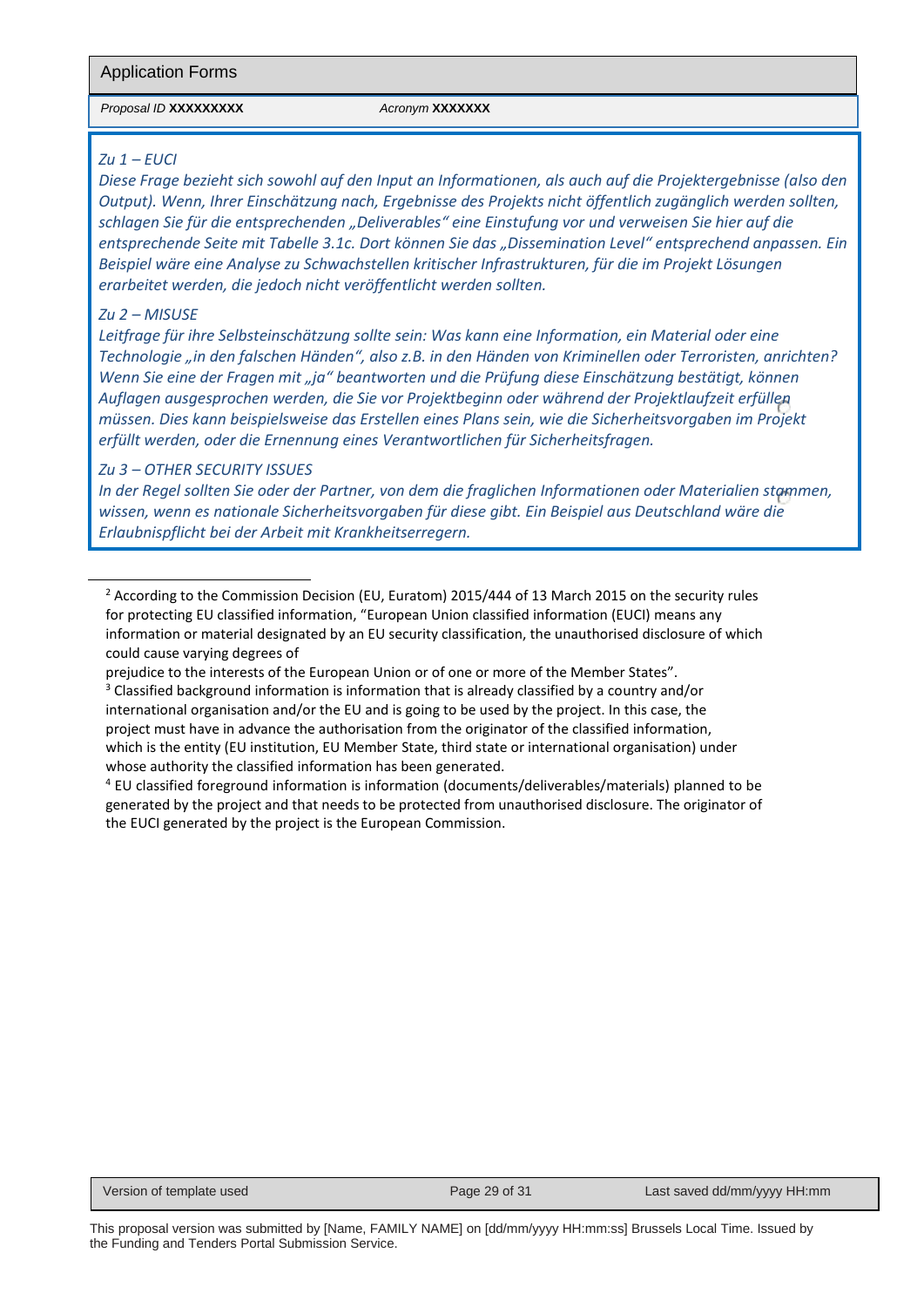*Proposal ID* **XXXXXXXXX** *Acronym* **XXXXXXX**

# 5 – Other questions

#### *Two-stage calls*

The full stage-2 proposal must be consistent with the short outline proposal submitted to the stage 1 – in particular *with respect to the proposal characteristics addressing the concepts of excellence and impact.*

| Are there substantial differences compared to the stage-1 proposal? | $\circ$ Yes $\circ$ No |
|---------------------------------------------------------------------|------------------------|
|---------------------------------------------------------------------|------------------------|

#### *Questions showed only in answer is Yes:*

Please list the substantial differences, and indicate the reasons

| $\Box$ | Partnership   | List the substantial differences and indicate the reasons |  |  |  |  |
|--------|---------------|-----------------------------------------------------------|--|--|--|--|
|        |               |                                                           |  |  |  |  |
|        |               |                                                           |  |  |  |  |
| $\Box$ | <b>Budget</b> | List the substantial differences and indicate the reasons |  |  |  |  |
|        |               |                                                           |  |  |  |  |
|        |               |                                                           |  |  |  |  |
| $\Box$ | Approach      | List the substantial differences and indicate the reasons |  |  |  |  |
|        |               |                                                           |  |  |  |  |
|        |               |                                                           |  |  |  |  |

#### *[Additional modular extension for Calls with clinical trials: Essential information to be provided for proposals including clinical trials / studies / investigations*

*Clinical study means, for the purpose of this document, any systematic prospective or retrospective collection and analysis of health data obtained from individual patients or healthy persons in order to address scientific questions related to the understanding, prevention, diagnosis, monitoring or treatment of a disease, mental illness, or physical condition. It includes but it is not limited to clinical studies as defined by [Regulation](https://eur-lex.europa.eu/legal-content/EN/TXT/?uri=CELEX%3A02014R0536-20140527)  [536/2014](https://eur-lex.europa.eu/legal-content/EN/TXT/?uri=CELEX%3A02014R0536-20140527) (on medicinal products), clinical investigation and clinical evaluation as defined b[y Regulation](https://eur-lex.europa.eu/legal-content/EN/TXT/?uri=CELEX%3A02017R0745-20200424)  [2017/745](https://eur-lex.europa.eu/legal-content/EN/TXT/?uri=CELEX%3A02017R0745-20200424) (on medical devices), performance study and performance evaluation as defined by [Regulation](https://eur-lex.europa.eu/legal-content/EN/TXT/?uri=CELEX%3A02017R0746-20170505)  [2017/746](https://eur-lex.europa.eu/legal-content/EN/TXT/?uri=CELEX%3A02017R0746-20170505) (on in vitro diagnostic medical devices.*

| Are clinical studies / trials / investigations included in the work plan of this project? | $OYes$ $ONo$ |  |
|-------------------------------------------------------------------------------------------|--------------|--|
|-------------------------------------------------------------------------------------------|--------------|--|

*Please upload the dedicated annex 'Essential information for clinical studies / trials / investigations' (a Word template is provided under 'download templates' in the up-load section for Part B and Annexes).*

*This document should include the relevant information of each clinical study / trial / investigation included in the work plan of this project.*

Please give a short title, an acronym or a unique identifier to each clinical study / trial / investigation, to be used as a reference / identifier in the other parts of the proposal



**Version of template used** 

Page 30 of 31 Last saved dd/mm/yyyy HH:mm

This proposal version was submitted by [Name, FAMILY NAME] on [dd/mm/yyyy HH:mm:ss] Brussels Local Time. Issued by the Funding and Tenders Portal Submission Service.

Ō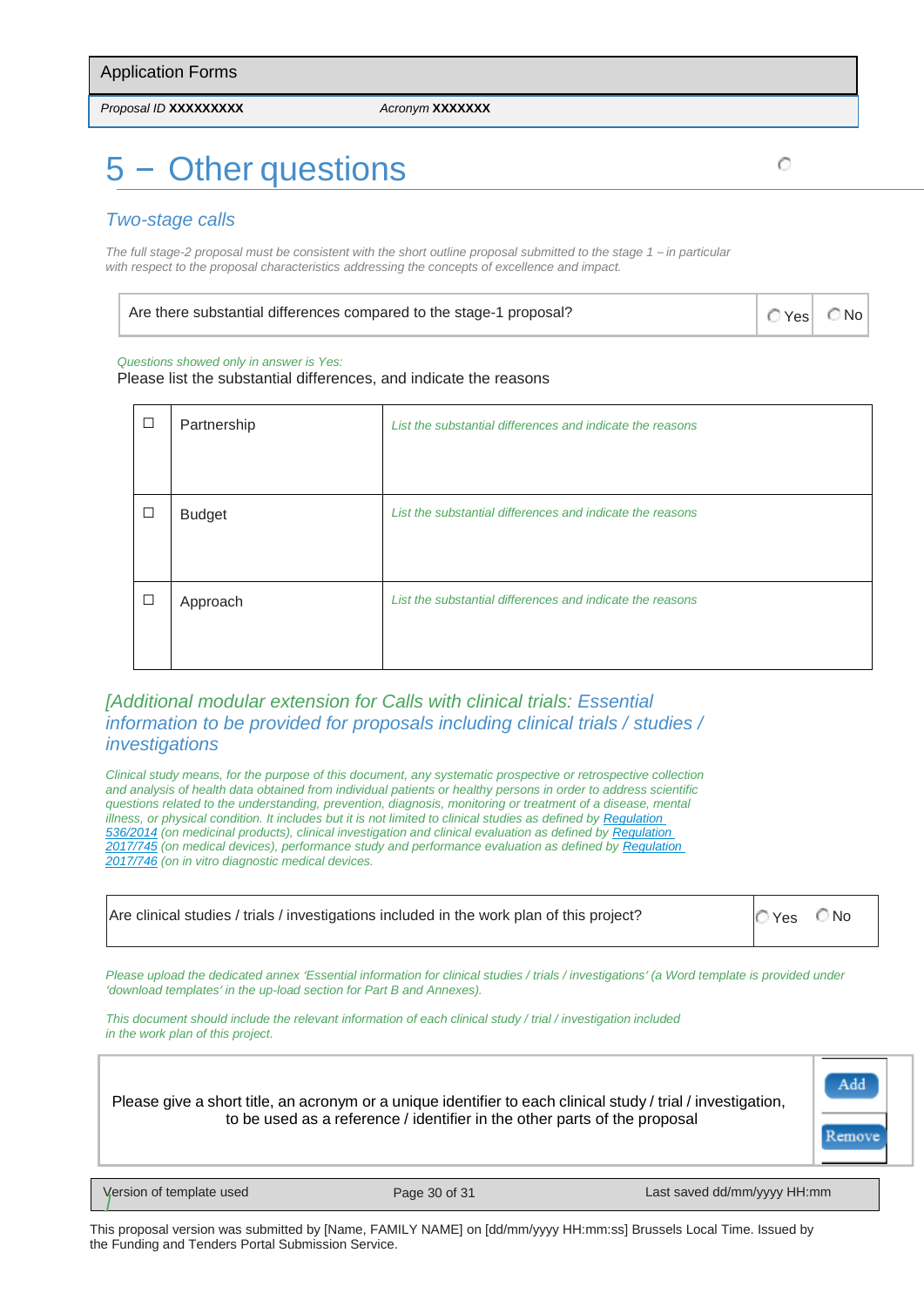*Proposal ID* **XXXXXXXXX** *Acronym* **XXXXXXX**

*Verwendung der modularen Erweiterung "Essential information for clinical studies / trials / investigations"*

*1) Topics, bei denen klinische Studien vorgesehen sind*

*Für einige Topics im aktuellen Arbeitsprogramm des Clusters "Gesundheit" ist die Durchführung von Studien mit bzw. an Menschen oder die Nutzung von bereits erhobenen Daten im Rahmen der geförderten Projekte wahrscheinlich. Diese Konsortien müssen bei der Antragstellung ein gesondertes Formblatt mit nötigen Informationen zum Stand der Planung und Umsetzung dieser Studien beifügen. Der Begriff "klinische Studie" im Sinne dieses Formulars ist sehr weit gefasst und beinhaltet alle prospektiven oder retrospektiven Erhebungen und Analysen von persönlichen Gesundheitsdaten zur Beantwortung wissenschaftlicher Fragen. Die Beschreibung der Arten von Studien, die das Ausfüllen und Hochladen des Formulars notwendig machen, finden Sie in der Fußnote 1 des Formulars sowie in dem entsprechenden Eintrag der FAQs auf dem "Funding & Tenders"-Portal (vgl. [FAQ 15583\)](https://ec.europa.eu/info/funding-tenders/opportunities/portal/screen/support/faq/15583). Wird das Formular nicht hochgeladen, führt dies zum Ausschluss des Antrags in allen Ausschreibungen, in denen diese Angaben verpflichtend gemacht werden müssen.* 

*2) Freiwillige Verwendung des "Clinical Trials Template" bei Ausschreibungen im Cluster 1 "Gesundheit"*

*Das "Clinical Trial Template" darf bei allen Anträgen im Arbeitsprogramms des Clusters Gesundheit als Anhang angefügt werden, wenn im Rahmen der Projektanträge die Erhebung oder Analysen von Gesundheitsdaten von Patienten oder gesunden Personen geplant sind.* 

3) Verwendung des "Clinical Trials Template" außerhalb von Cluster 1 "Gesundheit"

*Auch außerhalb von Cluster 1 "Gesundheit" sind klinische Studien im Sinne der obenstehenden Definition denkbar. Dort steht das Formblatt aber nicht zum Download zur Verfügung und kann auch nicht hochgeladen werden.*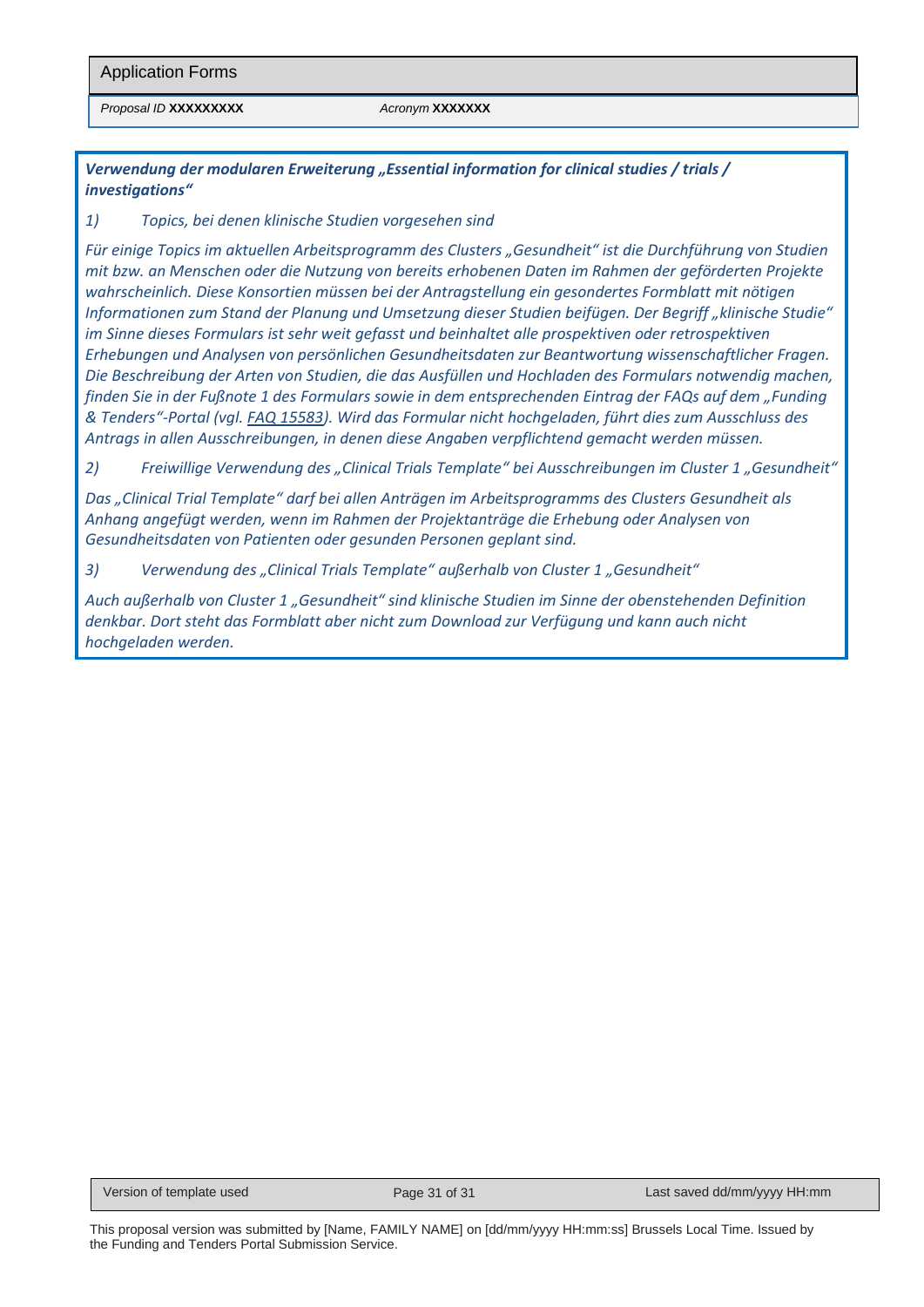# Project proposal – Technical description (Part B)

*Bezüglich Informationen zur Struktur des Antrags, zu Definitionen sowie des Aufbaus der ersten Seite des Antrags schauen Sie bitte in das Original-Antragsformular – Seite 1 bis 6 – auf dem "Participant Portal".* 

*Diese Seiten haben wir nicht kommentiert und somit ausgespart.*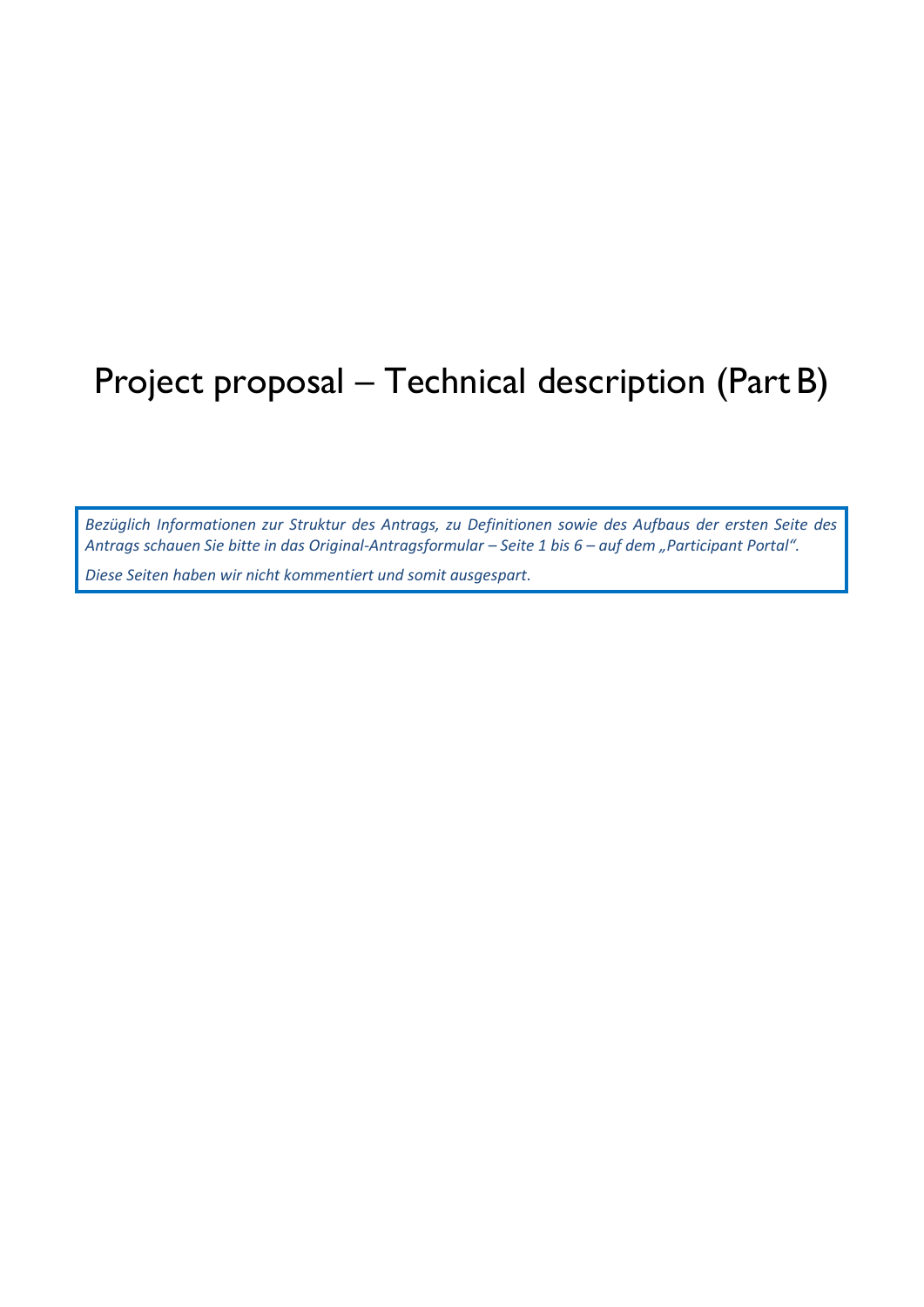#### *Excellence – aspects to be taken into account.*

- − Clarity and pertinence of the project's objectives, and the extent to which the proposed work is ambitious, and goes beyond the state of the art.
- Soundness of the proposed methodology, including the underlying concepts, models, assumptions, interdisciplinary approaches, appropriate consideration of the gender dimension in research and innovation content, and the quality of open science practices, including sharing and management of research outputs and engagement of citizens, civil society and end users where appropriate.

#### **1. Excellence**

- $\triangle$ *The following aspects will be taken into account only to the extent that the proposed work is within the scope of the work programme topic.*
- *1.1* **Objectives and ambition** *[e.g. 4 pages]*
	- Briefly describe the objectives of your proposed work. Why are they pertinent to the work programme topic? Are they measurable and verifiable? Are they realistically achievable?

*Eine kurze Einführung in die Thematik bzw. Problematik (ca. eine halbe Seite) kann sehr gut als Hinführung zur Projekt-Zielsetzung dienen.* 

*Unter "Objectives" sollen die konkreten Ziele beschrieben werden, die Sie mit Ihrem Projekt erreichen möchten. Dabei empfiehlt sich die Formulierung eines übergeordneten, mittel- bis langfristigen Ziels mit dazu passenden Unterzielen/kurzfristigen Zielen, die mit dem Projekt erreicht werden sollen. Es empfiehlt sich, mittel- bis langfristige Ziele aus den "expected impacts" auf Destinationsebene (Anfangstext zu jeder Destination im Arbeitsprogramm) sowie aus dem [Strategischen Plan 2021-2024 zu Horizon Europe](https://ec.europa.eu/info/research-and-innovation/funding/funding-opportunities/funding-programmes-and-open-calls/horizon-europe/strategic-plan_en) abzuleiten. In der Regel sind recht konkrete, kurzfristige Ziele, die innerhalb der Projektlaufzeit erreicht werden sollen, bereits im Ausschreibungstext unter "Expected outcome" und "Scope" vorgegeben.* 

*Eine Übersichtsabbildung der Zusammenhänge (im Sinne eines "graphical abstracts") kann für das schnelle Verständnis der Ziele hilfreich sein.*

#### *Leitfragen:*

- *Was ist die Problemstellung/Herausforderung, die mit der Ausschreibung adressiert werden soll?*
- *Was möchten Sie mit Ihrem Projekt erreichen? Was soll sich durch Ihr Projekt verändern?*
- *Was sind die übergeordneten bzw. die untergeordneten Ziele des Projekts? Sind damit auch die Ziele im Ausschreibungstext adressiert?*
- *Für die Formulierung der Ziele kann es auch hilfreich sein, sich mit der Frage auseinanderzusetzen: Was ist NICHT Ziel des Projektes? Dieses wird allerdings nicht mit in den Antrag aufgenommen.*
- *Orientieren Sie sich an der SMART-Analyse: Ziele sollten spezifisch, messbar, attraktiv, realistisch und terminiert sein.*

*Achtung: Hier gilt es, die Abgrenzung zum Arbeitsplan einzuhalten; beschreiben Sie hier nicht: Was will ich machen?*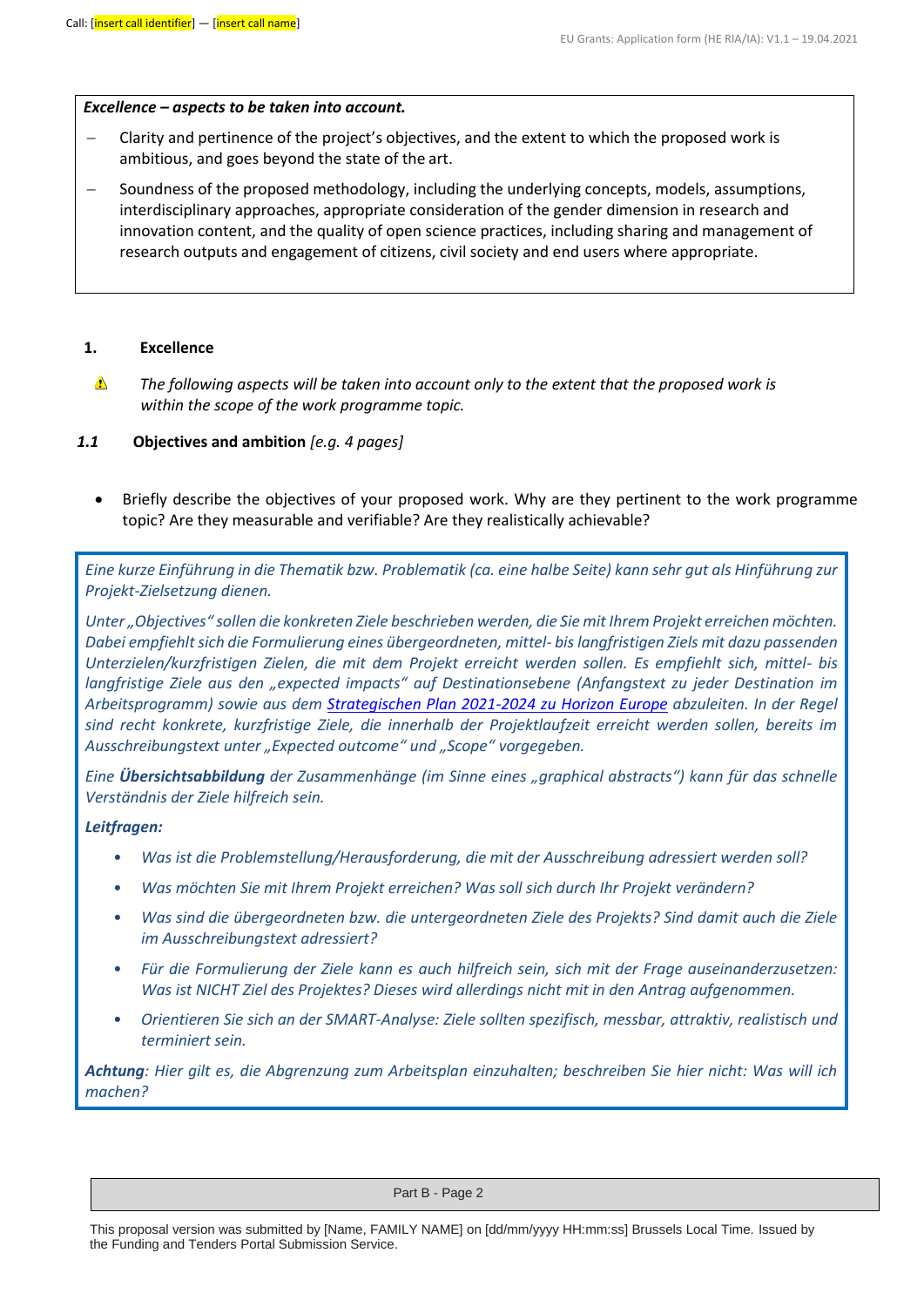• Describe how your project goes beyond the state-of-the-art, and the extent the proposed work is ambitious. Indicate any exceptional ground-breaking R&I, novel concepts and approaches, new products, services or business and organisational models. Where relevant, illustrate the advance by referring to products and services already available on the market. Refer to any patent or publication search carried out.

*Hier ist der Fortschritt des Projekts gegenüber dem aktuellen Stand von Wissen, Technologien, Produkten, Diensten oder Geschäftsmodellen zu beschreiben. Beachten Sie: Der Begriff "ambitious" bezeichnet das besonders Herausfordernde/Ehrgeizige im Projekt, nicht die zu erreichenden Ziele. Bzgl. Patenten und der Situation auf dem Markt empfehlen wir, die Expertise von Projektpartnern aus Unternehmen aktiv mit einzubeziehen. Wichtig ist hier, NICHT den Status quo an sich darzustellen, sondern inwieweit Ihr Projekt wissenschaftlich, methodisch, technologisch, organisatorisch etc. darüber hinaus geht.* 

#### *Leitfragen:*

- *Was ist der Fortschritt des Projekts gegenüber dem Stand der Wissenschaft, Technik, Dienste bzw. den aktuell angewandten Konzepten und Methoden (z. B. der Standardbehandlung/-therapie im Bereich medizinische Forschung)?*
- *Wo wird das aktuelle Wissen / die aktuelle Methodik besonders erweitert?*
- *Was ist neu / revolutionär / ein Durchbruch? Setzen Sie besondere Ressourcen (z. B. Personal, Datenbanken, Infrastrukturen, Netzwerke) ein?*
- *Wo ist etwas Vergleichbares gegebenenfalls. bereits umgesetzt worden? Was machen Sie anders?*
- *Was ist besonders herausfordernd (z. B. technologisch, organisatorisch)?*
- *Haben Sie eine Patentrecherche durchgeführt? Haben Sie freedom to operate?*

*Achtung: Hier geht es nicht um die Projektziele oder die Gründe dafür, das Projekt durchzuführen, sondern darum, was während der Projektlaufzeit am Projekt herausragend ist. Vergleich: Im Impact-Teil geht es um den Nutzen und die Weiterverwendung der Ergebnisse nach Projektende.*

- Describe where the proposed work is positioned in terms of R&I maturity (i.e. where it is situated in the spectrum from 'idea to application', or from 'lab to market'). Where applicable, provide an indication of the Technology Readiness Level, if possible distinguishing the start and by the end of the project.
	- Δ

*Please bear in mind that advances beyond the state of the art must be interpreted in the light of the positioning of the project. Expectations will not be the same for RIAs at lower TRL, compared with Innovation Actions at high TRLs.*

*Es soll dargestellt werden, wo sich das Projekt zu Projektbeginn in der Wertschöpfungskette befindet und wohin es sich während der Projektlaufzeit bis zum Projektende weiter entwickeln wird. Geht es um Grundlagenforschung, Validierung, Demonstration oder schon um den erfolgreichen Einsatz? Es soll auf die vorgegebenen Reifegrade (Technology Readiness Levels – TRL) Bezug genommen werden. Die Definition der 9 TRLs ist im Work Programme 2021-2022 – [General Annexes](https://ec.europa.eu/info/funding-tenders/opportunities/docs/2021-2027/horizon/wp-call/2021-2022/wp-13-general-annexes_horizon-2021-2022_en.pdf) (S. 10) – zu finden. Teilweise sind in den Ausschreibungstexten Mindestanforderungen des Entwicklungsstandes vorgegeben.* 

*Für sozial- oder geisteswissenschaftliche Projekte sind die TRLs oft nicht übertragbar; eine Einordnung ist dann auch keine Pflicht. Jedoch sollte deutlich werden, wie anwendungs- bzw. umsetzungsorientiert Ihr Projekt ist.*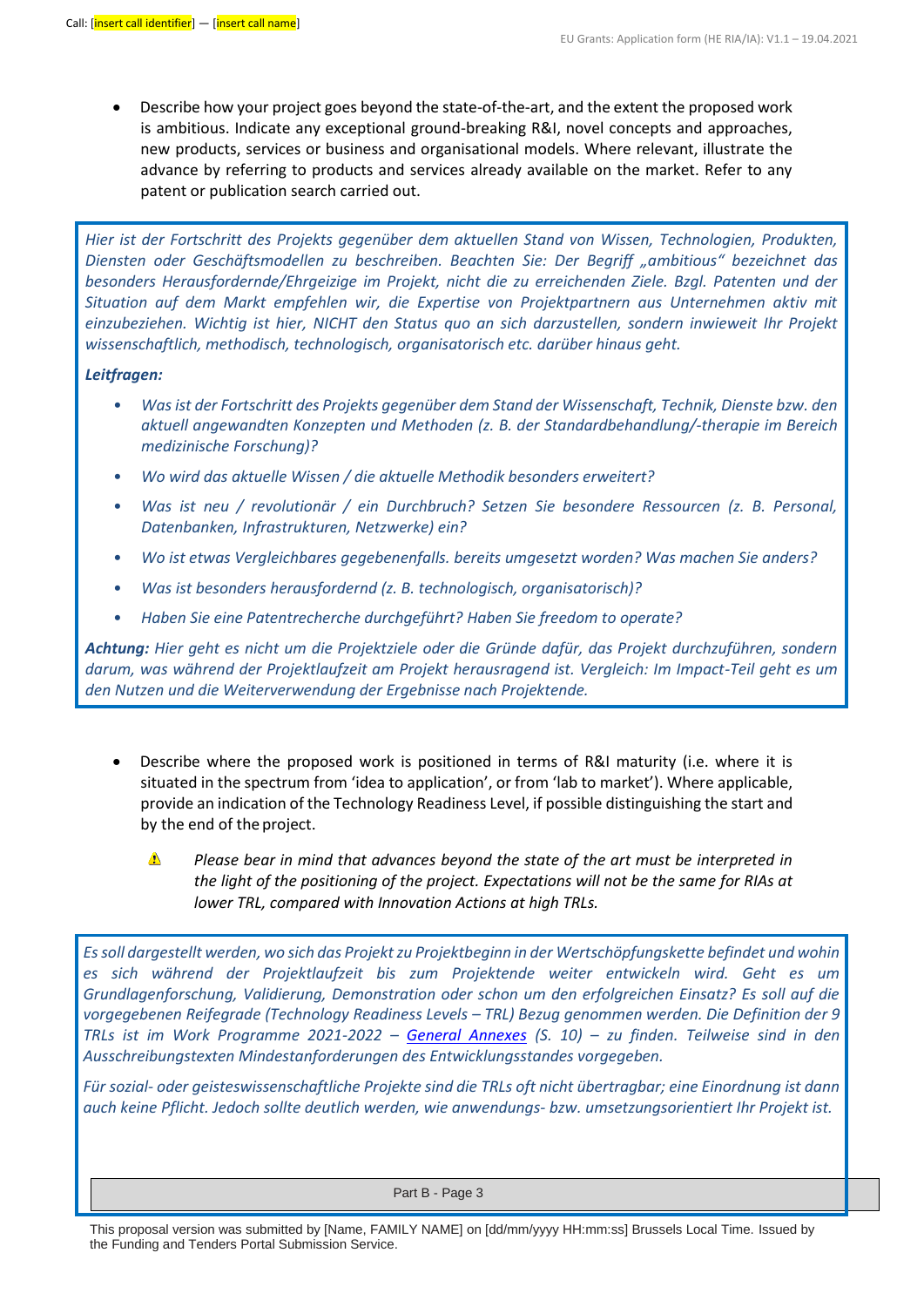#### *Leitfragen:*

- *Wie weit (reif) ist die Idee bzw. der Stand der Entwicklung zum Projektstart?*
- *Wie weit wird das Projekt kommen?*

#### **1.2 Methodology** [e.g. 15 pages]

- Describe and explain the overall methodology, including the concepts, models and assumptions that underpin your work. Explain how this will enable you to deliver your project's objectives. Refer to any important challenges you may have identified in the chosen methodology and how you intend to overcome them. *[e.g. 10 pages]*
	- ▲ *This section should be presented as a narrative. The detailed tasks and work packages are described below under 'Implementation'.*

*Mit "Methodology" ist die Herangehensweise an das Projekt gemeint, nicht die Details der verwendeten Methoden. Erläutern Sie das Konzept hinter dem Projekt und auf welche Hypothesen/Annahmen es sich stützt. Begründen Sie den Ansatz bezogen auf den aktuellen Wissens- und Technologiestand auf dem Gebiet.*

#### *Leitfragen:*

- *Wie (mit welcher Herangehensweise) sollen die Ziele erreicht werden?*
- *Warum ist das relevant? Gibt es neue Erkenntnisse, die einen neuen Ansatz ermöglichen?*
- *Welche Hypothesen, Modelle, Konzepte liegen dem neuen Ansatz zugrunde?*
- *Gibt es wichtige Herausforderungen, die mit der Methode einhergehen?*
- *Warum kann Ihr Projektteam, mit diesem Konzept/dieser Herangehensweise, die Probleme lösen?*
- *Wenn Sie bestimmte Bereiche des Projekts (z. B. Fallstudien, Demonstrationszwecke, Validierung) in verschiedenen Ländern durchführen: Warum haben Sie gerade diese Länder ausgewählt?*

*Achtung: Hier geht es nicht um den Arbeitsplan, also was genau wann gemacht werden soll, sondern um die grundsätzliche Herangehensweise und die Methoden.* 



*Where relevant, include how the project methodology complies with the 'do no significant harm' principle as per Article 17 of [Regulation \(EU\) No 2020/852](https://eur-lex.europa.eu/legal-content/EN/TXT/?uri=celex%3A32020R0852) on the establishment of a framework to facilitate sustainable investment (i.e. the so-called 'EU Taxonomy Regulation'). This means that the methodology is designed in a way it is not significantly harming any of the six environmental objectives of the EU Taxonomy Regulation.*

*Die Verordnung "[EU-Taxonomie für ökologisch nachhaltige Tätigkeiten](https://eur-lex.europa.eu/legal-content/DE/TXT/PDF/?uri=CELEX:32020R0852&from=DE)" ist am 12. Juli 2020 in Kraft getreten. Sie beinhaltet sechs Umweltziele, gegen die in den Methoden und Technologien des geplanten Projekts nicht verstoßen werden darf:* 

- *1. Klimaschutz*
- *2. Anpassung an den Klimawandel*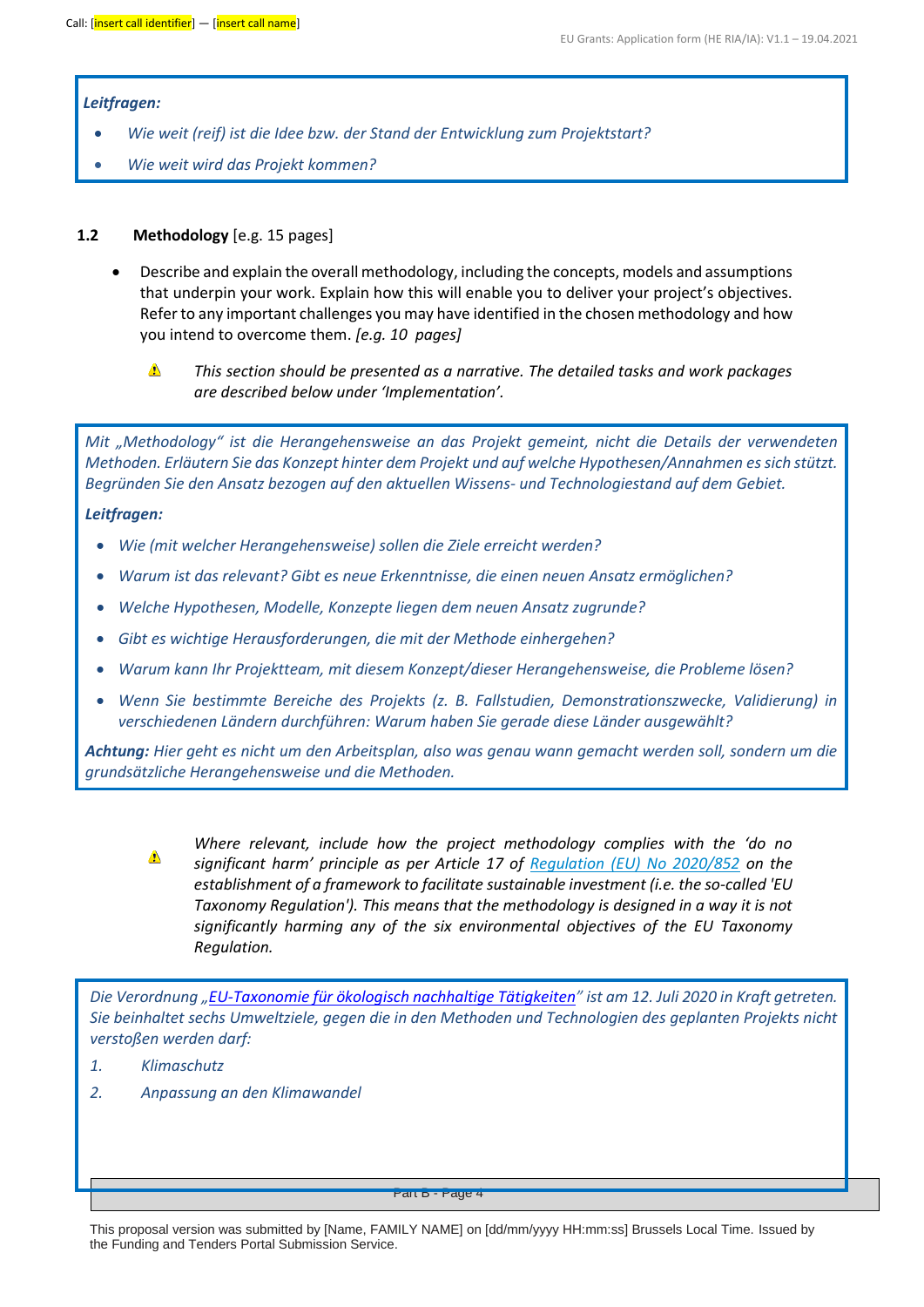- *3. Nachhaltige Nutzung und Schutz von Wasser- und Meeresressourcen*
- *4. Übergang zu einer Kreislaufwirtschaft*
- *5. Vermeidung und Verminderung der Umweltverschmutzung*
- *6. Schutz und Wiederherstellung der Biodiversität und der Ökosysteme.*

*Eine Tätigkeit bzw. Methode gilt als ökologisch nachhaltig, wenn sie einen wesentlichen Beitrag zur Verwirklichung von mindestens einem dieser Umweltziele leistet. Zusätzlich darf die Tätigkeit nicht zu einer erheblichen Beeinträchtigung dieser Umweltziele führen. Betrifft das Methodenspektrum keins davon, schreiben Sie das so hin; ggf. nennen Sie diese sechs Bereiche, um zu zeigen, dass Sie diese auch wirklich kennen. Geht es beispielsweise um eine Technologie, die weniger Abfall/Abgas-Ausstoß/Verpackung erzeugt, dann können Sie hier einen positiven Bezug herstellen. Gleiches gilt, wenn Ihr Projekt geeignet ist, soziale Innovationen zu fördern, die z. B. zu Ressourceneinsparungen beitragen.*

*Hier ist eine Website mit mehr Informationen zu dieser Verordnung: [https://ec.europa.eu/info/business](https://ec.europa.eu/info/business-economy-euro/banking-and-finance/sustainable-finance/eu-taxonomy-sustainable-activities_en)[economy-euro/banking-and-finance/sustainable-finance/eu-taxonomy-sustainable-activities\\_en](https://ec.europa.eu/info/business-economy-euro/banking-and-finance/sustainable-finance/eu-taxonomy-sustainable-activities_en)*

• Describe any national or international research and innovation activities whose results will feed into the project, and how that link will be established; *[e.g. 1 page]*

*Bereits vorhandene Projekte oder Aktivitäten sollen angegeben werden, deren Ergebnisse in das Projekt einfließen werden. Diese können aus Maßnahmen auf EU-, nationaler oder anderer Ebene (z. B. ESA) stammen.*

*Leitfragen:*

- *Gibt es Forschungsaktivitäten bzw. Ergebnisse anderer Projekte, die in dieses Projekt einfließen oder auf die dieses Projekt aufbaut? Nutzen Sie bereits generiertes Wissen! Sie müssen das Rad nicht neu erfinden.*
- *Seien Sie konkret: Welche Erkenntnisse/Erfahrungen/Ergebnisse aus diesen Projekten wollen Sie in Ihrem Projekt aufgreifen? Ergeben sich Synergien?*
- *Waren Projektpartner bereits auf dem Themengebiet tätig?*
- *Wie stellen Sie den Austausch mit den erwähnten Initiativen/Projekten sicher? Hier können Fachgesellschaften, Verbände o. Ä. beispielsweise in die Kommunikations- und Verbreitungsstrategie (im "Impact"-Teil darzulegen) eingebunden werden.*
- Explain how expertise and methods from different disciplines will be brought together and integrated in pursuit of your objectives. If you consider that an inter-disciplinary approach is unnecessary in the context of the proposed work, please provide a justification. *[e.g. 1/2 page]*

*Problemstellungen sind meist zu komplex, um nur innerhalb einer Disziplin gelöst (und kommuniziert und nachhaltig nutzbar gestaltet) zu werden. Bei inter- und transdisziplinären Ansätzen ist wichtig darzustellen, wie die vertretenen Disziplinen sich austauschen und miteinander an den Projektzielen arbeiten.*

#### *Leitfragen:*

• *Welche Disziplinen sind zu welchem Zweck relevant, um die Ziele des Projekts zu erreichen?*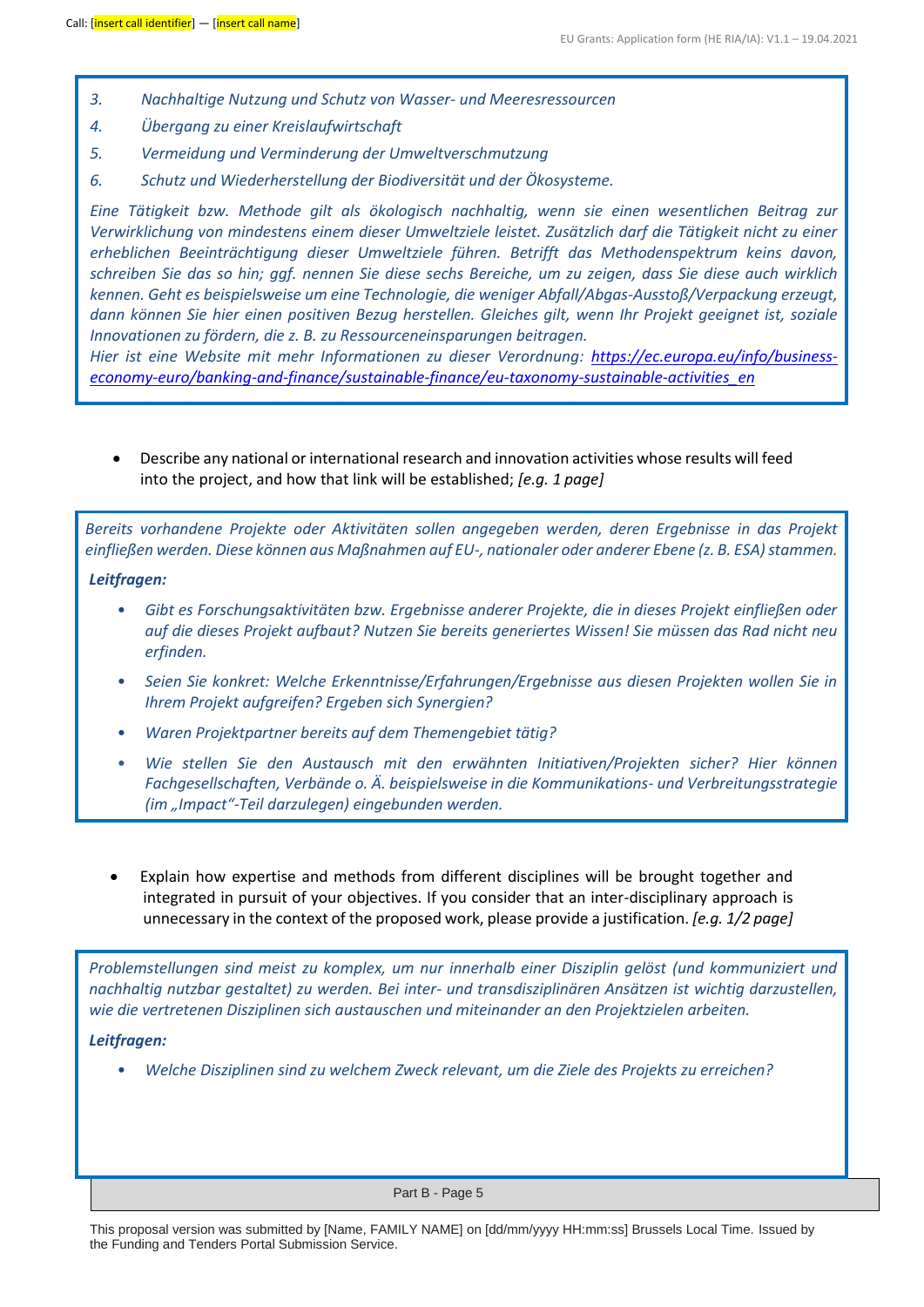- *Sind sogenannte End-Nutzer oder Akteure (z. B. relevante Industriezweige, Verbraucherverbände, bestimmte gesellschaftliche Gruppen) einzubinden – und wie erfolgt diese Einbindung (Stichwort "Transdisziplinarität")?*
- For topics where the work programme indicates the need for the integration of social sciences and humanities, show the role of these disciplines in the project or provide a justification if you consider that these disciplines are not relevant to your proposed project. *[e.g. 1/2 page]*

*In manchen Ausschreibungstexten sind unter dem Stichwort "Cross cutting priorities" (siehe auc[h "Funding &](https://ec.europa.eu/info/funding-tenders/opportunities/portal/screen/opportunities/topic-search;statusCodes=31094501,31094502,31094503;programCcm2Id=43108390;crossCuttingPriorityCode=SSH;sortQuery=sortStatus;orderBy=asc)  [tender"](https://ec.europa.eu/info/funding-tenders/opportunities/portal/screen/opportunities/topic-search;statusCodes=31094501,31094502,31094503;programCcm2Id=43108390;crossCuttingPriorityCode=SSH;sortQuery=sortStatus;orderBy=asc)-Portal) weitere Disziplinen und besondere Schwerpunkte aufgeführt, die es zu beachten und ggf. in das Konsortium oder den Projektplan einzubauen gilt. Steht dort das Stichwort "Socio-economic science and humanities", ist entsprechende Expertise aus den Sozial-, Wirtschafts- und/oder Geisteswissenschaften einzubinden, z. B. für Raumstudien, Ethik, Interpretation, Humangeographie, Demographie, Ökonomie, Betriebswirtschaftslehre und Vermarktung, Kommunikation, Bildung, Politikwissenschaften, Rechtswissenschaften, Psychologie oder Soziologie. Je nach gefordertem Inhalt kann dies durch Mitarbeitende der eigenen Einrichtung (z.B. benachbarte Abteilung), Konsortialpartner oder zum Beispiel auch über einen Beirat oder andere Gremien erfolgen.*

*Je nach Projekt kann es sich anbieten, ein eigenes Arbeitspaket oder eine "Task" diesem Aspekt zu widmen. Um eine gute Integration sozial- und geisteswissenschaftlicher Expertise ins Projekt zu gewährleisten, sollten die entsprechenden Forschenden bereits in der Formulierung der Problemstellung und des Projektdesigns von Anfang an eingebunden werden. Machen Sie deutlich, dass Sie sich der Herausforderungen, die mit stark interdisziplinären Projekten verbundenen sind, bewusst sind und diese proaktiv adressieren werden. Unterstützung gibt es z.B. unter [www.shapeidtoolkit.eu](http://www.shapeidtoolkit.eu/) und auch von der EU-Kommission unter <https://ec.europa.eu/programmes/horizon2020/en/area/social-sciences-and-humanities>*

- *In einigen Topics steht sozial- und geisteswissenschaftliche Forschung klar im Vordergrund (insbes. in Cluster 2 "Kultur, Kreativität und inklusive Gesellschaft"). Hier genügt ein entsprechender Hinweis darauf.*
	- Describe how the gender dimension (i.e. sex and/or gender analysis) is taken into account in the project's research and innovation content *[e.g. 1 page]. If* you do not consider such a gender dimension to be relevant in your project, please provide a justification.
		- Δ *Note: This section is mandatory except for topics which have been identified in the work programme as not requiring the integration of the gender dimension into R&I content.*
		- Δ *Remember that that this question relates to the content of the planned research and innovation activities, and not to gender balance in the teams in charge of carrying out the project.*
		- $\triangle$ *Sex and gender analysis refers to biological characteristics and social/cultural factors respectively. For guidance on methods of sex / gender analysis and the issues to be taken into account, please refer to [http://ec.europa.eu/research/swafs/gendered](http://ec.europa.eu/research/swafs/gendered-innovations/index_en.cfm?pg=home)[innovations/index\\_en.cfm?pg=home](http://ec.europa.eu/research/swafs/gendered-innovations/index_en.cfm?pg=home)*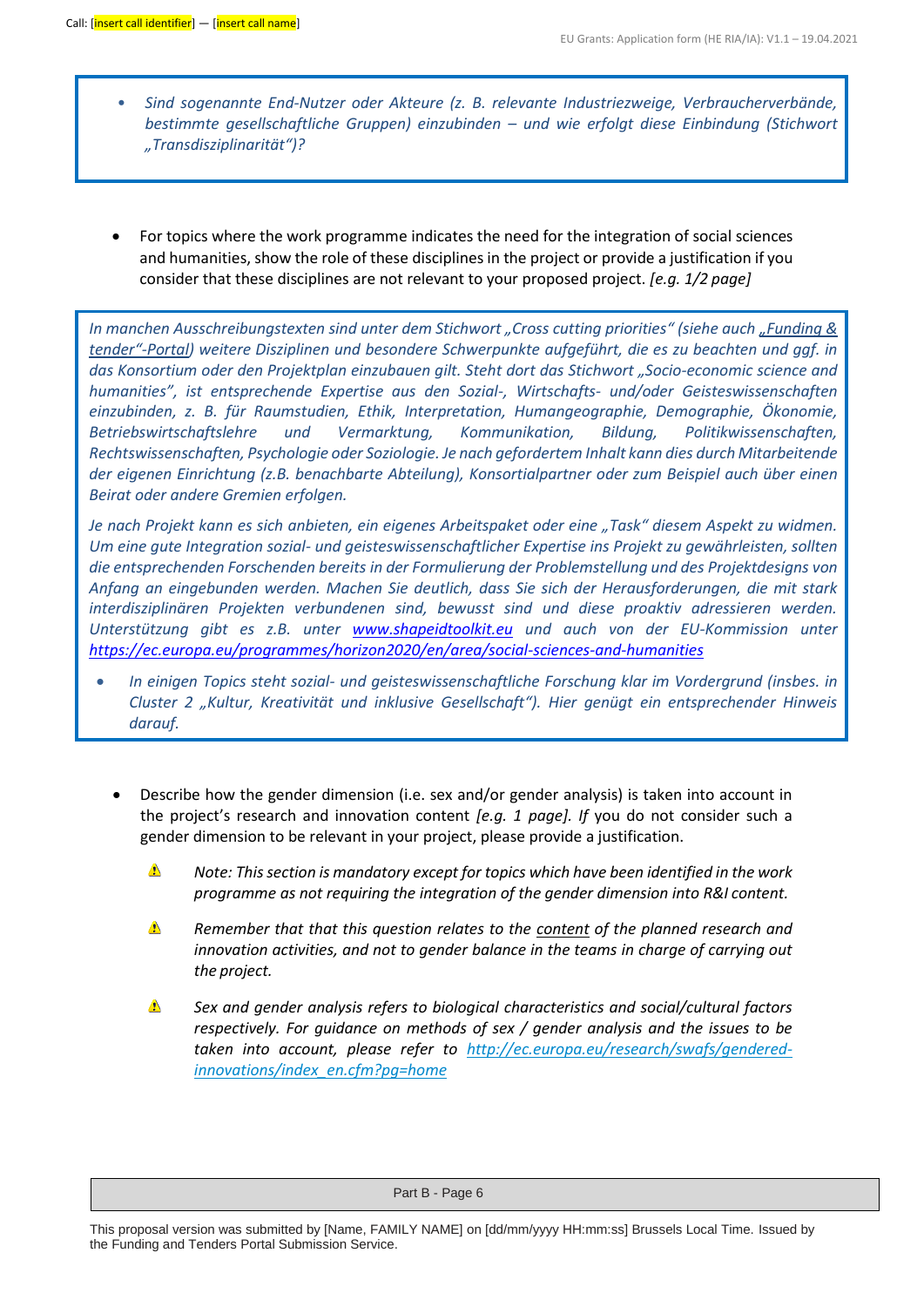*Eine Stellungnahme zum Thema "Gender-Dimension" ist in allen Anträgen verpflichtend, außer es steht im Ausschreibungstext ausdrücklich Anderes geschrieben.*

*Es muss dargelegt werden, ob und inwieweit das biologische Geschlecht (sex) und/oder das Geschlecht aus gesellschaftlicher Sicht (gender) eine Relevanz für die wissenschaftliche Fragestellung des geplanten Projekts haben. Jede Zelle hat ein biologisches Geschlecht (sex), jeder Mensch hat ein soziokulturelles Geschlecht (gender).* 

*Beispiele für "sex differences" sind u.a. Häufigkeit von Erkrankungen, Symptomen, Verträglichkeit von*

*Interventionen, Auswirkung von Geschlechtshormonen oder X- und Y-Chromosomen auf Krankheiten/biologische Prozesse.*

*"Gender" ist hingegen ein soziokulturelles Konstrukt dessen, was in einer Gesellschaft als üblich/typisch für Frauen bzw. Männer gilt (bzw. "weiblich"/"männlich"): Verhaltensweisen, Rollen(bilder) etc. Dies kann sich zwischen verschiedenen Orten/Kulturen unterscheiden und auch im Zeitablauf ändern.*

*Beispiele für solche geschlechterbezogenen Unterschiede sind u. a. die unterschiedliche Akzeptanz von Produkten, Dienstleistungen und Therapieansätzen, aber auch die Teilnahmebereitschaft an Studien. In entsprechenden Fällen kann die geschlechtsspezifische Gestaltung von Apps und Robotern schon einen Lösungsansatz darstellen.*

*Das gesamte Forschungs- bzw. Studiendesign muss so angelegt sein, dass mögliche Unterschiede zwischen den Geschlechtern von Anfang an und in sämtlichen Projektphasen angemessen adressiert werden. So muss man z. B. auch in gesellschaftsbezogenen Forschungsprojekten (z. B. zu Stadtentwicklung, Mobilität, Arbeitsmärkten oder Bildungssystemen) sicherstellen, dass unterschiedliche Perspektiven und Interessen verschiedener Geschlechter angemessen adressiert werden.*

#### *Leitfragen:*

- *Sind das soziale (Gender) und/oder das biologische Geschlecht (Sex) für das Projekt relevant?*
- *Ist der Gender-Aspekt z. B. in der Planung und Konzeption des Projektes, bei der Formulierung der Ziele, bei Forschungsansätzen und Experimenten, in der Organisation von Workshops oder Umfragen (falls geplant) mitgedacht?*

*Wenn Sie feststellen, dass der Gender-Aspekt nicht relevant ist, schreiben Sie dieses in den Antrag und liefern Sie eine konkrete Begründung. Es ist NICHT gefragt, wie viele Frauen im Projekt arbeiten.*

*Aktuelle Informationen zu diesem Thema gibt es bei der [Kontaktstelle "Frauen in die EU](https://www.eubuero.de/fif-gender.htm)-Forschung" und in verschiedenen Handreichungen der EU-Kommission:*

- *[Horizon Europe Programme Guide](https://ec.europa.eu/info/funding-tenders/opportunities/docs/2021-2027/horizon/guidance/programme-guide_horizon_en.pdf)*
- *[The Commission's gender equality strategy](https://ec.europa.eu/info/research-and-innovation/strategy/strategy-2020-2024/democracy-and-rights/gender-equality-research-and-innovation_en)*
- *[Gendered Innovations: How Gender Analysis Contributes to Research](https://teamsites-extranet.dlr.de/sites/nks-forum/NKS-im-DLR/Freigegebene%20Dokumente/Gendered%20Innovations:%20How%20Gender%20Analysis%20Contributes%20to%20Research)*
- *[Gendered innovations 2: How inclusive analysis contributes to research and innovation](https://op.europa.eu/en/publication-detail/-/publication/33b4c99f-2e66-11eb-b27b-01aa75ed71a1/language-en/format-PDF/source-search)*
- Describe how appropriate open science practices are implemented as an integral part of the proposed methodology. Show how the choice of practices and their implementation are adapted to the nature of your work, in a way that will increase the chances of the project delivering on its objectives *[e.g. 1 page]*. If you believe that none of these practices are appropriate for your project, please provide a justification here.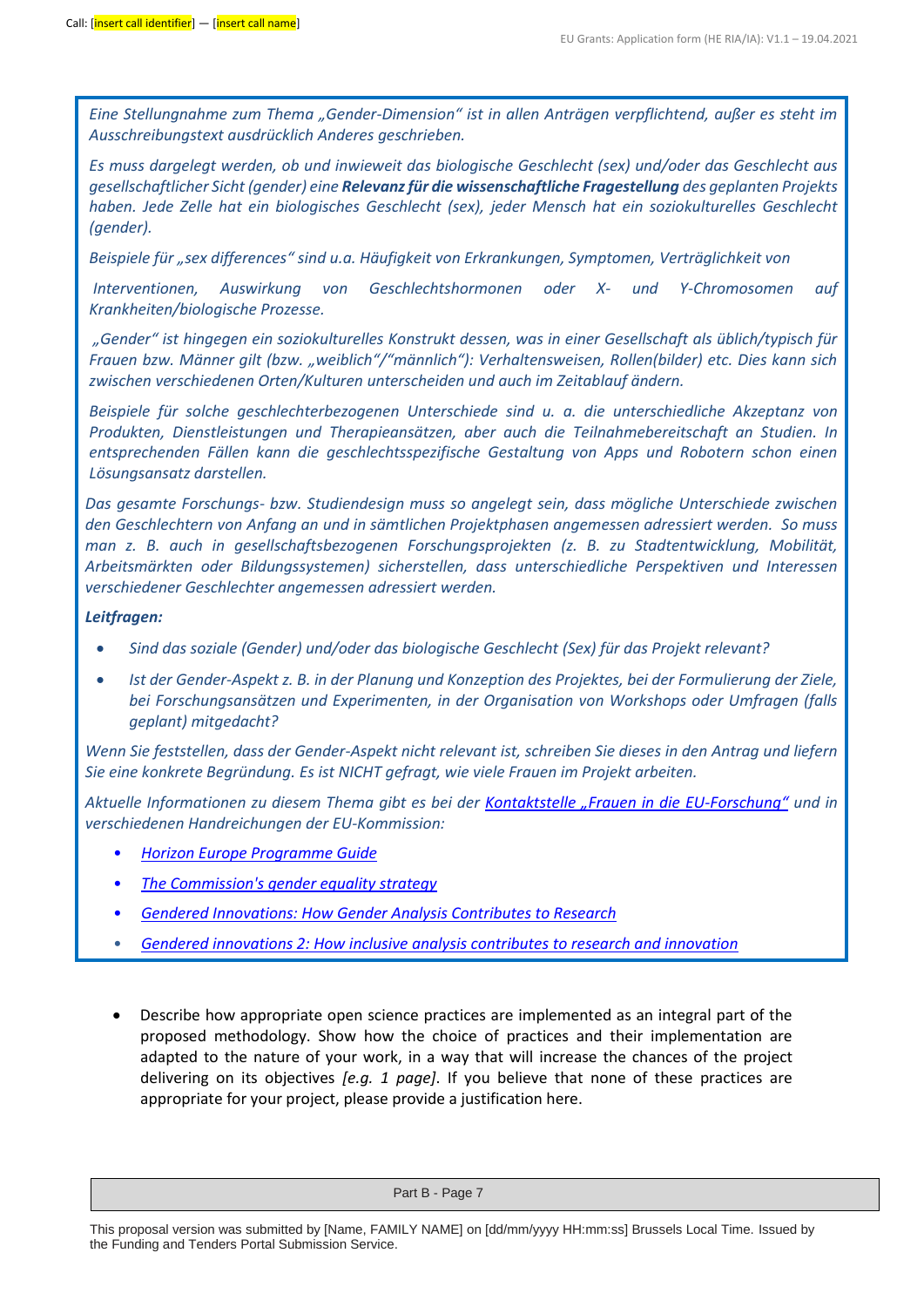- Δ *Open science is an approach based on open cooperative work and systematic sharing of knowledge and tools as early and widely as possible in the process. Open science practices include early and open sharing of research (for example through preregistration, registered reports, pre- prints, or crowd-sourcing); research output management; measures to ensure reproducibility of research outputs; providing open access to research outputs (such as publications, data, software, models, algorithms, and workflows); participation in open peer-review; and involving all relevant knowledge actors including citizens, civil society and end users in the co-creation of R&I agendas and contents (such as citizen science).*
- Δ *Please note that this question does not refer to outreach actions that may be planned as part of communication, dissemination and exploitation activities. These aspects should instead be described below under 'Impact'.*

*Unter "Open science" versteht die Europäische Kommission, dass Wissen, Daten und Ergebnisse, die aus den*  von der EU geförderten Projekten gewonnen werden, entsprechenden, relevanten Zielgruppen – möglichst *kostenlos – zur Verfügung gestellt werden. Dabei gilt immer "As open as possible, as closed as necessary". Das Prinzip der offenen Wissenschaft sollte entsprechend den Zielen und Arbeitsabläufen des Projekts skizziert werden.* 

#### *Leitfragen:*

- *Welche Maßnahmen*
	- o *werden für einen frühzeitigen und offenen Zugang zu Forschungsergebnissen, Wissen und Methoden/Tools ergriffen?*
	- o *sind zum Management der Forschungsergebnisse vorgesehen?*
	- o *werden zur Sicherung der Reproduzierbarkeit von Ergebnissen durchgeführt?*
- *Inwieweit ist die Beteiligung an einem "open peer-review" der Projektergebnisse geplant?*
- *Wann und wo planen Sie auch Zwischenstände zu teilen oder mit Pre-Prints die wissenschaftliche Gemeinschaft frühzeitig in die Diskussion einzubeziehen?*
- Research **data management and management of other research outputs:** Applicants generating/collecting data and/or other research outputs (except for publications) during the project must provide maximum 1 page on how the data/ research outputs will be managed in line with the FAIR principles (Findable, Accessible, Interoperable, Reusable), addressing the following (the description should be specific to your project): *[1 page]*

**Types of data/research outputs** (e.g. experimental, observational, images, text, numerical) and their estimated size; if applicable, combination with, and provenance of, existing data.

**Findability of data/research outputs:** Types of persistent and unique identifiers (e.g. digital object identifiers) and trusted repositories that will be used.

**Accessibility of data/research outputs:** IPR considerations and timeline for open access (if open access not provided, explain why); provisions for access to restricted data for verification purposes.

**Interoperability of data/research outputs:** Standards, formats and vocabularies for data and metadata.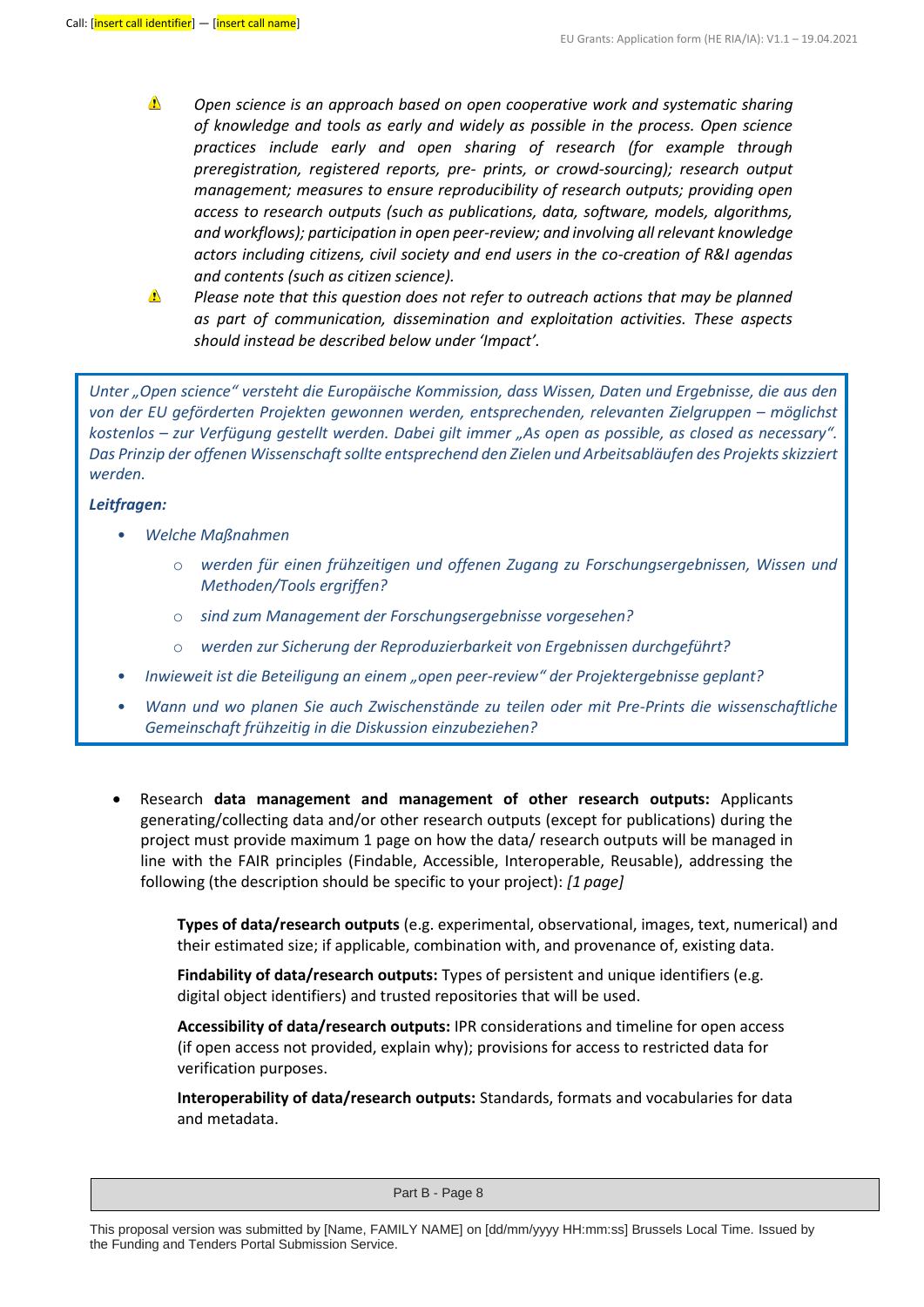**Reusability of data/research outputs**: Licenses for data sharing and re-use (e.g. Creative Commons, Open Data Commons); availability of tools/software/models for data generation and validation/interpretation /re-use.

**Curation and storage/preservation costs**; person/team responsible for data management and quality assurance.

- $\triangle$ *Proposals selected for funding under Horizon Europe will need to develop a detailed data management plan (DMP) for making their data/research outputs findable, accessible, interoperable and reusable (FAIR) as a deliverable by month 6 and revised towards the end of a project's lifetime.*
- $\triangle$ *For guidance on open science practices and research data management, please refer to the relevant section of the [HE Programme Guide](https://ec.europa.eu/info/funding-tenders/opportunities/docs/2021-2027/horizon/guidance/programme-guide_horizon_en.pdf) on the Funding & Tenders Portal.*

*Ein Datenmanagement-Plan (DMP) wird während der Projektlaufzeit als "Deliverable" zu Monat 6 fällig. Im Projektantrag muss er bereits in den Grundzügen beschrieben werden. Hierzu gehört u. a. die Abschätzung der Kosten für Datenspeicherung, -pflege und Qualitätssicherung sowie die Verantwortung für das Daten- und Ergebnismanagement.*

#### *Leitfragen:*

• *Welche Art und welchen Umfang an Daten und Forschungsergebnissen werden im Projekt erwartet?*

*Nach dem FAIR-Prinzip müssen Antworten gegeben werden zu:* 

- *WO werden die Daten hinterlegt (Findable) und wie sind sie auffindbar (z. B. durch digital object identifier)? Wo stehen die Server?*
- *WIE ist der Zugang (Accessiblity) geplant? Hierzu müssen z.B. der Schutz des geistigen Eigentums, Lizenzen oder der zeitversetzte Zugang berücksichtigt werden.*
- *WELCHE Formate (Interoperability), welches Vokabular oder welche Standardvorgaben werden genutzt?*
- *Wie wird die WIEDERVERWENDBARKEIT (Reusability) sichergestellt?*

#### *Hinweise:*

- *Im "Programme Guide" zu Horizon Europe hat die EU-Kommission Vorschläge zum Aufbau des DMP übersichtlich und nachvollziehbar dargestellt.*
- *Vom "Open-Data"-Grundsatz kann in gut begründeten Fällen abgewichen werden. Gründe können z. B. der geplante Schutz von Ergebnissen durch Patentierung, datenschutzrechtliche Probleme oder Sicherheitserwägungen sein. Wichtig ist, dass dies die Antragstellenden nicht von der Erstellung eines Daten-Management-Plans entbindet. Dieser ist verpflichtend.*

#### **2. Impact**

#### *Impact – aspects to be taken into account.*

- − Credibility of the pathways to achieve the expected outcomes and impacts specified in the work programme, and the likely scale and significance of the contributions due to the project.
- Suitability and quality of the measures to maximise expected outcomes and impacts, as set out in the dissemination and exploitation plan, including communication activities.

This proposal version was submitted by [Name, FAMILY NAME] on [dd/mm/yyyy HH:mm:ss] Brussels Local Time. Issued by the Funding and Tenders Portal Submission Service.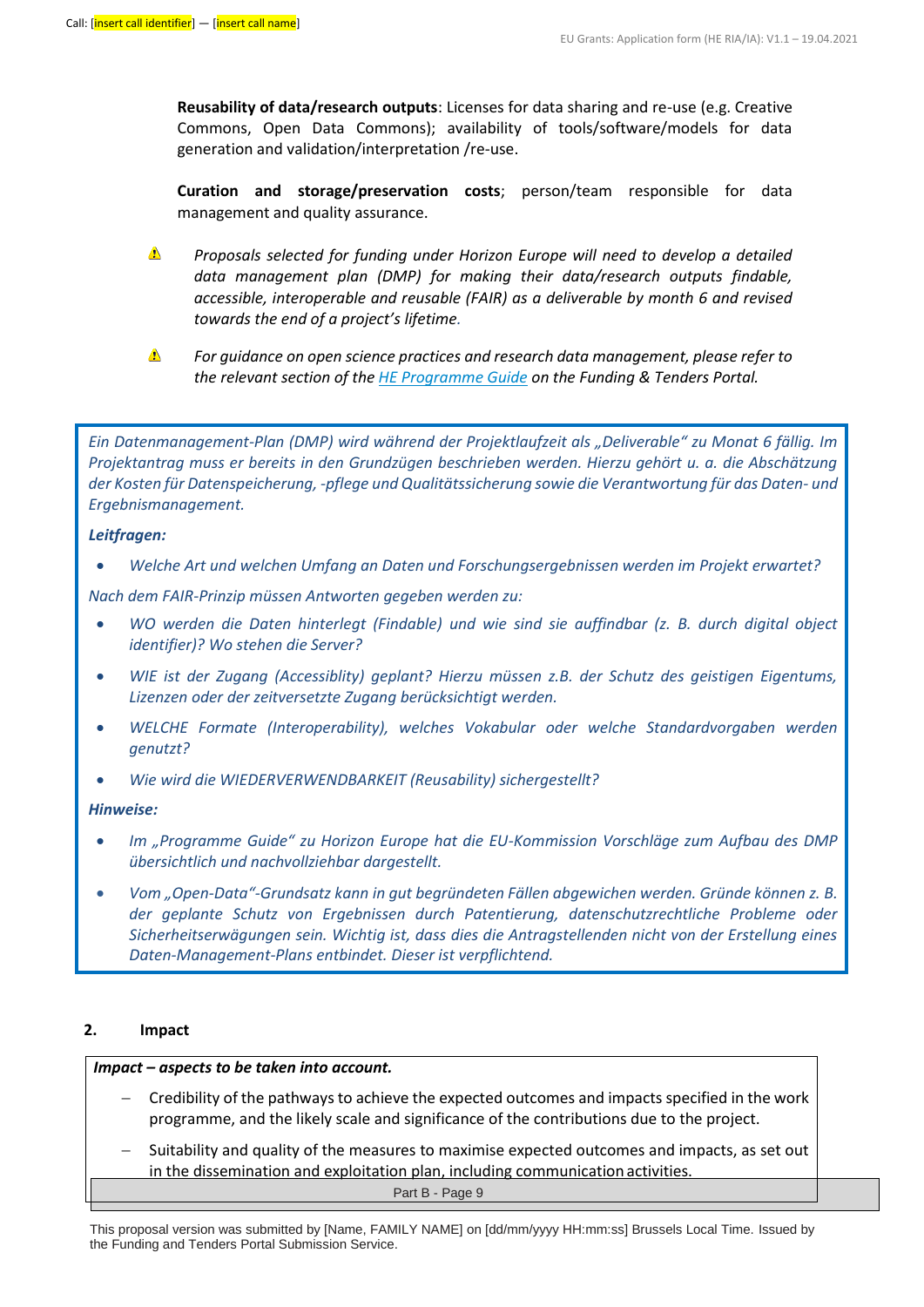*The results of your project should make a contribution to the expected outcomes set out for the work programme topic over the medium term, and to the wider expected impacts set out in the 'destination' over the longer term.*

*In this section you should show how your project could contribute to the outcomes and impacts described in the work programme, the likely scale and significance of this contribution, and the measures to maximise these impacts.*

*Der Begriff "Impact" bezeichnet die Auswirkung, Folgen bzw. den Effekt der Projektergebnisse mittel- und langfristig, also nach dem Ende der Projektlaufzeit. Der Impact bezieht sich auf den Beitrag des Projekts zum Arbeitsprogramm, in dem die erwarteten Wirkungen (Impacts) in der Destination – am Anfang – beschrieben sind. Demgegenüber sind im Topic-Text selbst die kurz- bis mittelfristig durch das Projekt erwarteten Auswirkungen unter "Expected Outcomes" dezidiert beschrieben.*

*Achtung: Jedes Projekt muss sich weitestgehend auf diese Impact-Vorgaben im Arbeitsprogramm beziehen. Hierbei gilt es, so spezifisch wie möglich zu formulieren. Führen Sie nur bedeutsame Auswirkungen auf. Bauschen Sie unbedeutende Beiträge des Projekts bezüglich Auswirkungen nicht künstlich auf.* 

#### *Hinweise:*

- *Lesen Sie sich den Anfangstext mit den "Expected impact" unter der für Ihr Projekt zuständigen Destination genau durch; beziehen Sie sich ausschließlich auf die – langfristigen – Auswirkungen, auf die Ihr Projekt abzielen wird.*
- *Lesen Sie sich ebenso die Ausschreibung, auf die Sie sich mit Ihrem Projekt bewerben, genau durch. Hier ist es das Ziel, alle (oder zumindest so viele wie möglich) der aufgelisteten Punkte unter "Expected Outcome" mit Ihrem Projekt zu adressieren.*
- *Grundsätzlich gilt beim Schreiben dieses Kapitels wie auch des gesamten Antrags:*
- *Seien Sie konkret, glaubwürdig und nachvollziehbar und stellen Sie keine vagen oder weit hergeholten Bezüge her, die Sie nicht mit Argumenten untermauern können.*

#### *2.1* **Project's pathways towards impact** *[e.g. 4 pages]*

- Provide a **narrative** explaining how the project's results are expected to make a difference in terms of impact, beyond the immediate scope and duration of the project. The narrative should include the components below, tailored to your project.
	- (a) Describe the unique contribution your project results would make towards (1) the **outcomes** specified in this topic, and (2) the **wider impacts**, in the longer term, specified in the respective destinations in the work programme.
	- $\triangle$ *Be specific, referring to the effects of your project, and not R&I in general in this field.*
	- $\triangle$ *State the target groups that would benefit. Even if target groups are mentioned in general terms in the work programme, you should be specific here, breaking target groups into particular interest groups or segments of society relevant to this project.*
	- Δ *The outcomes and impacts of your project may:*
		- *Scientific, e.g. contributing to specific scientific advances, across and within disciplines,creating new knowledge, reinforcing scientific equipment and instruments, computing systems (i.e. research infrastructures);*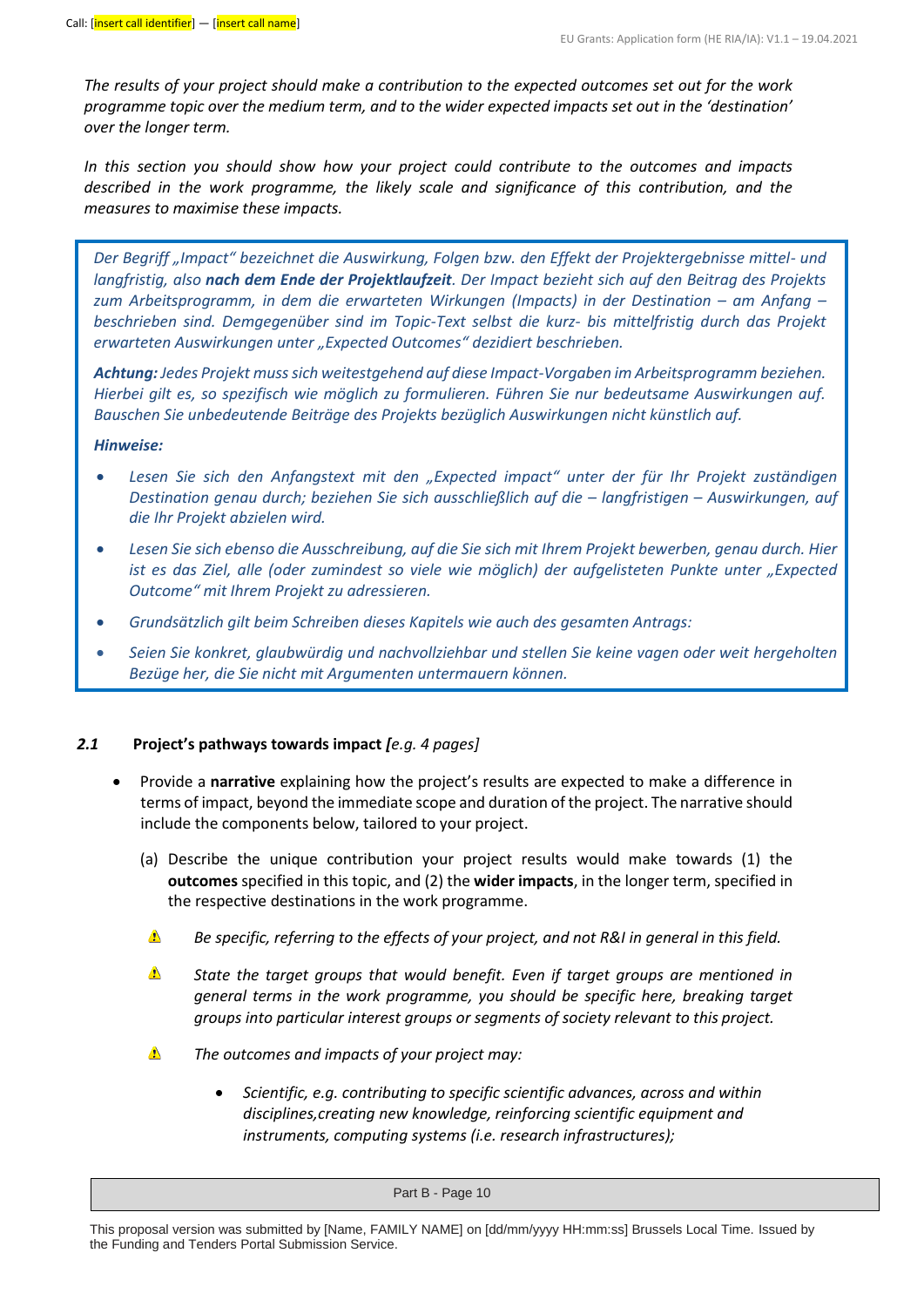- *Economic/technological, e.g. bringing new products, services, business processes to the market, increasing efficiency, decreasing costs, increasing profits, contributing to standards' setting, etc.*
- *Societal, e.g. decreasing CO<sup>2</sup> emissions, decreasing avoidable mortality, improving policies and decision making, raising consumer awareness.*

*Only include such outcomes and impacts where your project would make a significant and direct contribution. Avoid describing very tenuous links to wider impacts. However, include any potential negative environmental outcome or impact of the project including when expected results are brought at scale (such as at commercial level). Where relevant, explain how the potential harm can be managed.*

*Die Wege, um die Auswirkungen des Projekts zu erreichen, sind logische Schritte in Richtung der Auswirkungen im Verlauf der Zeit. Insbesondere sind auch die Auswirkungen nach dem Ende der Projektlaufzeit mit zu beschreiben.*

*Zum Schreiben dieses Kapitels:*

- *Zeigen Sie glaubwürdige Wege auf und beschreiben Sie, wie Sie die im Ausschreibungstext und im Destinationstext beschriebenen Auswirkungen erreichen möchten bzw. zu diesen beitragen werden.*
- *Identifizieren Sie alle Bereiche und Zielgruppen, die von Ihrem Projekt bzw. den Folgen der Übertragung Ihrer Projektergebnisse in die Praxis profitieren bzw. die von den Folgen beeinflusst werden.*
- *Erläutern Sie, wie die Projektergebnisse über den unmittelbaren Umfang und die Dauer des Projektes hinaus Wirkung auf die einzelnen Zielgruppen und adressierten Bereiche entfalten werden.*
- *Neben wissenschaftlichen Ergebnissen, die durch andere Forschende genutzt werden können, entstehen ggf. auch Vorteile für die Gesellschaft, Bürgerinnen und Bürger, Industrie und Entwickler, aber auch für die Politik-Gestaltung einzelner Regionen, ganzer Mitgliedsländer oder der EU.*
- *Stellen Die den Nutzen der Projektergebnisse den geforderten Impact-Themen gegenüber. Wenn möglich, belegen Sie Vorteile durch Angaben oder die Abschätzung von Zahlen.*
- *Übergreifend ist das Thema der Nachhaltigkeit und des Klimaschutzes mitzudenken. Wenn hier negative Folgen absehbar sind, diskutieren Sie, wie diese minimiert werden können.*
- *Bauen Sie Ihren Text logisch und nachvollziehbar auf. Am besten gehen Sie von Ihren Projektergebnissen (Results) aus und leiten zu direkten, mittelfristigen (Expected Outcomes) bis hin zu längerfristigen bzw. in der Zukunft liegenden Effekten und Auswirkungen (Expected Impacts) über.*
- *Seien Sie konkret! Geben Sie möglichst entsprechenden Zeithorizonte mit an. Gehen Sie dabei davon aus, dass alle direkten Projektziele (Objectives) vollumfänglich erreicht werden. Beschreiben Sie, welche Effekte wann und über welche Zwischenschritte eintreten werden, wenn Ihre Ergebnisse den entsprechenden Zielgruppen zur Verfügung stehen und angewandt werden.*

*Achtung: Stellen Sie nicht nochmal die durchgeführten Arbeiten und zu erreichenden Ziele vor, sondern den kurz-, mittel- und langfristigen Nutzen entsprechend des Ausschreibungs- bzw. Destination-Texts, z. B. für verschiedene Zielgruppen.*

*Webinare der EU-Kommission zum Thema Impact:*

- *[How to prepare a successful proposal in Horizon Europe](https://ec.europa.eu/research/participants/docs/h2020-funding-guide/other/event210324.htm) (24. März 2021)*
- *A successful proposal for Horizon Europe: Scientific-[technical excellence is key, but don't forget the other](https://ec.europa.eu/research/participants/docs/h2020-funding-guide/other/event210421.htm)  [aspects](https://ec.europa.eu/research/participants/docs/h2020-funding-guide/other/event210421.htm) (21. April 2021)*
- *[Dissemination & Exploitation in Horizon Europe](https://ec.europa.eu/research/participants/docs/h2020-funding-guide/other/event210609.htm) (9. Juni 2021)*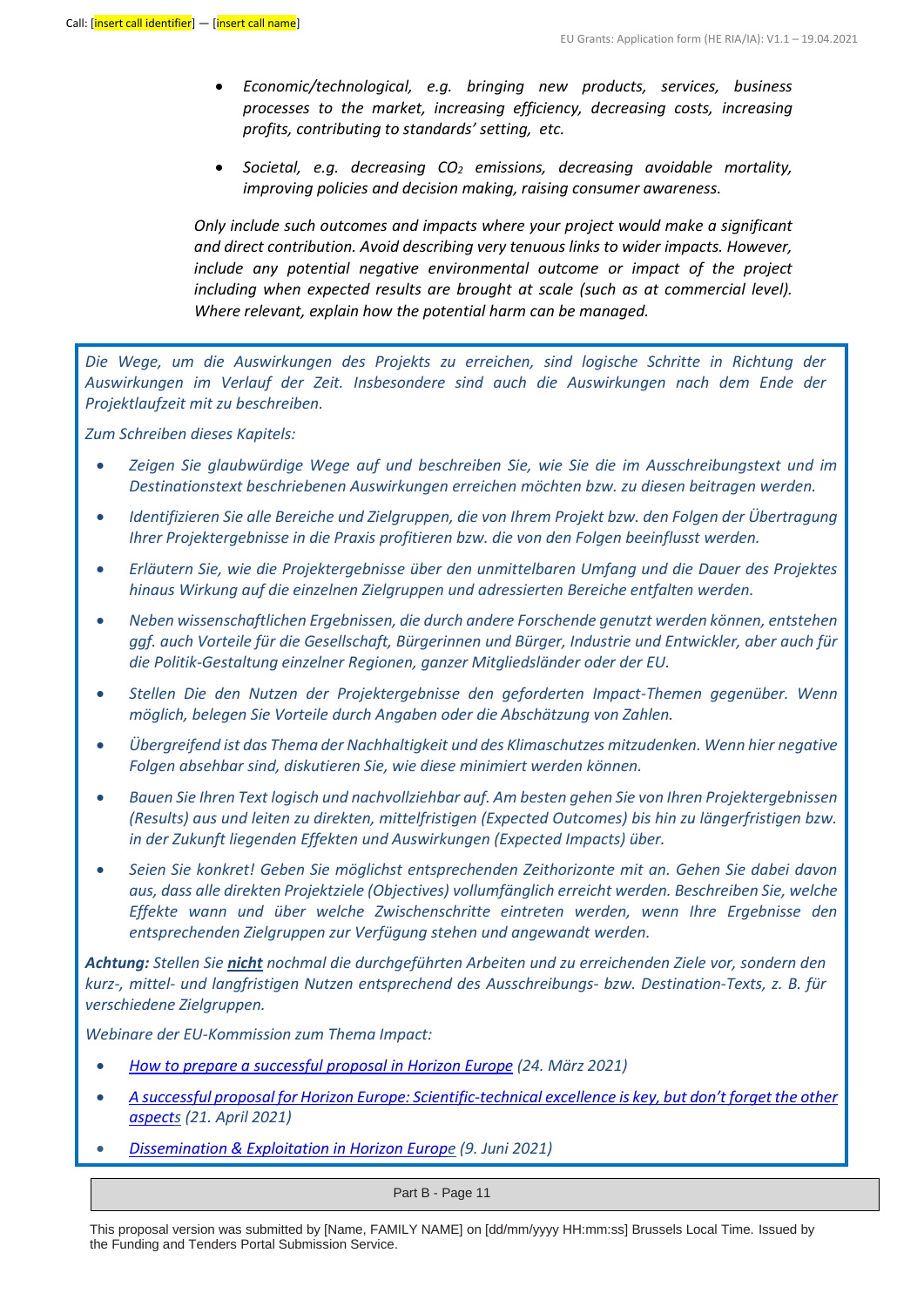- (b) Describe any requirements and potential barriers arising from factors beyond the scope and duration of the project - that may determine whether the desired outcomes and impacts are achieved. These may include, for example, other R&I work within and beyond Horizon Europe; regulatory environment; targeted markets; user behaviour. Indicate if these factors might evolve over time. Describe any mitigating measures you propose, within or beyond your project, that could be needed should your assumptions prove to be wrong, or to address identified barriers.
	- $\triangle$ *Note that this does not include the critical risks inherent to the management of the project itself , which should be described below under 'Implementation'.*

*Gibt es entscheidende, externe Hürden, z. B. bei der Gesetzgebung oder Länderverordnungen (Bsp. ITAR), von denen es abhängt, ob der erwartete Impact erreicht werden kann? Hierfür gilt es, das Marktumfeld bzw. Anwendungsgebiet der Projektergebnisse zu betrachten: Stehen größere Umwälzungen an? Sind technische Innovationen gefragt? Ist die gesellschaftliche Akzeptanz der Ergebnisse vorhanden bzw. ist mit Skepsis zu rechnen?*

#### *Leitfragen:*

- *Welche Hürden können während der Projektdurchführung auftreten? (z. B. Ressourcenknappheit, Regularien, Vorbehalte, etc.)?*
- *Wie gehen Sie mit solchen Hürden um? Gibt es evtl. Ausweichmöglichkeiten?*
	- (c) Give an indication of the scale and significance of the project's contribution to the expected outcomes and impacts, should the project be successful. Provide quantified estimates where possible and meaningful.
	- Δ '*Scale' refers to how widespread the outcomes and impacts are likely to be. For example, in terms of the size of the target group, or the proportion of that group, that should benefit over time; 'Significance' refers to the importance, or value, of those benefits. For example, number of additional healthy life years; efficiency savings in energy supply.*
	- $\triangle$ *Explain your baselines, benchmarks and assumptions used for those estimates. Wherever possible, quantify your estimation of the effects that you expect from your project. Explain assumptions that you make, referring for example to any relevant studies or statistics. Where appropriate, try to use only one methodology for calculating your estimates: not different methodologies for each partner, region or country (the extrapolation should preferably be prepared by one partner).*
	- Δ *Your estimate must relate to this project only - the effect of other initiatives should not be taken into account.*

*Scale: Wie weitreichend sind die Ergebnisse und der Impact des Projekts bezogen auf die Größe der Zielgruppe bzw. diejenigen, die über die Zeit vom Projekt profitieren werden?*

*Beispiel: Es wurden Schulungsmaterialien für verantwortungsbewusstes Verhalten bei 14-18-Jährige erarbeitet. So haben kontinuierlich ab Projektende die 14-18-Jährigen die Möglichkeit zur Schulung. 10 Jahre nach Projektende sind auch die inzwischen 24-28-Jährigen noch informiert. Somit wäre der langfristige Impact größer und man könnte ihn konkret berechnen (anhand der Bevölkerungszahlen).*

This proposal version was submitted by [Name, FAMILY NAME] on [dd/mm/yyyy HH:mm:ss] Brussels Local Time. Issued by the Funding and Tenders Portal Submission Service.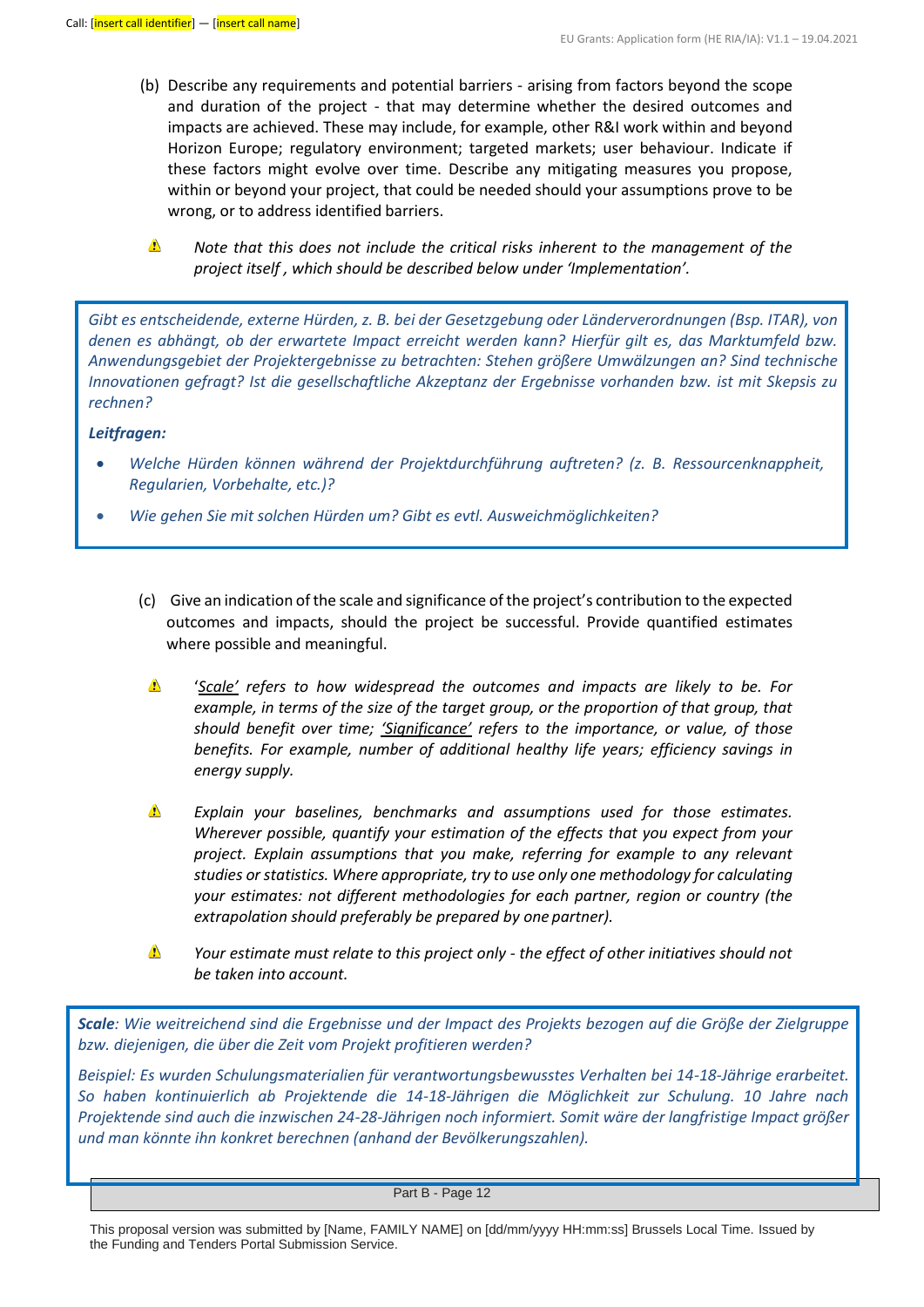*Significance: Wie relevant ist die Bedeutung bzw. der Wert des Vorteils/Nutzens, z. B. mehr Lebensjahre ohne gesundheitliche Einschränkungen, weniger Energieverbrauch, weniger Abgas-Ausstoß?*

### *Hinweise:*

- *Erläutern Sie jeweils die Grundlage für die Annahmen.*
- *Machen Sie quantitative Schätzungen, die auf glaubwürdigen, sinnvollen und gut dargelegten Grundannahmen und messbaren Indikatoren beruhen.*
- *Geben Sie immer einen Zeithorizont an: Wie ist die vermutete Entwicklung im Laufe der Zeit? Nach wie vielen Monaten bzw. Jahren wird wie viel des erwarteten Impacts erreicht? Beziehen Sie sich dabei nur auf Auswirkungen, die direkt auf Ihr Projekt zurückzuführen sein werden.*
- *2.2* **Measures to maximise impact - Dissemination, exploitation and communication** *[e.g. 5 pages, including section 2.3]*
	- Describe the planned measures to maximise the impact of your project by providing a first version of your 'plan for the dissemination and exploitation including communication activities'. Describe the dissemination, exploitation and communication measures that are planned, and the target group(s) addressed (e.g. scientific community, end users, financial actors, public at large).
		- $\triangle$ *Please remember that this plan is an admissibility condition, unless the work programme topic explicitly states otherwise. In case your proposal is selected for funding, a more detailed 'plan for dissemination and exploitation including communication activities' will need to be provided as a mandatory project deliverable within 6 months after signature date. This plan shall be periodically updated in alignment with the project's progress.*
		- $\triangle$ *Communication<sup>1</sup> measures should promote the project throughout the full lifespan of the project. The aim is to inform and reach out to society and show the activities performed, and the use and the benefits the project will have for citizens. Activities must be strategically planned, with clear objectives, start at the outset and continue through the lifetime of the project. The description of the communication activities needs to state the main messages as well as the tools and channels that will be used to reach out to each of the chosen target groups.*
		- $\triangle$ *All measures should be proportionate to the scale of the project, and should contain concrete actions to be implemented both during and after the end of the project, e.g. standardisation activities. Your plan should give due consideration to the possible follow-up of your project, once it is finished. In the justification, explain why each measure chosen is best suited to reach the target group addressed. Where relevant, and for innovation actions, in particular, describe the measures for a plausible path to commercialise the innovations.*
		- Δ *If exploitation is expected primarily in non-associated third countries, justify by explaining how that exploitation is still in the Union's interest.*
		- $\triangle$ *Describe possible feedback to policy measures generated by the project that will contribute to designing, monitoring, reviewing and rectifying (if necessary) existing policy and programmatic measures or shaping and supporting the implementation of new policy initiatives and decisions.*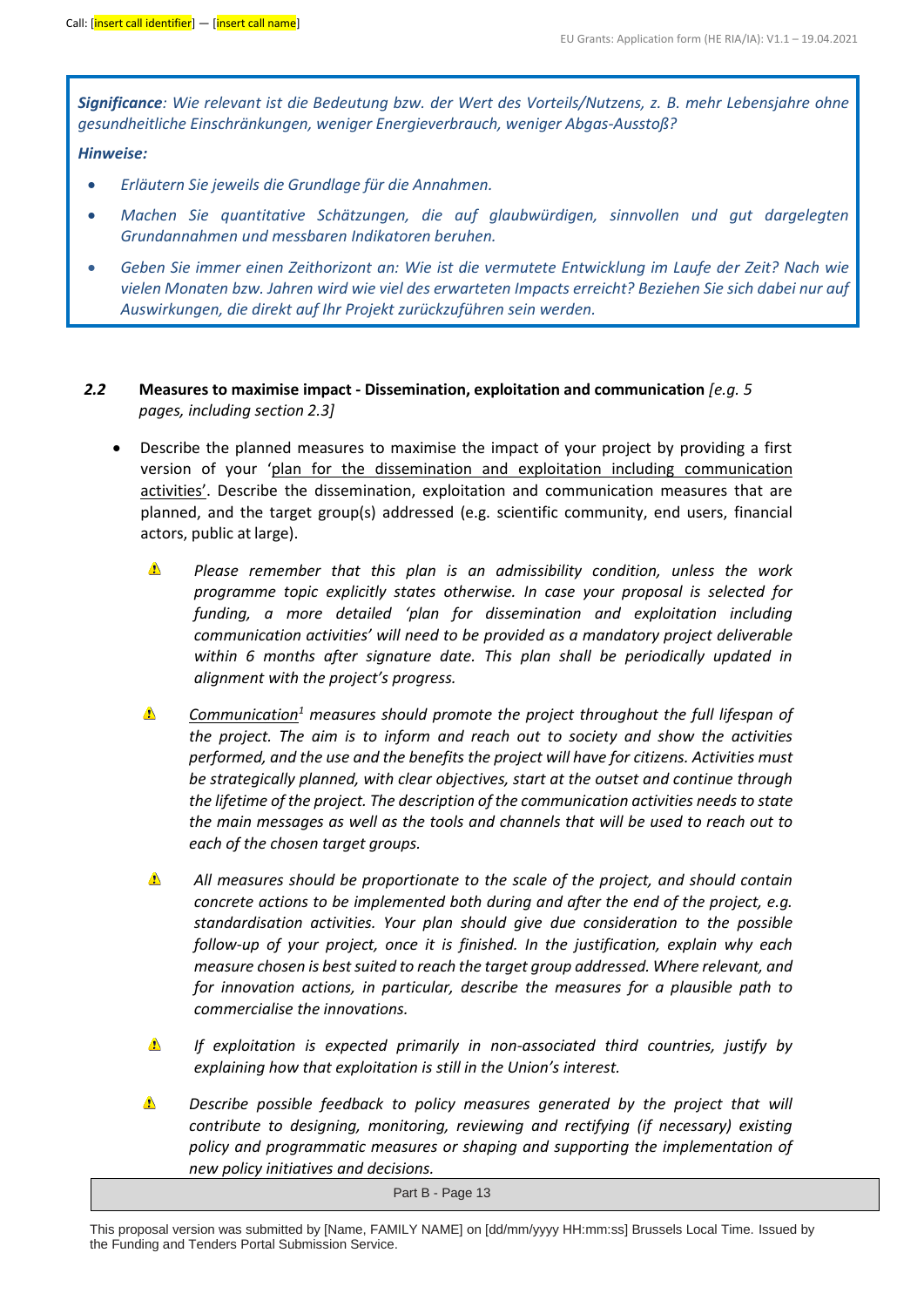*Alle Projekte sind nach Art. 39 der Verordnung 2021/695 zur Einrichtung von "Horizont Europa" zur Nutzung oder zeitnahen Verwertung der Ergebnisse verpflichtet. Der Verbreitungs-, Verwertungs- und Kommunikations-Plan soll realistisch erklären, welche Schritte nötig sind, um die Ergebnisse an entsprechende Zielgruppen zu bringen. Ein eigenes Work Package zur Verbreitung, Verwertung und Kommunikation ist empfehlenswert; hier sollte die Leitung bei einem Partner liegen, der Erfahrung hat, z. B. ein Unternehmen oder eine entsprechende Agentur. Der Plan ist ein Deliverable zum Monat 6. Im Antrag soll aber schon dargestellt werden, welche Ergebnisse zu erwarten sind, wer die Nutzer / Interessensgruppen sind, wie die Ergebnisse für die jeweiligen Gruppen spezifisch aufbereitet werden.* 

*Neben klassischen Verbreitungs- und Kommunikationsinstrumenten wie wissenschaftliche Publikationen, Webseiten & Social Media, Dialogveranstaltungen oder "Policy Briefs" können je nach Zielgruppe und zu vermittelnden Inhalten auch innovativere Wege gegangen werden, z.B. Theateraufführungen, Comics oder Games nutzen, wenn darin ein Mehrwert besteht.*

*Auch die zeitliche Planung ist wichtig: wer soll wann adressiert werden, während des Projekts, aber auch danach. Begründen Sie die verschiedenen Maßnahmen.*

- *Communication: Hier werden allgemeinverständliche Information über das Projekt als solches während der kompletten Laufzeit, die Ergebnisse, aber auch die Vorteile im Allgemeinen kommuniziert. Zielgruppe ist die breite Öffentlichkeit und Gesellschaft als Ganzes.*
- *Dissemination: Hier werden diejenigen adressiert, welche die Ergebnisse aufgreifen und verwenden bzw. nutzen können, u.a. durch wissenschaftliche Publikationen, Kongressbeiträge, Schulungen, Bereitstellung von Daten in Archiven, Interviews, Beratertätigkeit für die Politik oder Kunden. Ergebnisse werden beschrieben und bereitgestellt z. B. für WissenschaftlerInnen, Berufsverbände, Vertreter der Politik, Industrie (z.B. für weitere Vermarktung, Weiterentwicklung).*
- *Exploitation: bezeichnet die Nutzung der Ergebnisse für wissenschaftliche, gesellschaftliche oder wirtschaftliche Ziele, z.B. als Ausgründung eines Start-ups, Patente, Lizenzen, verbesserte Dienstleistungen oder Produkte, Grundlagen für neue Forschungsprojekte, Anpassung von Gesetzen und Standardprotokollen.*

*Hinweis: Hilfreich für das Verfassen dieses Kapitels können Vorträge und Trainings der EU-Kommission oder geförderter Projekte sein:*

- *[Webinar: Dissemination & Exploitation in Horizon Europe](https://ec.europa.eu/research/participants/docs/h2020-funding-guide/other/event210609.htm)*
- *Horizon Europe – [Dissemination and exploitation](https://rea.ec.europa.eu/horizon-europe-dissemination-and-exploitation_en)*

*Die EU-Kommission bietet in Form des [Horizon Results Booster](https://www.horizonresultsbooster.eu/) Hilfestellungen und Schulungen für die Nutzung nach Projektende an. Weiterhin bietet die [Horizon Results Platform](https://ec.europa.eu/info/funding-tenders/opportunities/portal/screen/opportunities/horizon-results-platform) auch einen Kanal mit Tutorien und Referenzen zu verschiedenen Verwertungswegen und Zielgruppen an.*

- Outline your strategy for the management of intellectual property, foreseen protection measures, such as patents, design rights, copyright, trade secrets, etc., and how these would be used to support exploitation.
	- Δ *If your project is selected, you will need an appropriate consortium agreement to manage (amongst other things) the ownership and access to key knowledge (IPR, research data etc.). Where relevant, these will allow you, collectively and individually, to pursue market opportunities arising from the project.*
	- $\triangle$ *If your project is selected, you must indicate the owner(s) of the results (results ownership list) in the final periodic report.*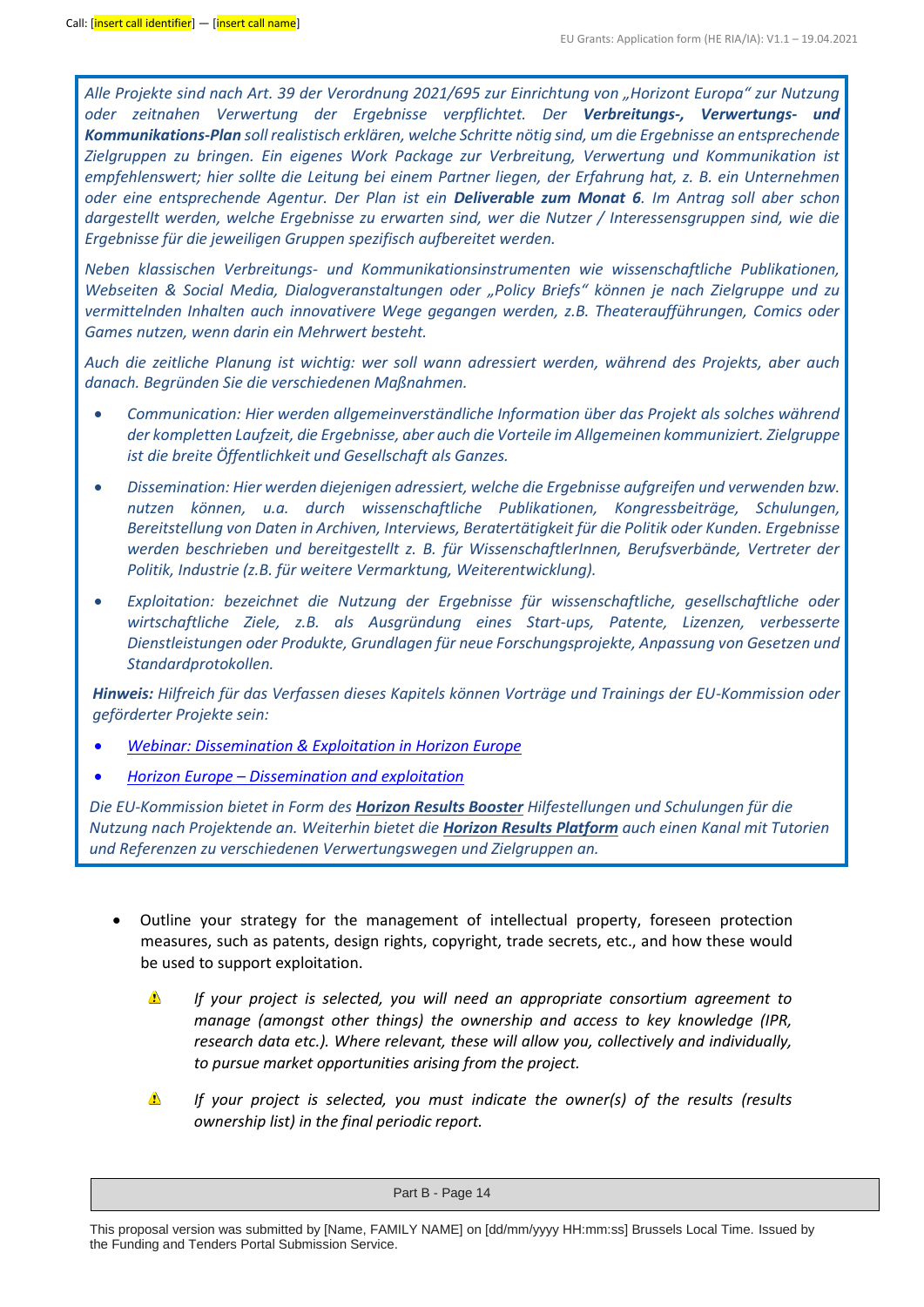*Intellectual Property bezeichnet im Projekt generiertes Wissen, erhobene Daten und Ergebnisse. Hier gilt es die Zugangsrechte, Auswertung, Verwertung und den Schutz während und nach der Projektlaufzeit klar zu regeln. Hierzu gibt es bindende, rechtliche Vorgaben in der Verordnung 2021/695 zur Einrichtung von Horizont Europa (Art. 38), in der Finanzhilfevereinbarung (Grant Agreement, Annex 5), im Arbeitsprogramm und im "Online Manual". Grundsätzlich gilt: Wer die Daten generiert, ist Eigentümer. Sind mehrere Partner beteiligt, ergibt sich ggf. ein "joint ownership" – es sei denn, im Konsortialvertrag wird etwas anderes vereinbart.*

*Zur guten Praxis gehört, bereits in der Phase der Vertragsvorbereitung mit den Partnern zu klären, welche Vorergebnisse, Produkte bzw. Technologien in dem Projekt genutzt werden. Zu diesem "Background" brauchen die Projektpartner Zugang (freedom-to-operate).*

*Der "European [IP help desk](https://intellectual-property-helpdesk.ec.europa.eu/index_en)" bietet viele Unterstützungsmöglichkeiten: Es können telefonisch oder schriftlich Fragen gestellt werden; es sind aber auch zahlreiche informative Seminare und Schulungen abrufbar.*

*Die Verbreitungs-, Verwertungs- und Kommunikationsstrategien sind die Grundlage für den "Pathway to Impact".*

#### **2.3 Summary**

Provide a summary of this section by presenting in the canvas below the key elements of your project impact pathway and of the measures to maximise its impact.

*Als Abschluss wird eine zusammenfassende Übersicht vorgeschlagen, in der tabellarisch die Kapitel 2.1 und 2.2 zusammengefasst werden (Key elements of the impact session). Diese Übersicht ist auch für die Projektplanung sehr hilfreich! Es empfiehlt sich, die im Template vorgegebene Struktur zu verwenden.*

- *"specific needs": Welche spezifischen Bedürfnisse/Probleme waren ausschlaggebend für das Projekt?*
- *"expected results": Welche Ergebnisse werden bis zum Projektende vorliegen?*
- *"D&E&C Measures": Welche Maßnahmen sind geplant zur Verwertung, Dissemination & Kommunikation?*
- *"Target groups": Welche Zielgruppen werden profitieren von den Ergebnissen? Wer wird diese aufgreifen?*
- *"Outcomes": Was wird sich für die Zielgruppen nach entsprechender Dissemination und Verwertung verändert haben?*
- *"Impacts": Zu welchen der wissenschaftlichen, wirtschaftlichen und gesellschaftlichen Aspekte, die in der Destination des Arbeitsprogramms stehen, wird das Projekt beitragen?*

#### **3. Quality and efficiency of the implementation**

### *Quality and efficiency of the implementation – aspects to be taken into account*

- ‒ *Quality and effectiveness of the work plan, assessment of risks, and appropriateness of the effort assigned to work packages, and the resources overall*
- ‒ *Capacity and role of each participant, and extent to which the consortium as a whole brings together the necessary expertise.*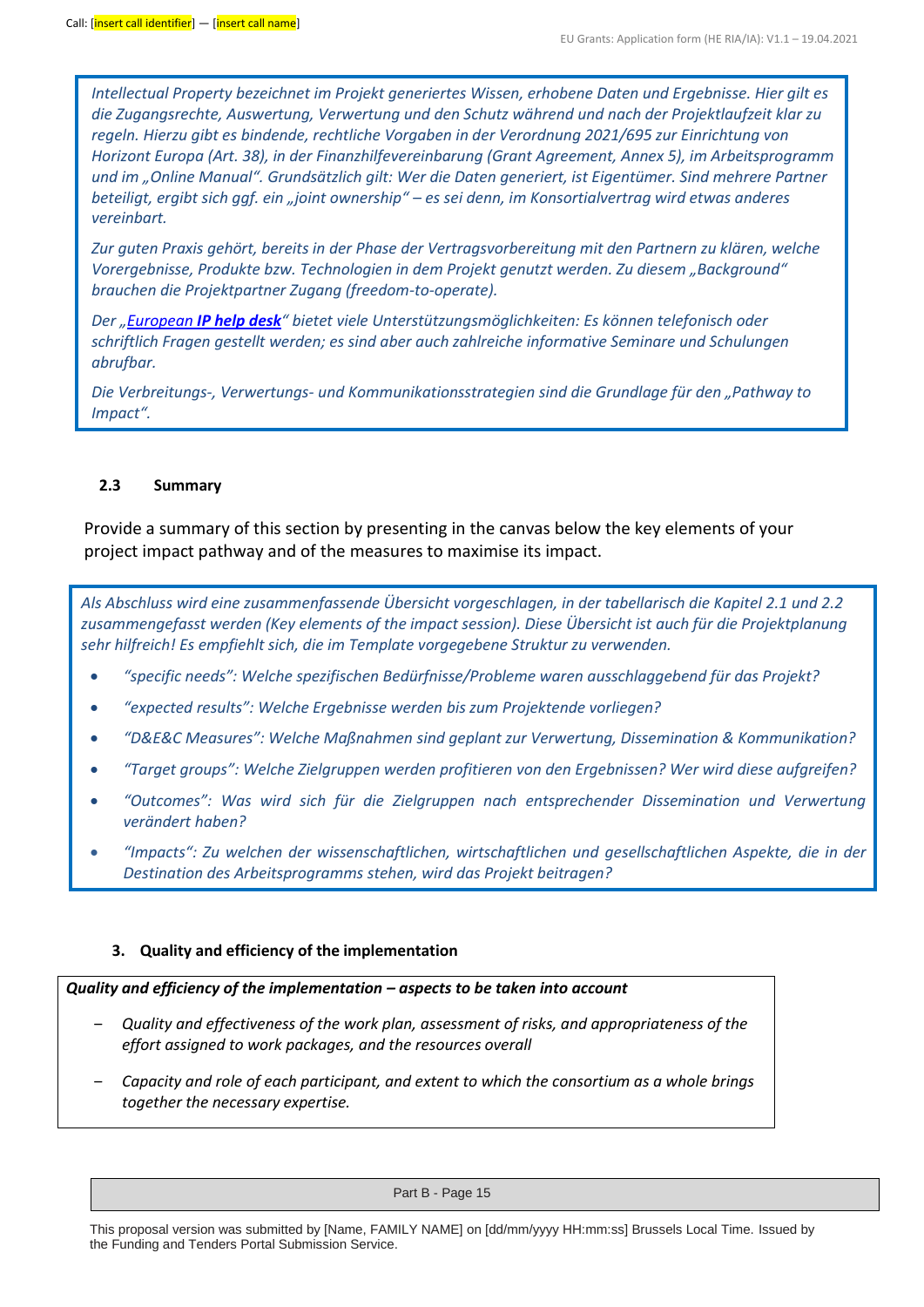#### *3.1* **Work plan and resources** *[e.g. 14 pages – including tables]*

Please provide the following:

- brief presentation of the overall structure of the work plan;
- timing of the different work *packages* and their components (Gantt chart orsimilar);
- graphical presentation of the components showing how they inter-relate (Pert chart orsimilar).

*Beschreiben Sie kurz die Gesamtstruktur des Arbeitsplans. Zur Vorbereitung bietet es sich beispielsweise an, einen Zeit- und Ablaufplan, eine Kapazitätsübersicht und eine grobe Ressourcenplanung zu erstellen. Überlegen Sie zuerst, in wie viele Arbeitspakete (work package – WP) Sie Ihr Projekt aufteilen können. Danach gliedern Sie die Arbeitspakete in Aufgaben (task). Für jedes WP und jede Task braucht es einen Verantwortlichen (leader). Es sollte ein WP für das Projektmanagement vorgesehen werden und ein WP für Dissemination/ Communication/ Exploitation. In der Regel ist jeder Partner in mehreren Arbeitspaketen engagiert. Den logischen Zusammenhang zwischen den Arbeitspaketen stellen Sie in einem Pert-Schema dar. Die zeitlichen Zusammenhänge werden in einem Gantt-Schema verdeutlicht.* 

*Hinweis: Dieses Kapitel enthält viele vorgegebene Tabellen. Verändern Sie die Tabellen nicht – alle dort abgefragten Informationen sind von Ihnen zu liefern.*

- detailed work description, i.e.:
	- o a list of work packages (table 3.1a);
	- o a description of each work package (table 3.1b);
	- o a list of deliverables (table 3.1c);
		- Δ *Give full details. Base your account on the logical structure of the project and the stages in which it is to be carried out. The number of work packages should be proportionate to the scale and complexity of the project.*
		- Δ *You should give enough detail in each work package to justify the proposed resources to be allocated and also quantified information so that progress can be monitored, including by the Commission*
		- Δ *Resources assigned to work packages should be in line with their objectives and deliverables. You are advised to include a distinct work package on 'project management', and to give due visibility in the work plan to 'data management' 'dissemination and exploitation' and 'communication activities', either with distinct tasks or distinct work packages.*
		- $\triangle$ *You will be required to update the 'plan for the dissemination and exploitation of results including communication activities', and a 'data management plan', (this does not apply to topics where a plan was not required.) This should include a record of activities related to dissemination and exploitation that have been undertaken and those still planned.*
		- Δ *Please make sure the information in this section matches the costs as stated in the budget table in section 3 of the application forms, and the number of person months, shown in the detailed work package descriptions.*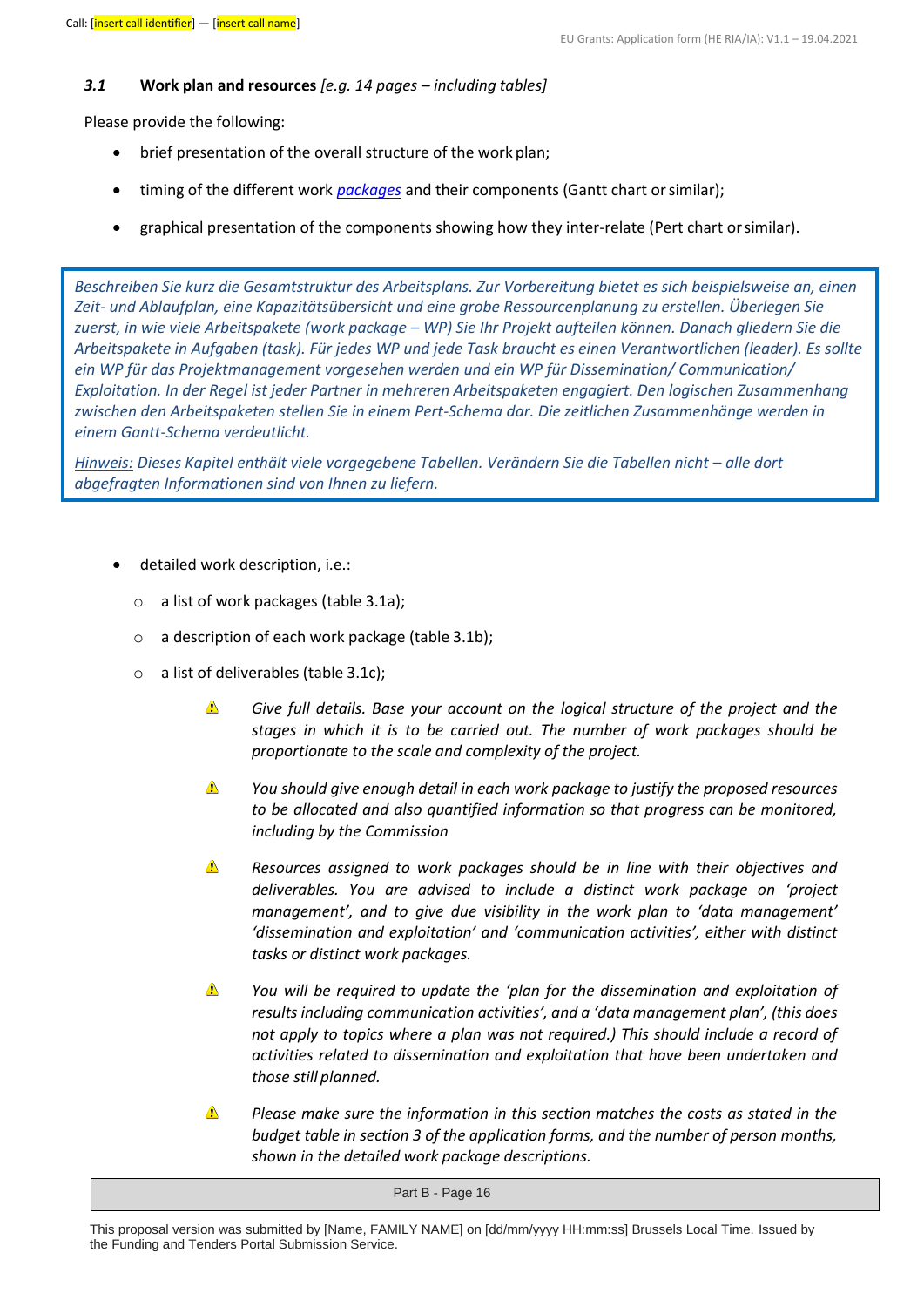- a list of milestones (table 3.1d);
- a list of critical risks, relating to project implementation, that the stated project's objectives may not be achieved. Detail any risk mitigation measures. You will be able to update the list of critical risks and mitigation measures as the project progresses (table 3.1e);
- a table showing number of person months required (table 3.1f);
- a table showing description and justification of subcontracting costs for each participant (table 3.1g);
- a table showing justifications for 'purchase costs' (table 3.1h) for participants where those costs exceed 15 % of the personnel costs (according to the budget table in proposal part A);
- if applicable, a table showing justifications for 'other costs categories' (table 3.1i);
- if applicable, a table showing in-kind contributions from third parties (table 3.1j)

#### *3.2* **Capacity of participants and consortium as a whole** *[e.g. 3 pages]*

*The individual members of the consortium are described in a separate section under Part A. There is no need to repeat that information here.*

- Describe the consortium. How does it match the project's objectives, and bring together the necessary disciplinary and inter-disciplinary knowledge. Show how this includes expertise in social sciences and humanities, open science practices, and gender aspects of R&I, as appropriate.
- Show how the partners will have access to critical infrastructure needed to carry out the project activities.
- Describe how the members complement one another (and cover the value chain, where appropriate)
- In what way does each of them contribute to the project? Show that each has a valid role, and adequate resources in the project to fulfil that role.
- If applicable, describe the industrial/commercial involvement in the project to ensure exploitation of the results and explain why this is consistent with and will help to achieve the specific measures which are proposed for exploitation of the results of the project (see section 2.2).
- **Other countries and international organisations**: If one or more of the participants requesting EU funding is based in a country or is an international organisation that is not automatically eligible for such funding (entities from Member States of the EU, from Associated Countries and from one of the countries in the exhaustive list included in the Work Programme General Annexes B are automatically eligible for EU funding), explain why the participation of the entity in question is essential to successfully carry out the project.

*Beschreiben Sie, wie das Konsortium als Ganzes die Ziele des Projekts erreichen wird.*

- *Erfüllt das Konsortium die Vorgaben der Ausschreibung, auf die sich beworben wird?*
- *Verfügt das Konsortium über alle erforderlichen Kompetenzen, um alle Aspekte der Ausschreibung abzudecken? Hier sind folgende Faktoren wichtig: Exzellenz, Erfahrung, Ressourcen, Schlüssel-Know-How und Komplementarität (verschiedene Disziplinen und Einrichtungstypen).*
- wieso Ihr Konsortium diesbezüglich opt**Paa Baufggstei**lt ist? • *Ist eine bestimmte geografische Herkunft der Partner oder eine breite geographische Abdeckung Europas in der Ausschreibung gefordert? Oder macht es aus Ihrer Sicht thematisch Sinn, Partner aus verschiedenen, eher unterschiedlichen Regionen zu beteiligen, weil Sie vergleichend forschen? Dann stellen Sie hier da,*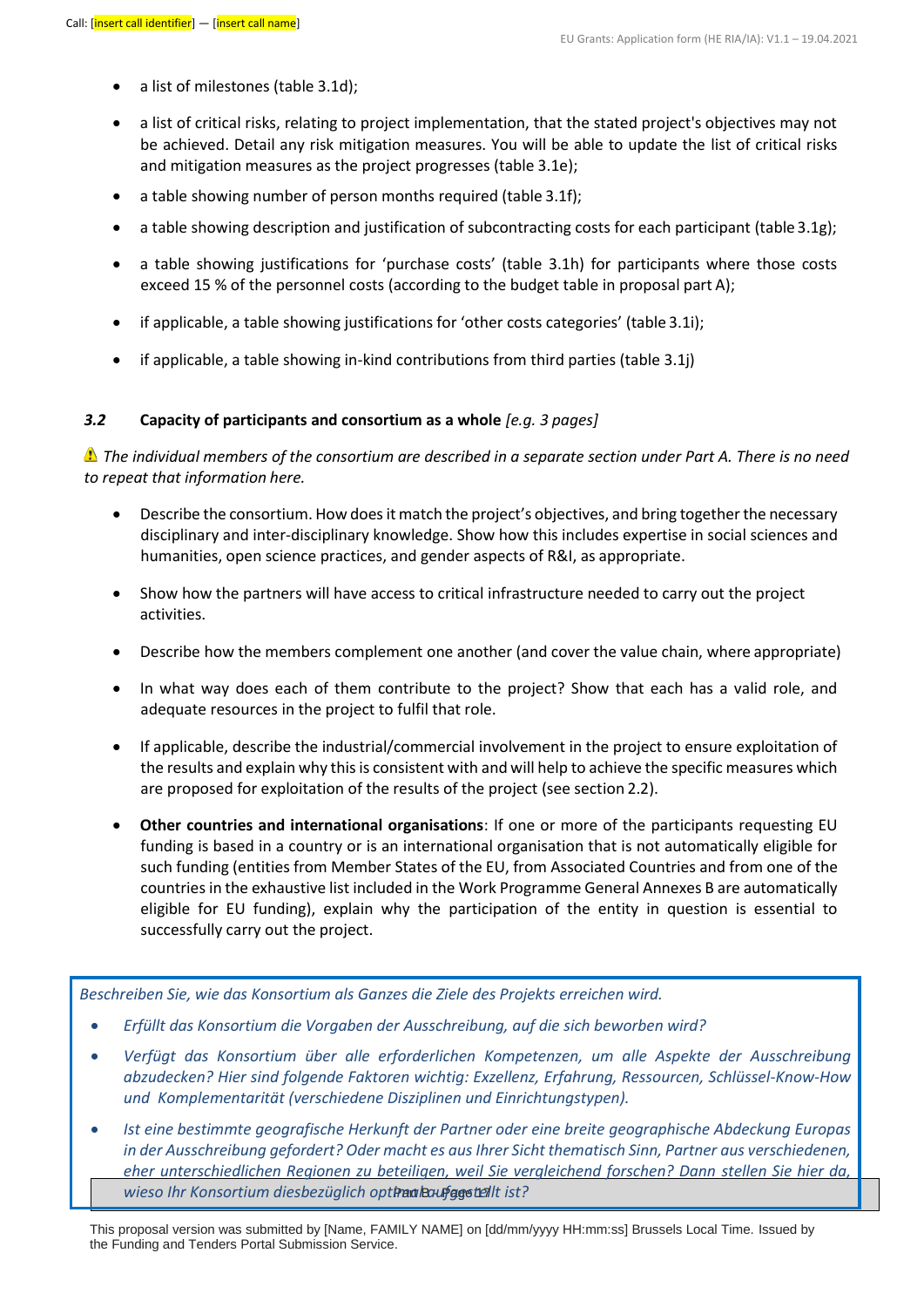- *Warum sind gerade diese Partner nötig?*
- *Wie viele KMU/Industriepartner sind mit welchen Aufgaben, welchem Status, welchem Budget beteiligt?*
- *Oder haben Sie Partner im Konsortium, die wichtige Akteure repräsentieren?*
- *Wer ist an der Verwertung der Ergebnisse beteiligt?*
- *Haben einzelne Partner des Konsortiums bereits in früheren Projekten zusammengearbeitet und können auf diesen gemeinsamen Erfahrungen aufbauen?*

*Sonderfall: Einbindung von Partnern aus Drittstaaten: Warum müssen diese Partner eingebunden werden, um zum Erfolg des Projektes beizutragen? Wie wird die Finanzierung sichergestellt?*

#### **Tables for section 3.1**

#### **Table 3.1a: List of work packages**

| <b>Work</b><br>package<br><b>No</b> | <b>Work</b><br>Package<br><b>Title</b> | Lead<br>Lead<br>Participant<br>Participant<br><b>Short Name</b><br><b>No</b> |  | Person-<br><b>Months</b>   | <b>Start</b><br><b>Month</b> | End<br>month |
|-------------------------------------|----------------------------------------|------------------------------------------------------------------------------|--|----------------------------|------------------------------|--------------|
|                                     |                                        |                                                                              |  |                            |                              |              |
|                                     |                                        |                                                                              |  |                            |                              |              |
|                                     |                                        |                                                                              |  |                            |                              |              |
|                                     |                                        |                                                                              |  |                            |                              |              |
|                                     |                                        |                                                                              |  | Total<br>person-<br>months |                              |              |

#### **Table 3.1b: Work package**

#### **description For each work package:**

| Work package number<br><b>Lead beneficiary</b> |  |  |              |  |  |
|------------------------------------------------|--|--|--------------|--|--|
| Work package title                             |  |  |              |  |  |
| <b>Participant number</b>                      |  |  |              |  |  |
|                                                |  |  |              |  |  |
| Short name of participant                      |  |  |              |  |  |
| Person months per participant:                 |  |  |              |  |  |
|                                                |  |  |              |  |  |
| <b>Start month</b>                             |  |  | End<br>month |  |  |

Part B - Page 18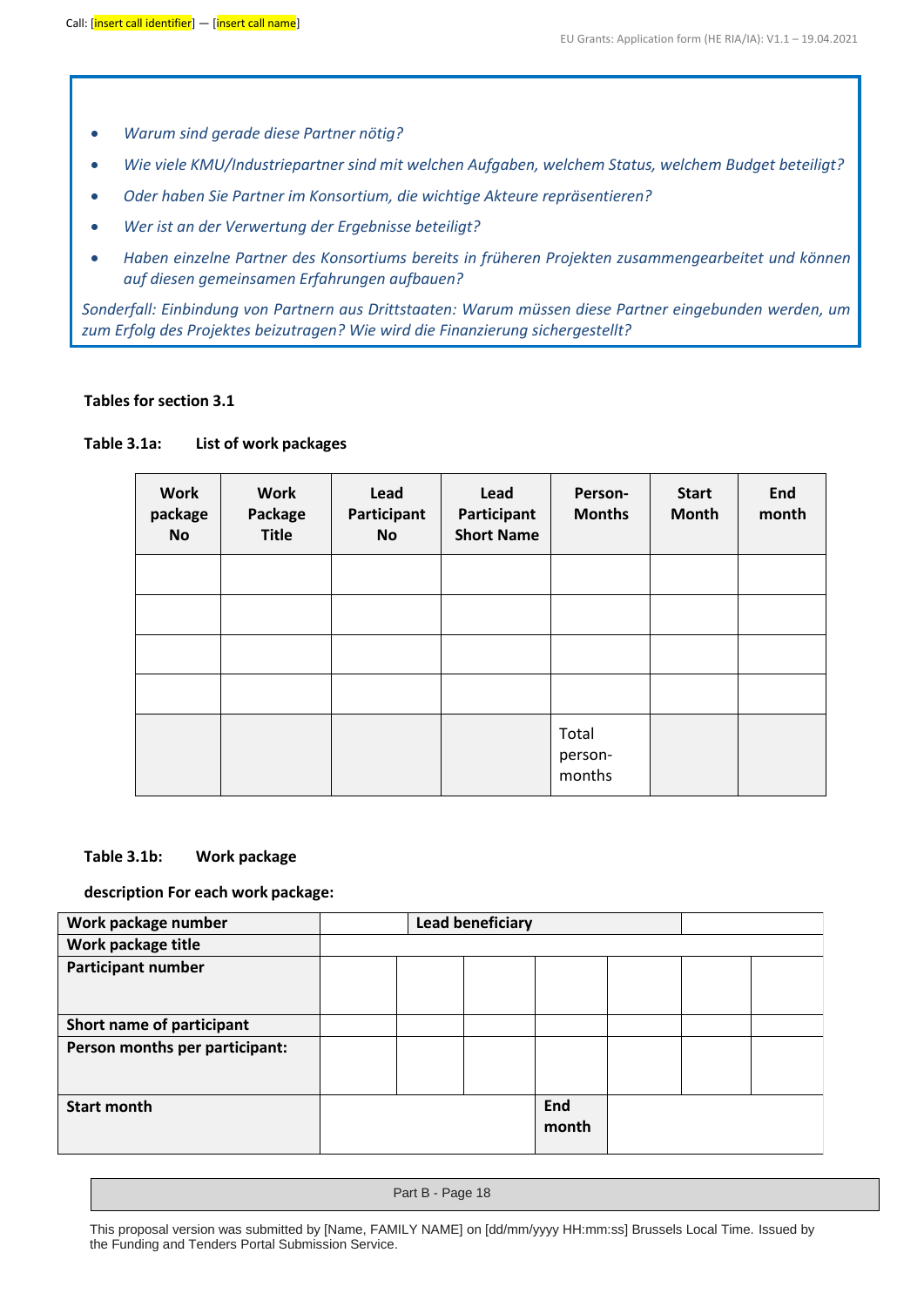**Objectives**

**Description of work** (where appropriate, broken down into tasks), lead partner and role of participants

**Deliverables** (brief description and month of delivery)

*Die Beschreibungen der Arbeitspakete dienen dazu, die beantragten Ressourcen zu rechtfertigen. Außerdem müssen Sie belegen, dass Sie die gewählte Methodologie konsequent implementieren können. Hier gilt es, knapp und präzise zu formulieren. Für jedes WP ist anzugeben: Ziele (besser kurze Spiegelstriche als Fließtext), Leader, beteiligte Partner und deren Personalressourcen, Deliverables und Dauer bzw. Beginn und Ende bezogen auf die Projektlaufzeit. Außerdem müssen die Aufgaben und das Vorgehen dargestellt werden. Dazu werden die Tasks mit den Taskleadern und den darin beteiligten Partnern mit Ihren wesentlichen Inhalten dargestellt.*

*Konzentrieren Sie sich hier also auf die wesentlichen Punkte (Wer, Was, Wie, Wann) und vermeiden Sie, an dieser Stelle noch einmal übergeordnete Konzepte und Ziele zu wiederholen.*

*Für die Darstellung der Managementstrukturen Ihres Projektes ist im Gegensatz zum Vorgängerprogramm H2020 kein eigenes Kapitel vorgesehen. Informationen dazu können Sie in der Beschreibung des WP zum Projektmanagement vermitteln. Auch dies sollte aber kurzgehalten werden – grundsätzlich vertraut die EU-Kommission aufgrund vergangener Erfahrungen darauf, dass die geförderten Projekte adäquate Managementstrukturen etablieren.*

#### **Table 3.1c: List of Deliverables<sup>2</sup>**

Only include deliverables that you consider essential for effective project monitoring.

| <b>Delive</b><br>rable<br>(num<br>ber) | <b>Deliverable</b><br>name                 | Wor<br>$\mathbf k$<br>packa<br>ge<br>numb<br>er | Short name<br>of lead<br>participant | <b>Type</b> | <b>Disseminat</b><br>ion<br>level | <b>Delivery</b><br>date<br>(in months) |
|----------------------------------------|--------------------------------------------|-------------------------------------------------|--------------------------------------|-------------|-----------------------------------|----------------------------------------|
| X                                      | Data Management<br>Plan                    |                                                 |                                      |             |                                   |                                        |
| Ÿ                                      | Plan for dissemination<br>and exploitation |                                                 |                                      |             |                                   |                                        |
|                                        |                                            |                                                 |                                      |             |                                   |                                        |
| Part B - Page 19                       |                                            |                                                 |                                      |             |                                   |                                        |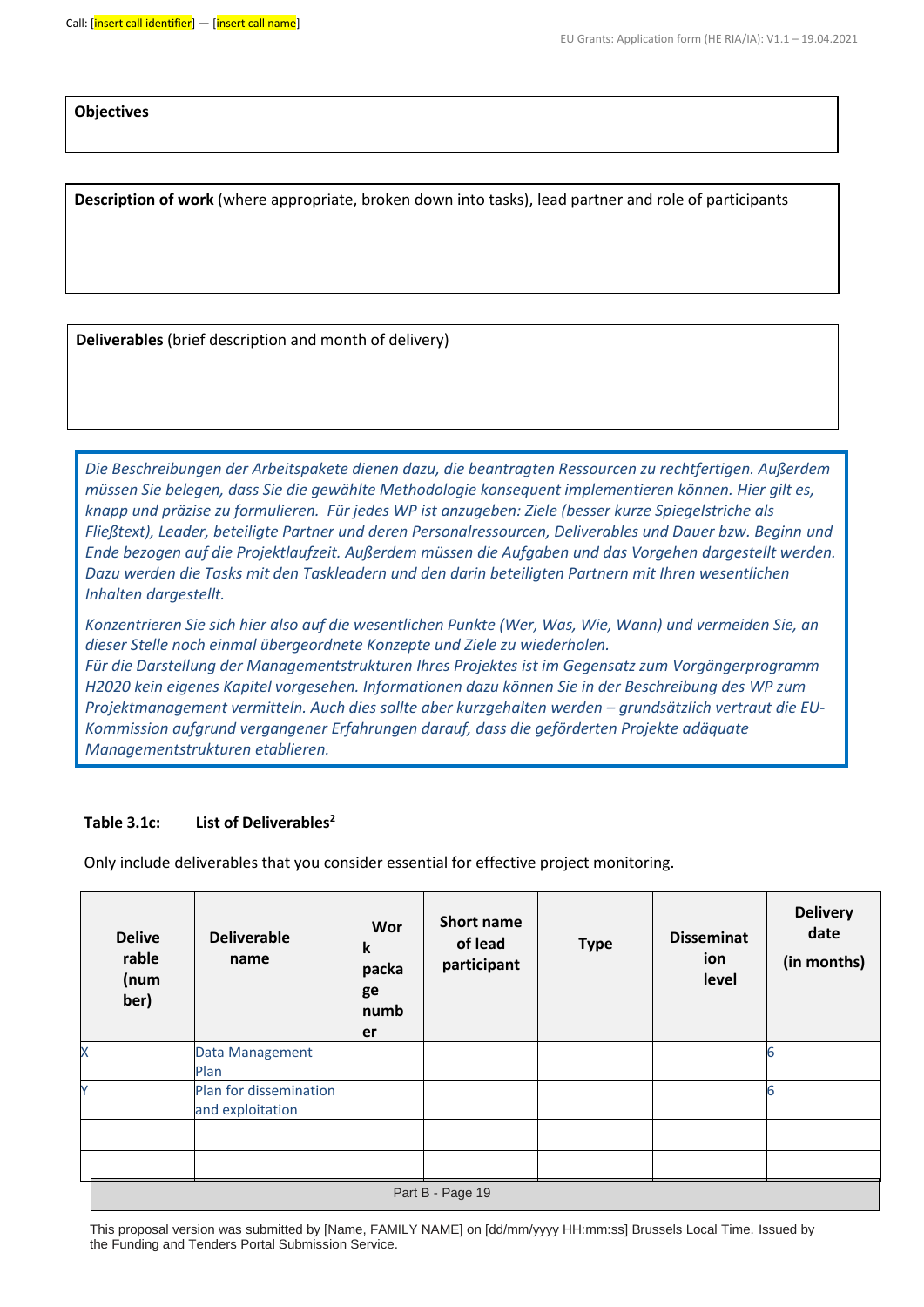#### **KEY**

Deliverable numbers in order of delivery dates. Please use the numbering convention <WP number>.<number of deliverable within that WP>.

For example, deliverable 4.2 would be the second deliverable from work package 4.

#### **Type:**

Use one of the following codes:

R: Document, report (excluding the periodic and final reports) DEM: Demonstrator, pilot, prototype, plan designs DEC: Websites, patents filing, press & media actions, videos, etc. DATA: Data sets, microdata, etc. DMP: Data management plan ETHICS: Deliverables related to ethics issues. SECURITY: Deliverables related to security issues OTHER: Software, technical diagram, algorithms, models, etc.

#### **Dissemination level:**

Use one of the following codes:

PU – Public, fully open, e.g. web (Deliverables flagged as public will be automatically published in CORDIS project's page) SEN – Sensitive, limited under the conditions of the Grant Agreement Classified R-UE/EU-R – EU RESTRICTED under the Commission Decision No2015/444 Classified C-UE/EU-C – EU CONFIDENTIAL under the Commission Decision No2015/444 Classified S-UE/EU-S – EU SECRET under the Commission Decision No2015/444

#### **Delivery date**

Measured in months from the project start date (month 1)

 $\frac{2}{3}$  You must include a data management plan (DMP) and a 'plan for dissemination and exploitation including communication activities as distinct deliverables within the first 6 months of the project. The DMP will evolve during the lifetime of the project in order to present the status of the project's reflections on data management. A template for such a plan is available in the *[Online Manual](https://ec.europa.eu/info/funding-tenders/opportunities/docs/2021-2027/common/guidance/om_en.pdf)* on the Funding & Tenders Portal.

*Konzentrieren Sie sich bei den Deliverables auf die wesentlichen Ergebnisse Ihres Projektes. Formulieren Sie lieber weniger, aber dafür "gehaltvolle" Deliverables. Bedenken Sie: Alle Deliverables müssen von der EU-Kommission bzw. der zuständigen EU-Agentur (REA, HaDEA etc.) offiziell geprüft und abgenommen werden, Verspätungen müssen abgesprochen werden. Das bedeutet entsprechende Arbeit auf Seiten der Kommission/Agentur. Die Zahl der Deliverables hängt natürlich von Größe und Ausrichtung Ihres Projektes ab. Die im Online-Manual genannte Zahl von 10-15 ist als unverbindliche Empfehlung zu betrachten.* 

*Ein verpflichtendes Deliverable in Monat 6 der Projektlaufzeit ist der Data Management Plan. Ebenfalls in Monat 6 muss ein vollständiger und komplettierter "Plan for dissemination and exploitation" eingereicht werden. Beide Deliverables sollten in der Liste genannt werden.*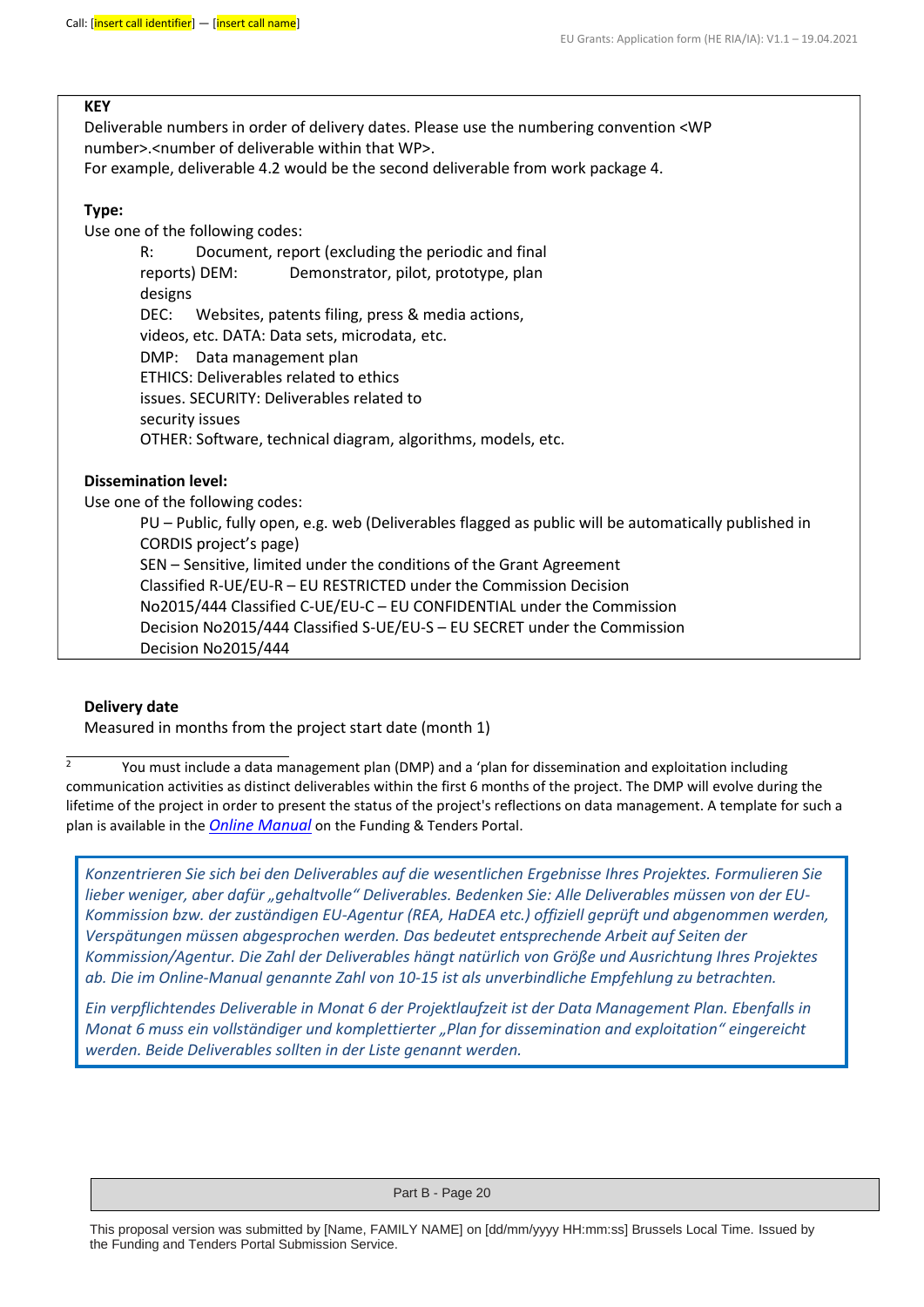#### **Table 3.1d: List of milestones**

| <b>Milestone</b><br>number | <b>Milestone</b><br>name | <b>Related work</b><br>package(s) | Due date (in month) | <b>Means of verification</b> |
|----------------------------|--------------------------|-----------------------------------|---------------------|------------------------------|
|                            |                          |                                   |                     |                              |
|                            |                          |                                   |                     |                              |
|                            |                          |                                   |                     |                              |
|                            |                          |                                   |                     |                              |

#### **KEY**

#### **Due date**

Measured in months from the project start date (month 1)

#### **Means of verification**

Show how you will confirm that the milestone has been attained. Refer to indicators if appropriate. For example: a laboratory prototype that is 'up and running'; software released and validated by a user group; field survey complete and data quality validated.

*Meilensteine unterteilen das Projekt in entscheidende Etappen und Zwischenziele. Sie markieren kritische Punkte und stellen eine Art Kontrollpunkt dar: Wurden die bisherigen Aufgaben erfolgreich umgesetzt? Sie sind immer als Ereignis zu formulieren, z. B. Prototyp fertig gestellt, Ethikvotum erteilt.* 

#### **Table 3.1e: Critical risks for implementation**

| Description of risk (indicate level of (i)<br>likelihood, and (ii) severity:<br>Low/Medium/High) | Work package(s)<br>involved | <b>Proposed risk-mitigation measures</b> |
|--------------------------------------------------------------------------------------------------|-----------------------------|------------------------------------------|
|                                                                                                  |                             |                                          |
|                                                                                                  |                             |                                          |
|                                                                                                  |                             |                                          |
|                                                                                                  |                             |                                          |

#### **Definition critical risk:**

A critical risk is a plausible event or issue that could have a high adverse impact on the ability of the project to achieve its objectives.

#### **Level of likelihood to occur: Low/medium/high**

The likelihood is the estimated probability that the risk will materialise even after taking account of the mitigating measures put in place.

#### **Level of severity: Low/medium/high**

The relative seriousness of the risk and the significance of its effect.

*Es sollen mögliche Hürden und Probleme aufgezeigt werden, die dem Erreichen der Projektziele ggf. im Weg stehen (z. B. Gesetzesänderung). Die Wahrscheinlichkeit für das Auftreten jedes der Probleme und der Schweregrad des Problems ist anzugeben. Es sind Wege aufzuzeigen, den Risiken entgegen zu wirken bzw. diese abzumildern (mitigation measures).*

Part B - Page 21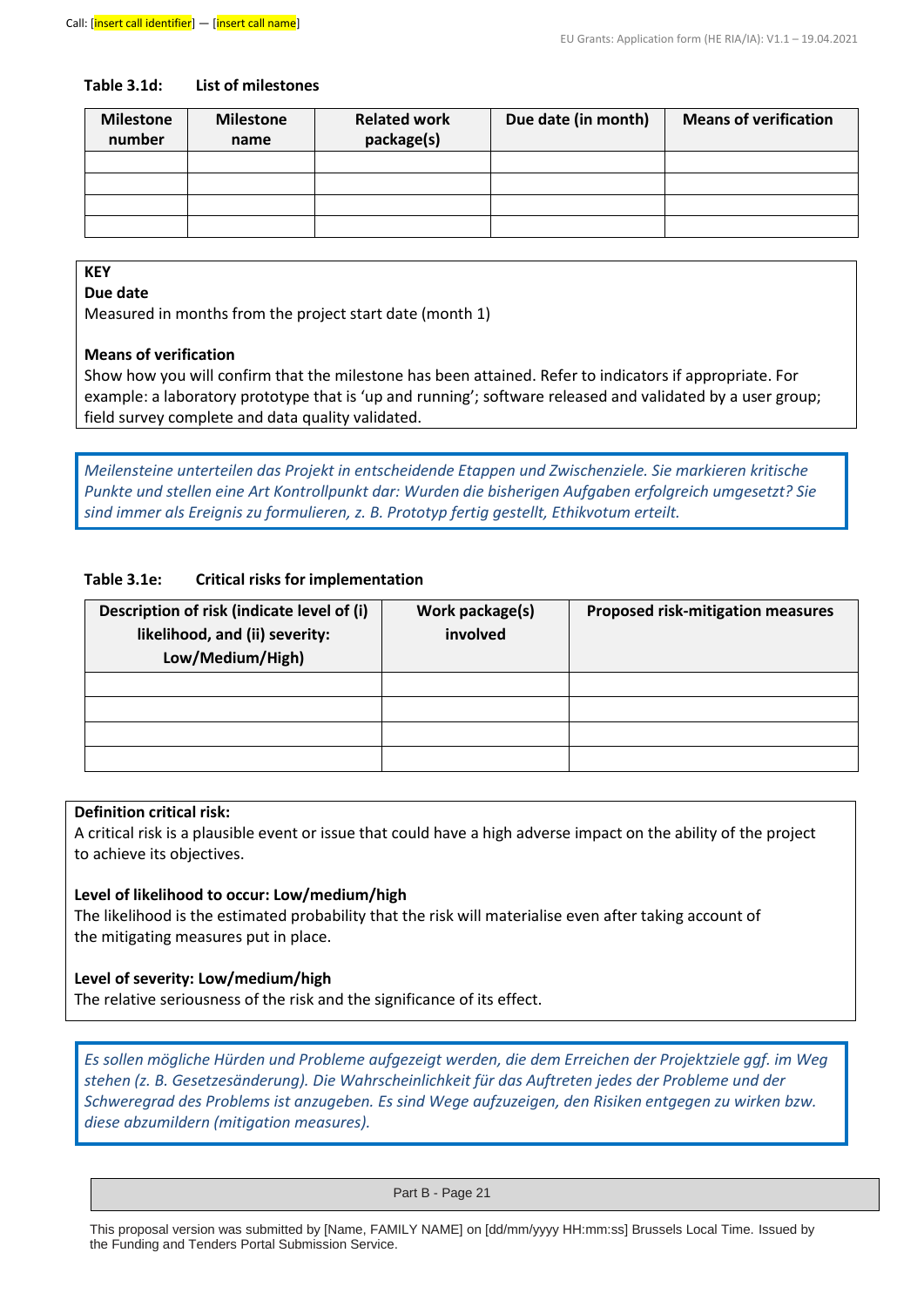#### **Table 3.1f: Summary of staff effort**

*Please indicate the number of person/months over the whole duration of the planned work, for each work package, for each participant. Identify the work-package leader for each WP by showing the relevant personmonth figure in bold.*

|                                                 | <b>WPn</b> | $WPn+1$ | $WPn+2$ | <b>Total Person-</b><br><b>Months per Participant</b> |
|-------------------------------------------------|------------|---------|---------|-------------------------------------------------------|
| Participant<br><b>Number/Short Name</b>         |            |         |         |                                                       |
| <b>Participant Number/</b><br><b>Short Name</b> |            |         |         |                                                       |
| <b>Participant Number/</b><br><b>Short Name</b> |            |         |         |                                                       |
| <b>Total Person Months</b>                      |            |         |         |                                                       |

*Es sollte eine den Aufgaben angepasste Verteilung der Personenmonate zwischen den Projektpartnern geben. Jeder Partner braucht eine angemessene Rolle im Projekt. Bei den Personenmonaten sollte von Vollzeitäquivalenten ausgegangen werden.*

#### **Table 3.1g: 'Subcontracting costs' items**

For each participant describe and justify the tasks to be subcontracted (please note that core tasks of the project should not be sub-contracted).

| <b>Participant Number/Short Name</b> |                   |                                        |  |
|--------------------------------------|-------------------|----------------------------------------|--|
|                                      | Cost $(\epsilon)$ | Description of tasks and justification |  |
| <b>Subcontracting</b>                |                   |                                        |  |

*Bitte führen Sie hier sorgsam alle Unteraufträge (B. Subcontracts) auf, die im Projekt vergeben werden sollen. Sollten später weitere Unteraufträge hinzukommen, erfordert dies ein Vertragsänderungsverfahren (Amendment). Für die Höhe der Unteraufträge gibt es keine Obergrenzen. Kernaufgaben des Projekts dürfen nicht ausgelagert werden.* 

#### **Table 3.1h: 'Purchase costs' items (travel and subsistence, equipment and other goods, works and services)**

Please complete the table below for each participant if the purchase costs (i.e. the sum of the costs for 'travel and subsistence', 'equipment', and 'other goods, works and services') exceeds 15% of the personnel costs for that participant (according to the budget table in proposal part A). The record must list cost items in order of costs and starting with the largest cost item, up to the level that the remaining costs are below 15% of personnel costs.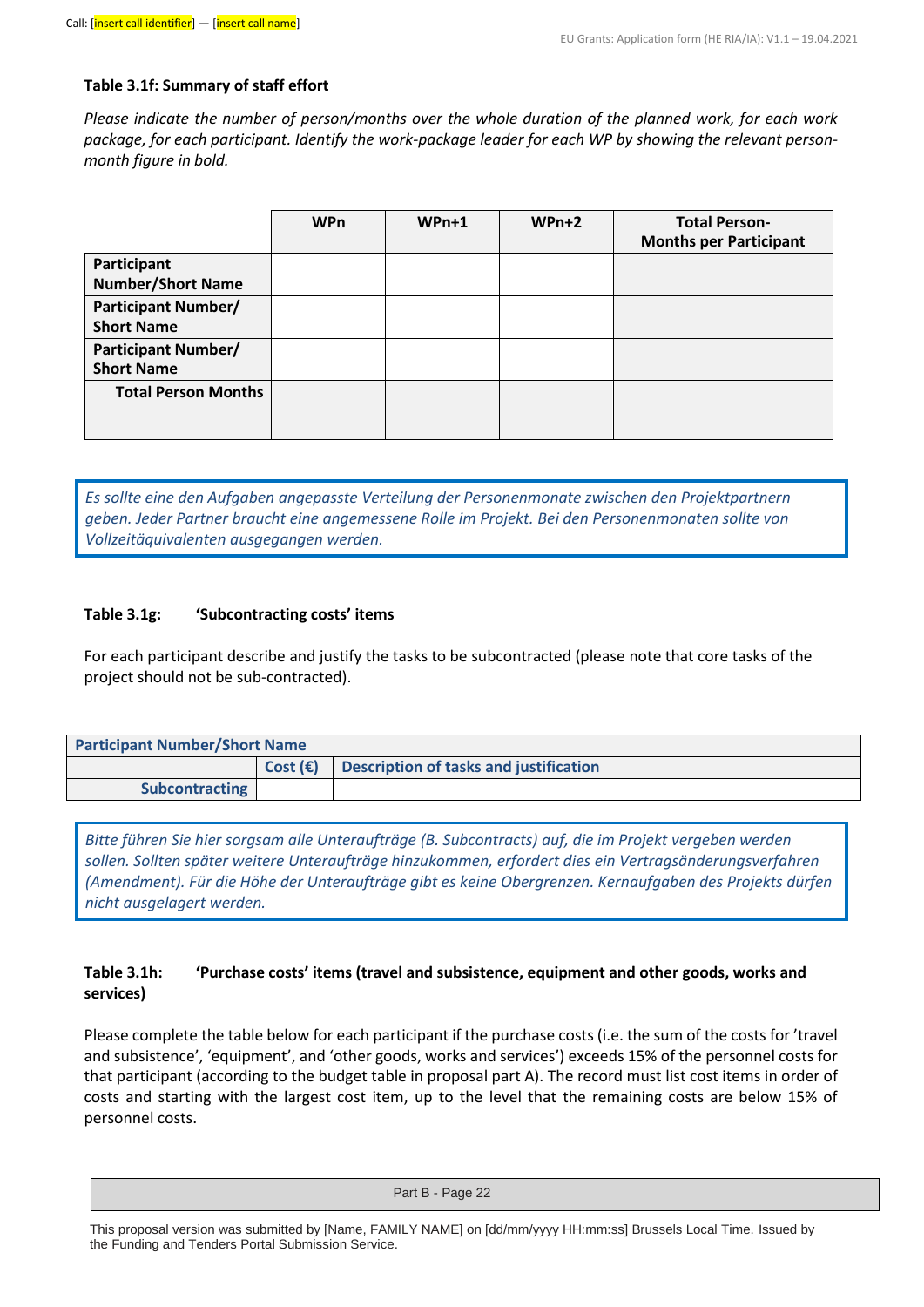| <b>Participant Number/Short Name</b> |                   |                      |  |
|--------------------------------------|-------------------|----------------------|--|
|                                      | Cost $(\epsilon)$ | <b>Justification</b> |  |
| <b>Travel and subsistence</b>        |                   |                      |  |
| Equipment                            |                   |                      |  |
| Other goods, works and               |                   |                      |  |
| services                             |                   |                      |  |
| <b>Remaining purchase</b>            |                   |                      |  |
| costs (<15% of pers.                 |                   |                      |  |
| Costs)                               |                   |                      |  |
| Total                                |                   |                      |  |

*Diese Tabelle wird nur dann ausgefüllt, wenn bei einem Partner die Anschaffungskosten (C. Purchase Costs) 15 % der Personalkosten überschreiten. Wenn dem so ist, werden nur Positionen oberhalb der 15 %-Grenze erläutert. Meist genügt es, die zwei bis drei größten Positionen zu nennen. Diese Positionen ergeben zusammen mit der Zeile "Remaining purchase costs" den Gesamtwert (total) der Anschaffungskosten des betreffenden Partners, entsprechend der Budgetplanungstabelle.*

#### **Table 3.1i: 'Other costs categories' items (e.g. internally invoiced goods and services)**

Please complete the table below for each participants that would like to declare costs under other costs categories (e.g. internally invoiced goods and services), irrespective of the percentage of personnel costs.

| <b>Participant Number/Short Name</b>             |                   |                      |  |
|--------------------------------------------------|-------------------|----------------------|--|
|                                                  | Cost $(\epsilon)$ | <b>Justification</b> |  |
| <b>Internally invoiced</b><br>goods and services |                   |                      |  |
| $\bullet\bullet\bullet$                          |                   |                      |  |

*Diese Tabelle wird nur von den Partnern ausgefüllt, die Kosten für interne Leistungsverrechnung (D2 in der Budgettabelle) kalkulieren und abrechnen wollen. Beispiele dafür sind selbst hergestellte Verbrauchsmaterialien, die im Projekt verwendet werden sollen oder Pauschalen für die Nutzung bestimmter Infrastrukturen. Diese Kosten können nur über das Projekt abgerechnet werden, wenn die Kosten einrichtungsüblich sind, den üblichen Buchführungsregeln entsprechend berechnet werden, durchgehend angewandt werden und auf der Grundlage von tatsächlichen Kosten ermittelt wurden (Vergl. Art. 6.2 D des [Grant Agreements\)](https://ec.europa.eu/info/funding-tenders/opportunities/docs/2021-2027/common/agr-contr/general-mga_horizon-euratom_en.pdf).*